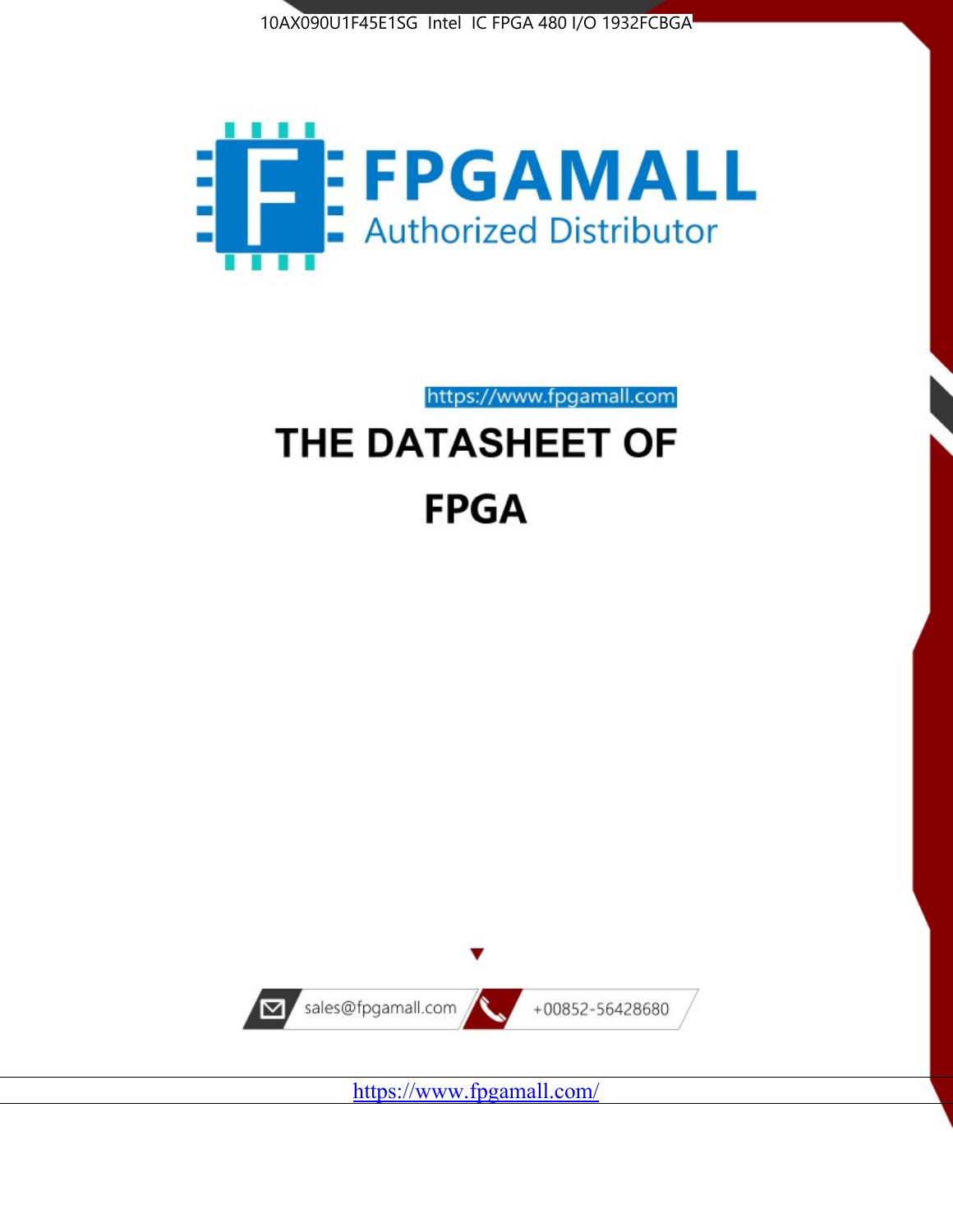10AX090U1F45E1SG Intel IC FPGA 480 I/O 1932FCBGA



# **Intel® Arria® 10 Device Overview**



**A10-OVERVIEW | 2018.12.06** Latest document on the web: **[PDF](https://www.intel.com/content/dam/www/programmable/us/en/pdfs/literature/hb/arria-10/a10_overview.pdf)** | **[HTML](https://www.intel.com/content/www/us/en/programmable/documentation/sam1403480274650.html)**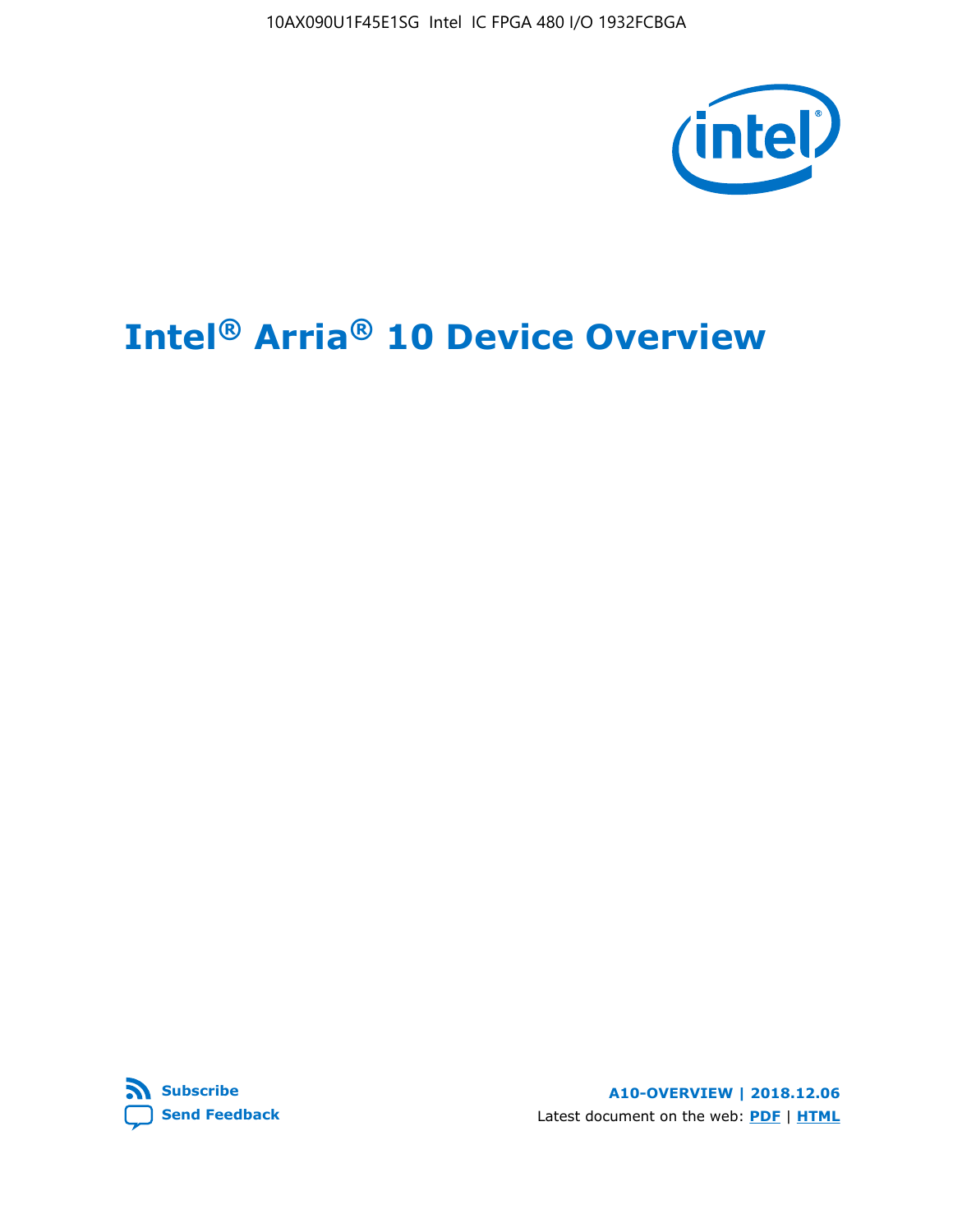

**Contents** 

# **Contents**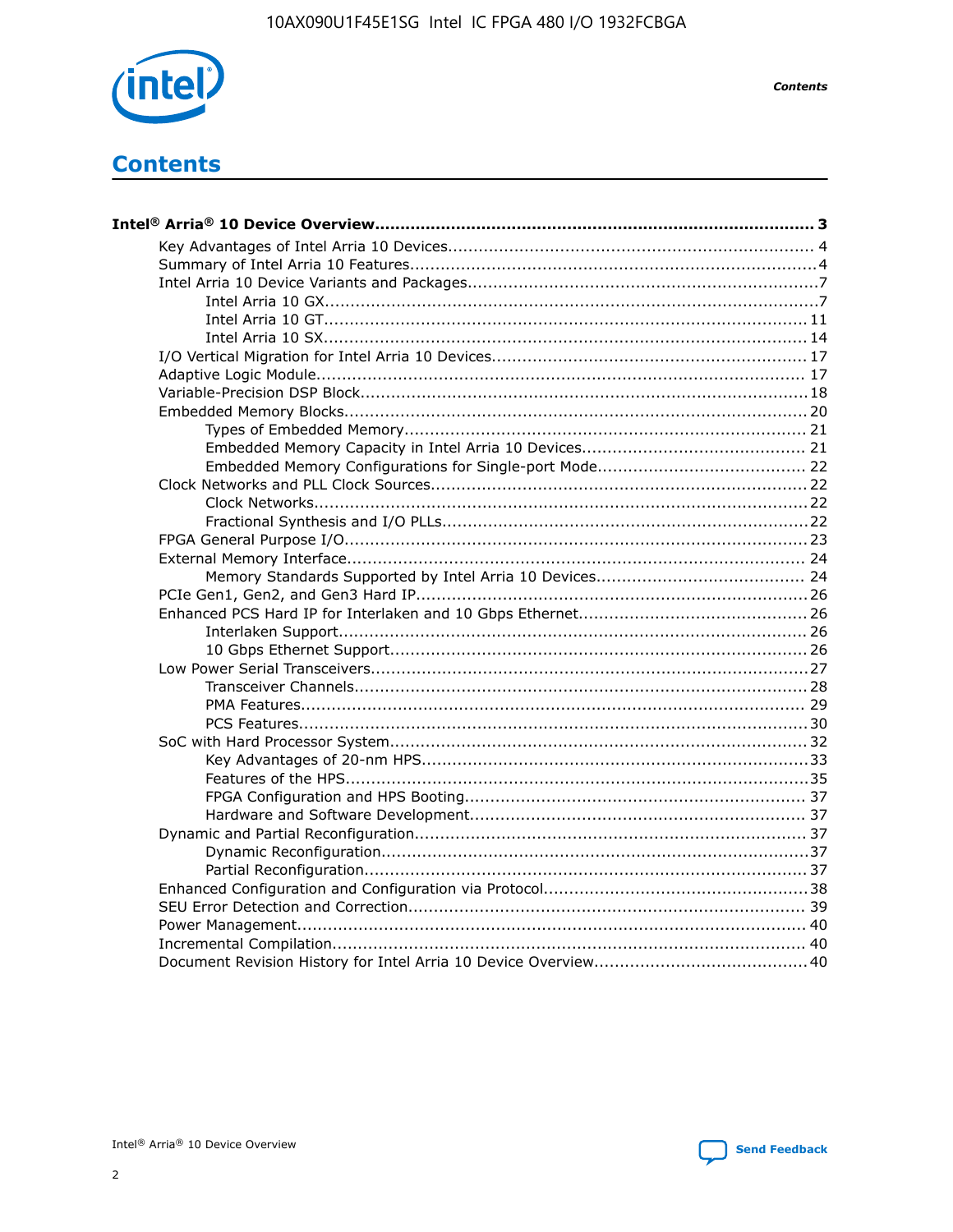**A10-OVERVIEW | 2018.12.06**

**[Send Feedback](mailto:FPGAtechdocfeedback@intel.com?subject=Feedback%20on%20Intel%20Arria%2010%20Device%20Overview%20(A10-OVERVIEW%202018.12.06)&body=We%20appreciate%20your%20feedback.%20In%20your%20comments,%20also%20specify%20the%20page%20number%20or%20paragraph.%20Thank%20you.)**



# **Intel® Arria® 10 Device Overview**

The Intel<sup>®</sup> Arria<sup>®</sup> 10 device family consists of high-performance and power-efficient 20 nm mid-range FPGAs and SoCs.

Intel Arria 10 device family delivers:

- Higher performance than the previous generation of mid-range and high-end FPGAs.
- Power efficiency attained through a comprehensive set of power-saving technologies.

The Intel Arria 10 devices are ideal for high performance, power-sensitive, midrange applications in diverse markets.

| <b>Market</b>         | <b>Applications</b>                                                                                               |
|-----------------------|-------------------------------------------------------------------------------------------------------------------|
| Wireless              | Channel and switch cards in remote radio heads<br>٠<br>Mobile backhaul<br>٠                                       |
| Wireline              | 40G/100G muxponders and transponders<br>٠<br>100G line cards<br>٠<br><b>Bridging</b><br>٠<br>Aggregation<br>٠     |
| <b>Broadcast</b>      | Studio switches<br>٠<br>Servers and transport<br>٠<br>Videoconferencing<br>٠<br>Professional audio and video<br>٠ |
| Computing and Storage | Flash cache<br>٠<br>Cloud computing servers<br>٠<br>Server acceleration<br>٠                                      |
| Medical               | Diagnostic scanners<br>٠<br>Diagnostic imaging<br>٠                                                               |
| Military              | Missile guidance and control<br>٠<br>Radar<br>٠<br>Electronic warfare<br>٠<br>Secure communications<br>٠          |

#### **Table 1. Sample Markets and Ideal Applications for Intel Arria 10 Devices**

#### **Related Information**

- [Intel Arria 10 Device Handbook: Known Issues](http://www.altera.com/support/kdb/solutions/rd07302013_646.html) Lists the planned updates to the *Intel Arria 10 Device Handbook* chapters.
- [Intel Arria 10 GX/GT Device Errata and Design Recommendations](https://www.intel.com/content/www/us/en/programmable/documentation/agz1493851706374.html#yqz1494433888646)
- [Intel Arria 10 SX Device Errata and Design Recommendations](https://www.intel.com/content/www/us/en/programmable/documentation/cru1462832385668.html#cru1462832558642)

Intel Corporation. All rights reserved. Intel, the Intel logo, Altera, Arria, Cyclone, Enpirion, MAX, Nios, Quartus and Stratix words and logos are trademarks of Intel Corporation or its subsidiaries in the U.S. and/or other countries. Intel warrants performance of its FPGA and semiconductor products to current specifications in accordance with Intel's standard warranty, but reserves the right to make changes to any products and services at any time without notice. Intel assumes no responsibility or liability arising out of the application or use of any information, product, or service described herein except as expressly agreed to in writing by Intel. Intel customers are advised to obtain the latest version of device specifications before relying on any published information and before placing orders for products or services. \*Other names and brands may be claimed as the property of others.

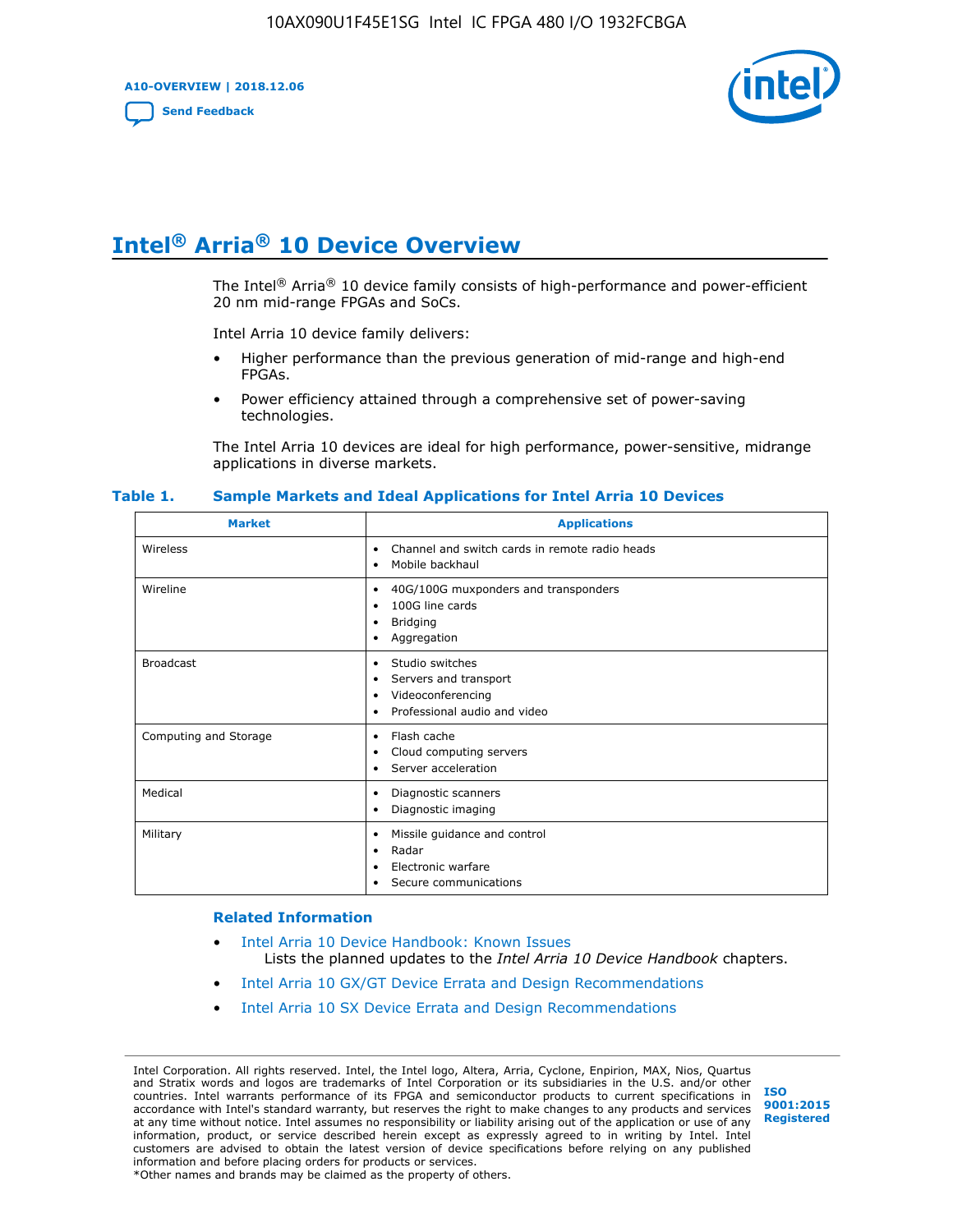

# **Key Advantages of Intel Arria 10 Devices**

# **Table 2. Key Advantages of the Intel Arria 10 Device Family**

| <b>Advantage</b>                                                                                          | <b>Supporting Feature</b>                                                                                                                                                                                                                                                                                                |  |  |  |  |  |
|-----------------------------------------------------------------------------------------------------------|--------------------------------------------------------------------------------------------------------------------------------------------------------------------------------------------------------------------------------------------------------------------------------------------------------------------------|--|--|--|--|--|
| Enhanced core architecture                                                                                | Built on TSMC's 20 nm process technology<br>٠<br>60% higher performance than the previous generation of mid-range FPGAs<br>٠<br>15% higher performance than the fastest previous-generation FPGA<br>٠                                                                                                                    |  |  |  |  |  |
| High-bandwidth integrated<br>transceivers                                                                 | Short-reach rates up to 25.8 Gigabits per second (Gbps)<br>٠<br>Backplane capability up to 12.5 Gbps<br>٠<br>Integrated 10GBASE-KR and 40GBASE-KR4 Forward Error Correction (FEC)<br>٠                                                                                                                                   |  |  |  |  |  |
| Improved logic integration and<br>hard IP blocks                                                          | 8-input adaptive logic module (ALM)<br>٠<br>Up to 65.6 megabits (Mb) of embedded memory<br>٠<br>Variable-precision digital signal processing (DSP) blocks<br>Fractional synthesis phase-locked loops (PLLs)<br>Hard PCI Express Gen3 IP blocks<br>Hard memory controllers and PHY up to 2,400 Megabits per second (Mbps) |  |  |  |  |  |
| Second generation hard<br>processor system (HPS) with<br>integrated ARM* Cortex*-A9*<br>MPCore* processor | Tight integration of a dual-core ARM Cortex-A9 MPCore processor, hard IP, and an<br>٠<br>FPGA in a single Intel Arria 10 system-on-a-chip (SoC)<br>Supports over 128 Gbps peak bandwidth with integrated data coherency between<br>$\bullet$<br>the processor and the FPGA fabric                                        |  |  |  |  |  |
| Advanced power savings                                                                                    | Comprehensive set of advanced power saving features<br>٠<br>Power-optimized MultiTrack routing and core architecture<br>٠<br>Up to 40% lower power compared to previous generation of mid-range FPGAs<br>٠<br>Up to 60% lower power compared to previous generation of high-end FPGAs                                    |  |  |  |  |  |

# **Summary of Intel Arria 10 Features**

## **Table 3. Summary of Features for Intel Arria 10 Devices**

| <b>Feature</b>                  | <b>Description</b>                                                                                                                                                                                                                                                                                                                                                                                 |
|---------------------------------|----------------------------------------------------------------------------------------------------------------------------------------------------------------------------------------------------------------------------------------------------------------------------------------------------------------------------------------------------------------------------------------------------|
| Technology                      | TSMC's 20-nm SoC process technology<br>Allows operation at a lower $V_{\text{CC}}$ level of 0.82 V instead of the 0.9 V standard $V_{\text{CC}}$ core voltage                                                                                                                                                                                                                                      |
| Packaging                       | 1.0 mm ball-pitch Fineline BGA packaging<br>٠<br>0.8 mm ball-pitch Ultra Fineline BGA packaging<br>Multiple devices with identical package footprints for seamless migration between different<br><b>FPGA</b> densities<br>Devices with compatible package footprints allow migration to next generation high-end<br>Stratix $@10$ devices<br>RoHS, leaded $(1)$ , and lead-free (Pb-free) options |
| High-performance<br>FPGA fabric | Enhanced 8-input ALM with four registers<br>Improved multi-track routing architecture to reduce congestion and improve compilation time<br>Hierarchical core clocking architecture<br>Fine-grained partial reconfiguration                                                                                                                                                                         |
| Internal memory<br>blocks       | M20K-20-Kb memory blocks with hard error correction code (ECC)<br>Memory logic array block (MLAB)-640-bit memory                                                                                                                                                                                                                                                                                   |
|                                 | continued                                                                                                                                                                                                                                                                                                                                                                                          |



<sup>(1)</sup> Contact Intel for availability.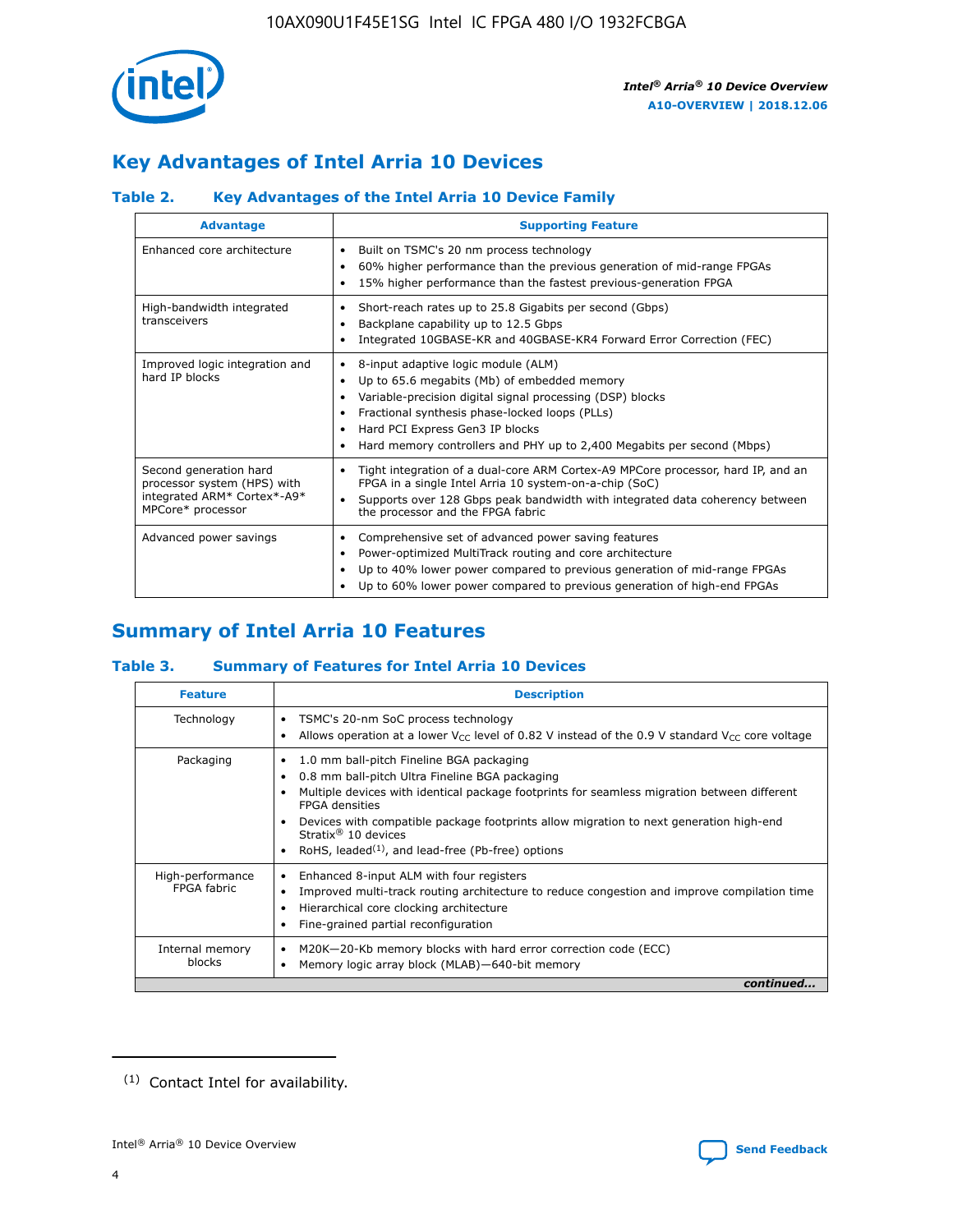$\mathsf{r}$ 



| <b>Feature</b>                         |                                                                                                                | <b>Description</b>                                                                                                                                                                                                                                                                                                                                                                                                                                                                                                                                                                                                                                                                                                                                                                                                                          |
|----------------------------------------|----------------------------------------------------------------------------------------------------------------|---------------------------------------------------------------------------------------------------------------------------------------------------------------------------------------------------------------------------------------------------------------------------------------------------------------------------------------------------------------------------------------------------------------------------------------------------------------------------------------------------------------------------------------------------------------------------------------------------------------------------------------------------------------------------------------------------------------------------------------------------------------------------------------------------------------------------------------------|
| Embedded Hard IP<br>blocks             | Variable-precision DSP                                                                                         | Native support for signal processing precision levels from $18 \times 19$ to<br>$\bullet$<br>54 x 54<br>Native support for 27 x 27 multiplier mode<br>64-bit accumulator and cascade for systolic finite impulse responses<br>(FIRs)<br>Internal coefficient memory banks<br>٠<br>Preadder/subtractor for improved efficiency<br>Additional pipeline register to increase performance and reduce<br>power<br>Supports floating point arithmetic:<br>- Perform multiplication, addition, subtraction, multiply-add,<br>multiply-subtract, and complex multiplication.<br>- Supports multiplication with accumulation capability, cascade<br>summation, and cascade subtraction capability.<br>- Dynamic accumulator reset control.<br>- Support direct vector dot and complex multiplication chaining<br>multiply floating point DSP blocks. |
|                                        | Memory controller                                                                                              | DDR4, DDR3, and DDR3L                                                                                                                                                                                                                                                                                                                                                                                                                                                                                                                                                                                                                                                                                                                                                                                                                       |
|                                        | PCI Express*                                                                                                   | PCI Express (PCIe*) Gen3 (x1, x2, x4, or x8), Gen2 (x1, x2, x4, or x8)<br>and Gen1 (x1, x2, x4, or x8) hard IP with complete protocol stack,<br>endpoint, and root port                                                                                                                                                                                                                                                                                                                                                                                                                                                                                                                                                                                                                                                                     |
|                                        | Transceiver I/O                                                                                                | 10GBASE-KR/40GBASE-KR4 Forward Error Correction (FEC)<br>PCS hard IPs that support:<br>- 10-Gbps Ethernet (10GbE)<br>- PCIe PIPE interface<br>- Interlaken<br>- Gbps Ethernet (GbE)<br>- Common Public Radio Interface (CPRI) with deterministic latency<br>support<br>- Gigabit-capable passive optical network (GPON) with fast lock-<br>time support<br>13.5G JESD204b<br>$\bullet$<br>8B/10B, 64B/66B, 64B/67B encoders and decoders<br>Custom mode support for proprietary protocols                                                                                                                                                                                                                                                                                                                                                   |
| Core clock networks                    | $\bullet$<br>$\bullet$                                                                                         | Up to 800 MHz fabric clocking, depending on the application:<br>- 667 MHz external memory interface clocking with 2,400 Mbps DDR4 interface<br>- 800 MHz LVDS interface clocking with 1,600 Mbps LVDS interface<br>Global, regional, and peripheral clock networks<br>Clock networks that are not used can be gated to reduce dynamic power                                                                                                                                                                                                                                                                                                                                                                                                                                                                                                 |
| Phase-locked loops<br>(PLLs)           | High-resolution fractional synthesis PLLs:<br>$\bullet$<br>Integer PLLs:<br>- Adjacent to general purpose I/Os | - Precision clock synthesis, clock delay compensation, and zero delay buffering (ZDB)<br>- Support integer mode and fractional mode<br>- Fractional mode support with third-order delta-sigma modulation<br>- Support external memory and LVDS interfaces                                                                                                                                                                                                                                                                                                                                                                                                                                                                                                                                                                                   |
| FPGA General-purpose<br>$I/Os$ (GPIOs) | On-chip termination (OCT)<br>$\bullet$                                                                         | 1.6 Gbps LVDS-every pair can be configured as receiver or transmitter<br>1.2 V to 3.0 V single-ended LVTTL/LVCMOS interfacing                                                                                                                                                                                                                                                                                                                                                                                                                                                                                                                                                                                                                                                                                                               |
| <b>External Memory</b><br>Interface    |                                                                                                                | Hard memory controller- DDR4, DDR3, and DDR3L support<br>$-$ DDR4-speeds up to 1,200 MHz/2,400 Mbps<br>- DDR3-speeds up to 1,067 MHz/2,133 Mbps<br>Soft memory controller—provides support for RLDRAM $3^{(2)}$ , QDR IV $(2^2)$ , and QDR II+<br>continued                                                                                                                                                                                                                                                                                                                                                                                                                                                                                                                                                                                 |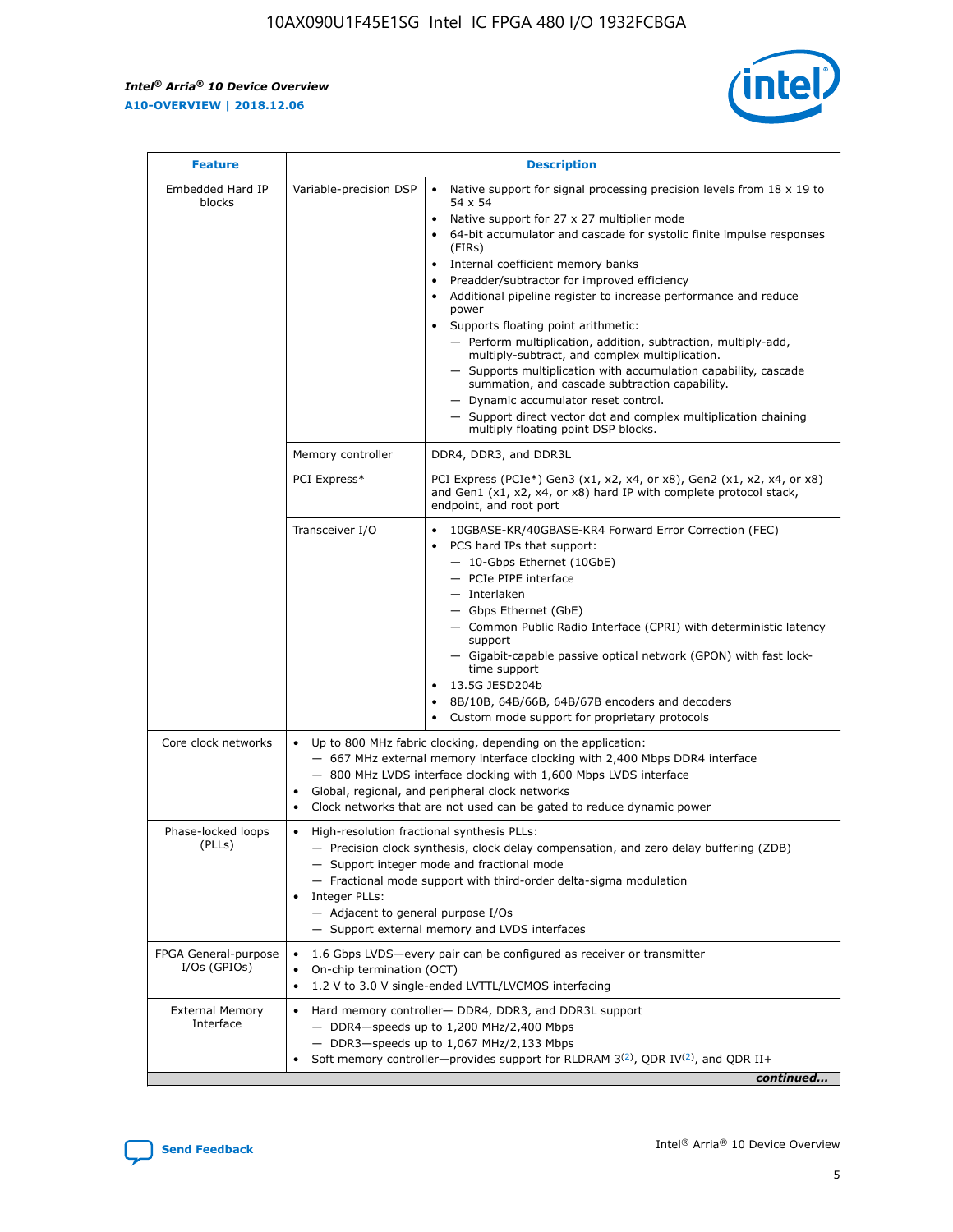

| <b>Feature</b>                                    | <b>Description</b>                                                                                                                                                                                                                                                                                                                                                                                                                                                                                                                                                                                                                           |  |  |  |  |  |  |  |
|---------------------------------------------------|----------------------------------------------------------------------------------------------------------------------------------------------------------------------------------------------------------------------------------------------------------------------------------------------------------------------------------------------------------------------------------------------------------------------------------------------------------------------------------------------------------------------------------------------------------------------------------------------------------------------------------------------|--|--|--|--|--|--|--|
| Low-power serial<br>transceivers                  | • Continuous operating range:<br>- Intel Arria 10 GX-1 Gbps to 17.4 Gbps<br>- Intel Arria 10 GT-1 Gbps to 25.8 Gbps<br>Backplane support:<br>$-$ Intel Arria 10 GX-up to 12.5<br>$-$ Intel Arria 10 GT-up to 12.5<br>Extended range down to 125 Mbps with oversampling<br>ATX transmit PLLs with user-configurable fractional synthesis capability<br>Electronic Dispersion Compensation (EDC) support for XFP, SFP+, QSFP, and CFP optical<br>module<br>• Adaptive linear and decision feedback equalization<br>Transmitter pre-emphasis and de-emphasis<br>$\bullet$<br>Dynamic partial reconfiguration of individual transceiver channels |  |  |  |  |  |  |  |
| <b>HPS</b><br>(Intel Arria 10 SX<br>devices only) | Dual-core ARM Cortex-A9 MPCore processor-1.2 GHz CPU with<br>Processor and system<br>$\bullet$<br>1.5 GHz overdrive capability<br>256 KB on-chip RAM and 64 KB on-chip ROM<br>System peripherals-general-purpose timers, watchdog timers, direct<br>memory access (DMA) controller, FPGA configuration manager, and<br>clock and reset managers<br>Security features-anti-tamper, secure boot, Advanced Encryption<br>$\bullet$<br>Standard (AES) and authentication (SHA)<br>ARM CoreSight* JTAG debug access port, trace port, and on-chip<br>trace storage                                                                                |  |  |  |  |  |  |  |
|                                                   | <b>External interfaces</b><br>Hard memory interface-Hard memory controller (2,400 Mbps DDR4,<br>$\bullet$<br>and 2,133 Mbps DDR3), Quad serial peripheral interface (QSPI) flash<br>controller, NAND flash controller, direct memory access (DMA)<br>controller, Secure Digital/MultiMediaCard (SD/MMC) controller<br>Communication interface-10/100/1000 Ethernet media access<br>$\bullet$<br>control (MAC), USB On-The-GO (OTG) controllers, I <sup>2</sup> C controllers,<br>UART 16550, serial peripheral interface (SPI), and up to 62<br>HPS GPIO interfaces (48 direct-share I/Os)                                                   |  |  |  |  |  |  |  |
|                                                   | High-performance ARM AMBA* AXI bus bridges that support<br>Interconnects to core<br>$\bullet$<br>simultaneous read and write<br>HPS-FPGA bridges-include the FPGA-to-HPS, HPS-to-FPGA, and<br>$\bullet$<br>lightweight HPS-to-FPGA bridges that allow the FPGA fabric to issue<br>transactions to slaves in the HPS, and vice versa<br>Configuration bridge that allows HPS configuration manager to<br>configure the core logic via dedicated 32-bit configuration port<br>FPGA-to-HPS SDRAM controller bridge-provides configuration<br>interfaces for the multiport front end (MPFE) of the HPS SDRAM<br>controller                       |  |  |  |  |  |  |  |
| Configuration                                     | Tamper protection—comprehensive design protection to protect your valuable IP investments<br>Enhanced 256-bit advanced encryption standard (AES) design security with authentication<br>٠<br>Configuration via protocol (CvP) using PCIe Gen1, Gen2, or Gen3<br>continued                                                                                                                                                                                                                                                                                                                                                                    |  |  |  |  |  |  |  |

<sup>(2)</sup> Intel Arria 10 devices support this external memory interface using hard PHY with soft memory controller.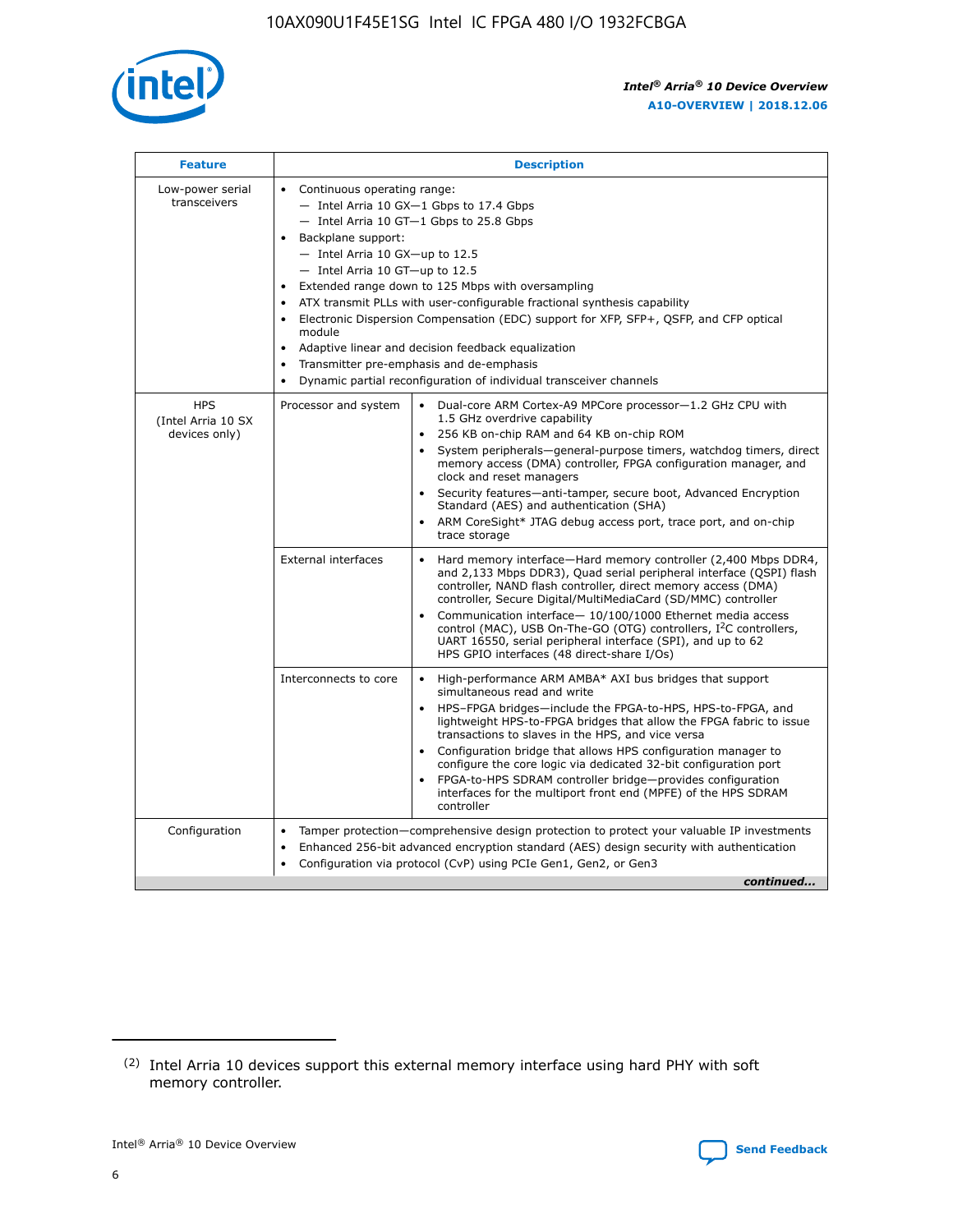

| <b>Feature</b>     | <b>Description</b>                                                                                                                                                                                                            |
|--------------------|-------------------------------------------------------------------------------------------------------------------------------------------------------------------------------------------------------------------------------|
|                    | Dynamic reconfiguration of the transceivers and PLLs<br>Fine-grained partial reconfiguration of the core fabric<br>Active Serial x4 Interface<br>$\bullet$                                                                    |
| Power management   | SmartVID<br>Low static power device options<br>Programmable Power Technology<br>Intel Quartus <sup>®</sup> Prime integrated power analysis                                                                                    |
| Software and tools | Intel Quartus Prime design suite<br>Transceiver toolkit<br>$\bullet$<br>Platform Designer system integration tool<br>DSP Builder for Intel FPGAs<br>OpenCL <sup>™</sup> support<br>Intel SoC FPGA Embedded Design Suite (EDS) |

## **Related Information**

[Intel Arria 10 Transceiver PHY Overview](https://www.intel.com/content/www/us/en/programmable/documentation/nik1398707230472.html#nik1398706768037) Provides details on Intel Arria 10 transceivers.

# **Intel Arria 10 Device Variants and Packages**

#### **Table 4. Device Variants for the Intel Arria 10 Device Family**

| <b>Variant</b>    | <b>Description</b>                                                                                                                                                                                                     |
|-------------------|------------------------------------------------------------------------------------------------------------------------------------------------------------------------------------------------------------------------|
| Intel Arria 10 GX | FPGA featuring 17.4 Gbps transceivers for short reach applications with 12.5 backplane driving<br>capability.                                                                                                          |
| Intel Arria 10 GT | FPGA featuring:<br>17.4 Gbps transceivers for short reach applications with 12.5 backplane driving capability.<br>25.8 Gbps transceivers for supporting CAUI-4 and CEI-25G applications with CFP2 and CFP4<br>modules. |
| Intel Arria 10 SX | SoC integrating ARM-based HPS and FPGA featuring 17.4 Gbps transceivers for short reach<br>applications with 12.5 backplane driving capability.                                                                        |

# **Intel Arria 10 GX**

This section provides the available options, maximum resource counts, and package plan for the Intel Arria 10 GX devices.

The information in this section is correct at the time of publication. For the latest information and to get more details, refer to the Intel FPGA Product Selector.

#### **Related Information**

#### [Intel FPGA Product Selector](http://www.altera.com/products/selector/psg-selector.html) Provides the latest information on Intel products.

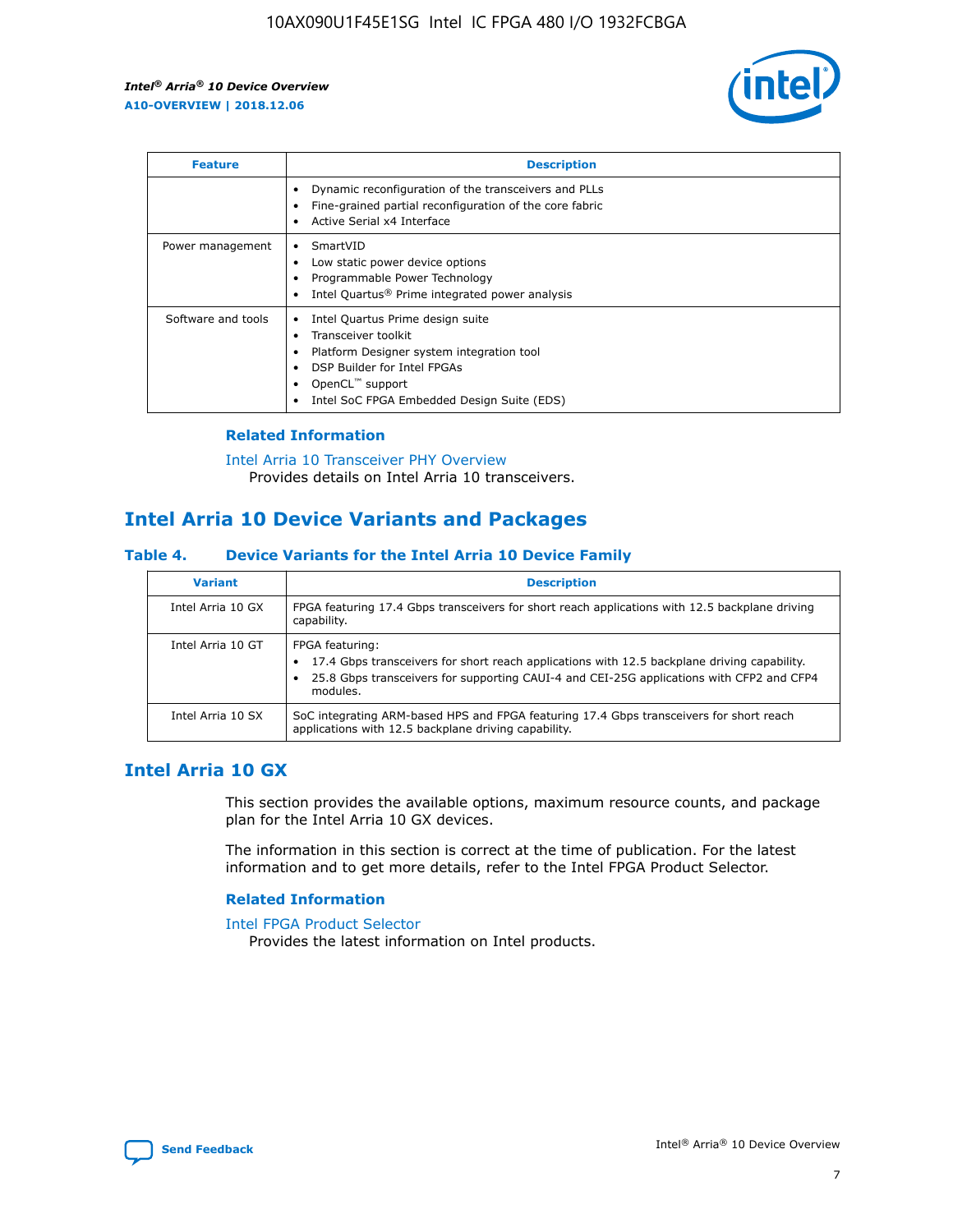

# **Available Options**





#### **Related Information**

[Transceiver Performance for Intel Arria 10 GX/SX Devices](https://www.intel.com/content/www/us/en/programmable/documentation/mcn1413182292568.html#mcn1413213965502) Provides more information about the transceiver speed grade.

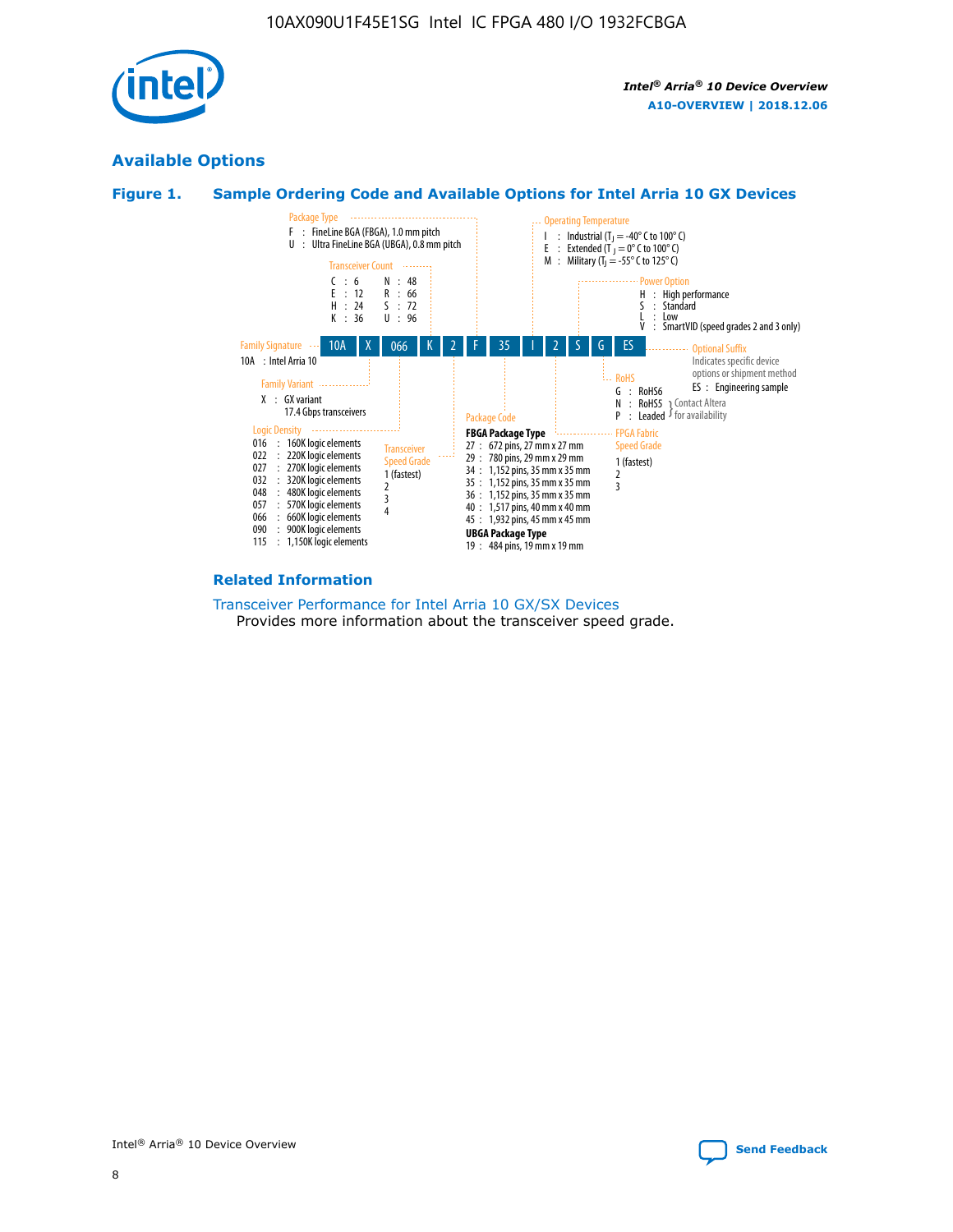

# **Maximum Resources**

#### **Table 5. Maximum Resource Counts for Intel Arria 10 GX Devices (GX 160, GX 220, GX 270, GX 320, and GX 480)**

| <b>Resource</b>              |                         | <b>Product Line</b> |                                                 |                    |                |                |  |  |  |
|------------------------------|-------------------------|---------------------|-------------------------------------------------|--------------------|----------------|----------------|--|--|--|
|                              |                         | <b>GX 160</b>       | <b>GX 220</b><br><b>GX 270</b><br><b>GX 320</b> |                    |                | <b>GX 480</b>  |  |  |  |
| Logic Elements (LE) (K)      |                         | 160                 | 320<br>220<br>270                               |                    |                | 480            |  |  |  |
| <b>ALM</b>                   |                         | 61,510              | 80,330                                          | 101,620            | 119,900        | 183,590        |  |  |  |
| Register                     |                         | 246,040             | 321,320                                         | 479,600<br>406,480 |                | 734,360        |  |  |  |
| Memory (Kb)                  | M <sub>20</sub> K       | 8,800               | 11,740                                          | 15,000             | 17,820         | 28,620         |  |  |  |
|                              | <b>MLAB</b>             | 1,050               | 1,690                                           | 2,452              | 2,727          | 4,164          |  |  |  |
| Variable-precision DSP Block |                         | 156                 | 192                                             | 830                | 985            | 1,368          |  |  |  |
| 18 x 19 Multiplier           |                         | 312                 | 384                                             | 1,970<br>1,660     |                | 2,736          |  |  |  |
| PLL                          | Fractional<br>Synthesis | 6                   | 6                                               | 8                  | 8              | 12             |  |  |  |
|                              | I/O                     | 6                   | 6                                               | 8                  | 8              | 12             |  |  |  |
| 17.4 Gbps Transceiver        |                         | 12                  | 12                                              | 24                 | 24             | 36             |  |  |  |
| GPIO <sup>(3)</sup>          |                         | 288                 | 288                                             | 384                | 384            |                |  |  |  |
| LVDS Pair $(4)$              |                         | 120                 | 120                                             | 168                | 168            | 222            |  |  |  |
| PCIe Hard IP Block           |                         | 1                   | 1                                               | 2                  | $\overline{2}$ | $\overline{2}$ |  |  |  |
| Hard Memory Controller       |                         | 6                   | 6                                               | 8                  | 8              |                |  |  |  |

<sup>(4)</sup> Each LVDS I/O pair can be used as differential input or output.



<sup>(3)</sup> The number of GPIOs does not include transceiver I/Os. In the Intel Quartus Prime software, the number of user I/Os includes transceiver I/Os.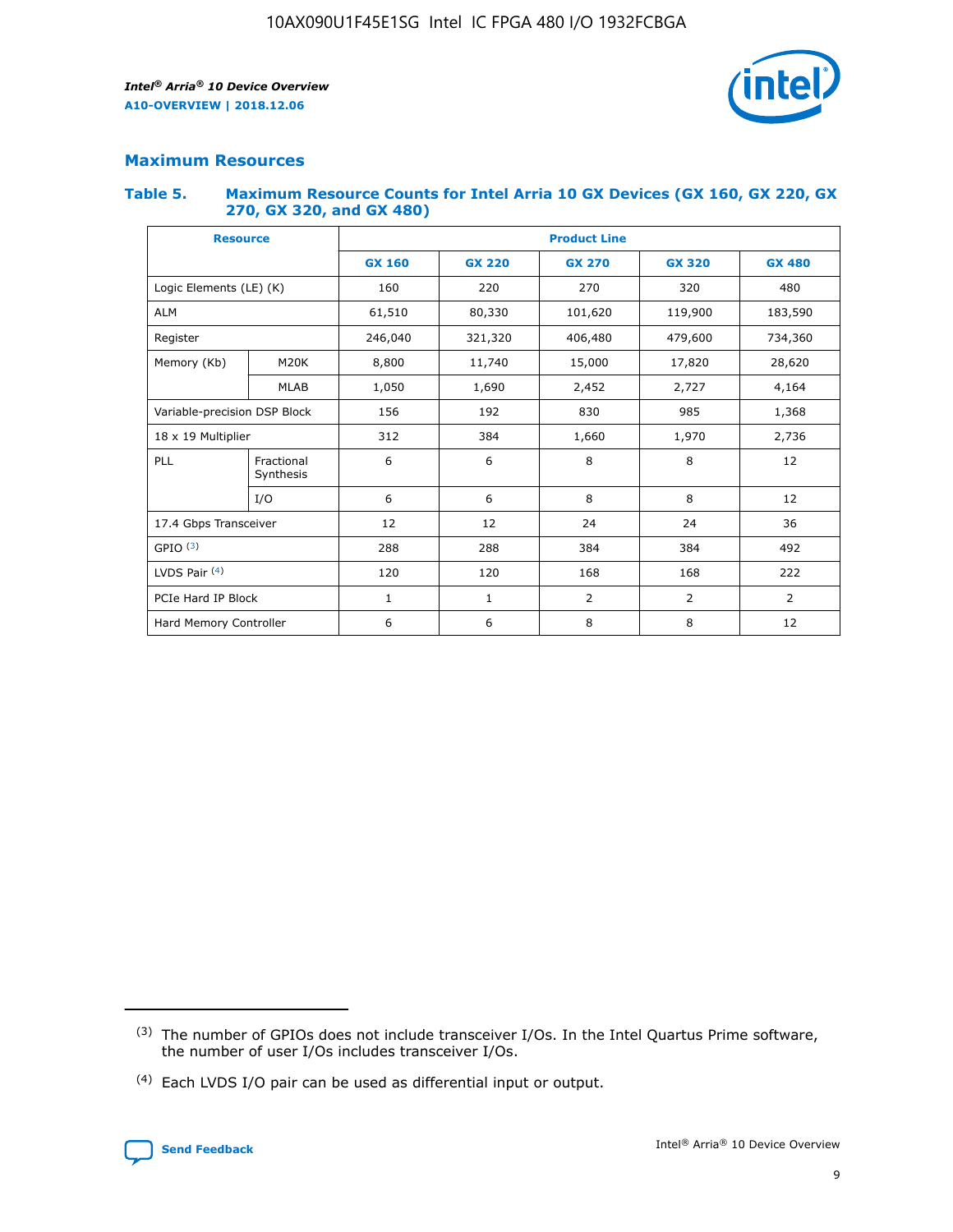

## **Table 6. Maximum Resource Counts for Intel Arria 10 GX Devices (GX 570, GX 660, GX 900, and GX 1150)**

|                              | <b>Resource</b>         | <b>Product Line</b> |                |                |                |  |  |  |
|------------------------------|-------------------------|---------------------|----------------|----------------|----------------|--|--|--|
|                              |                         | <b>GX 570</b>       | <b>GX 660</b>  | <b>GX 900</b>  | <b>GX 1150</b> |  |  |  |
| Logic Elements (LE) (K)      |                         | 570                 | 660            | 900            | 1,150          |  |  |  |
| <b>ALM</b>                   |                         | 217,080             | 251,680        | 339,620        | 427,200        |  |  |  |
| Register                     |                         | 868,320             | 1,006,720      | 1,358,480      | 1,708,800      |  |  |  |
| Memory (Kb)                  | <b>M20K</b>             | 36,000              | 42,620         | 48,460         | 54,260         |  |  |  |
|                              | <b>MLAB</b>             | 5,096               | 5,788          | 9,386          | 12,984         |  |  |  |
| Variable-precision DSP Block |                         | 1,523               | 1,687          | 1,518          | 1,518          |  |  |  |
|                              | 18 x 19 Multiplier      |                     | 3,374          | 3,036          | 3,036          |  |  |  |
| PLL                          | Fractional<br>Synthesis | 16                  | 16             | 32             | 32             |  |  |  |
|                              | I/O                     | 16                  | 16             | 16             | 16             |  |  |  |
| 17.4 Gbps Transceiver        |                         | 48                  | 48<br>96       |                | 96             |  |  |  |
| GPIO <sup>(3)</sup>          |                         | 696                 | 696            | 768            | 768            |  |  |  |
| LVDS Pair $(4)$              |                         | 324                 | 324            | 384            | 384            |  |  |  |
| PCIe Hard IP Block           |                         | 2                   | $\overline{2}$ | $\overline{4}$ | $\overline{4}$ |  |  |  |
| Hard Memory Controller       |                         | 16                  | 16             | 16             | 16             |  |  |  |

# **Package Plan**

# **Table 7. Package Plan for Intel Arria 10 GX Devices (U19, F27, and F29)**

Refer to I/O and High Speed I/O in Intel Arria 10 Devices chapter for the number of 3 V I/O, LVDS I/O, and LVDS channels in each device package.

| <b>Product Line</b> | U <sub>19</sub><br>$(19 \text{ mm} \times 19 \text{ mm})$<br>484-pin UBGA) |          |             |         | <b>F27</b><br>(27 mm × 27 mm,<br>672-pin FBGA) |             | <b>F29</b><br>(29 mm × 29 mm,<br>780-pin FBGA) |          |             |  |
|---------------------|----------------------------------------------------------------------------|----------|-------------|---------|------------------------------------------------|-------------|------------------------------------------------|----------|-------------|--|
|                     | 3 V I/O                                                                    | LVDS I/O | <b>XCVR</b> | 3 V I/O | <b>LVDS I/O</b>                                | <b>XCVR</b> | 3 V I/O                                        | LVDS I/O | <b>XCVR</b> |  |
| GX 160              | 48                                                                         | 192      | 6           | 48      | 192                                            | 12          | 48                                             | 240      | 12          |  |
| GX 220              | 48                                                                         | 192      | 6           | 48      | 192                                            | 12          | 48                                             | 240      | 12          |  |
| GX 270              |                                                                            |          |             | 48      | 192                                            | 12          | 48                                             | 312      | 12          |  |
| GX 320              |                                                                            |          |             | 48      | 192                                            | 12          | 48                                             | 312      | 12          |  |
| GX 480              |                                                                            |          |             |         |                                                |             | 48                                             | 312      | 12          |  |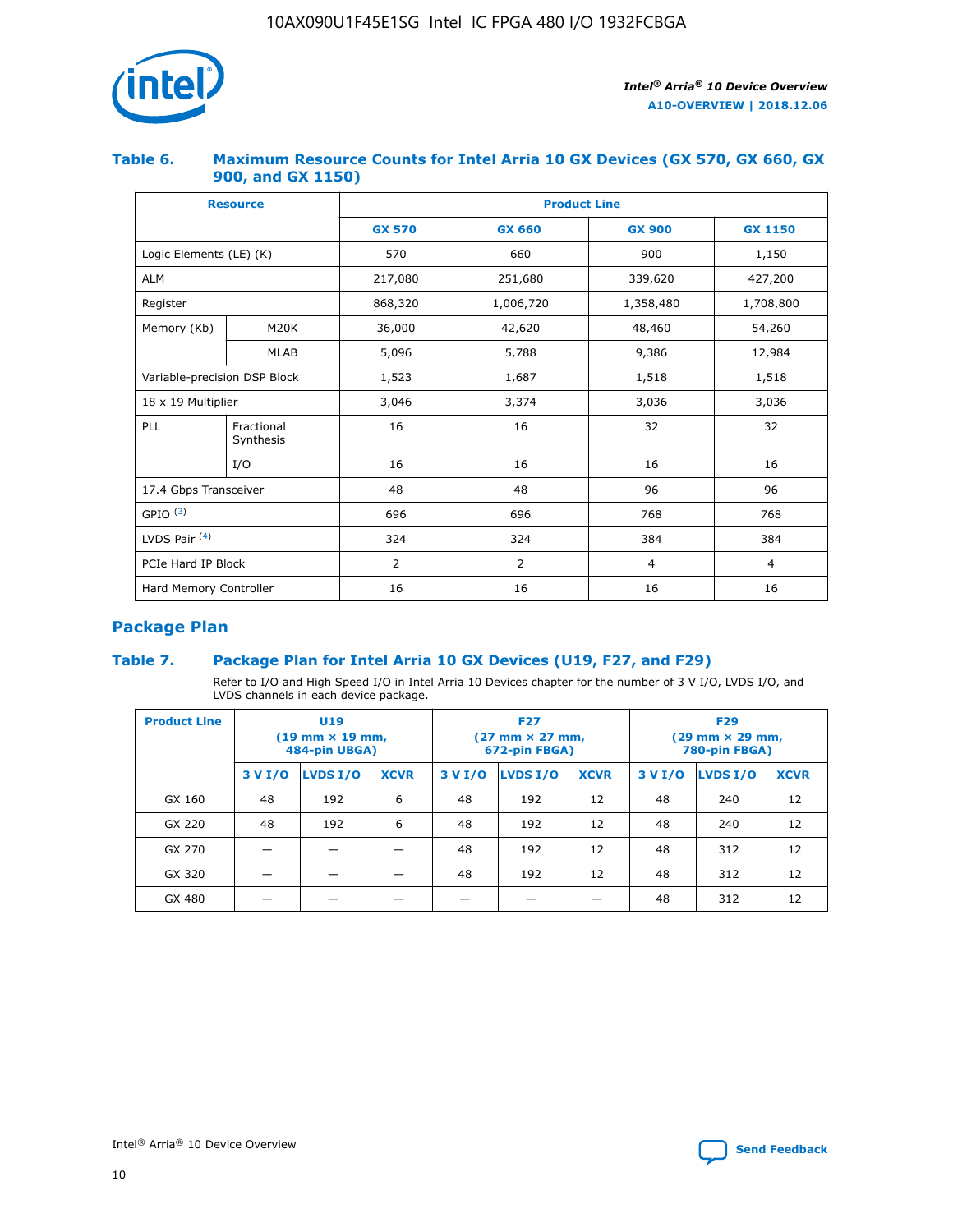

#### **Table 8. Package Plan for Intel Arria 10 GX Devices (F34, F35, NF40, and KF40)**

Refer to I/O and High Speed I/O in Intel Arria 10 Devices chapter for the number of 3 V I/O, LVDS I/O, and LVDS channels in each device package.

| <b>Product Line</b> | <b>F34</b><br>$(35 \text{ mm} \times 35 \text{ mm})$<br><b>1152-pin FBGA)</b> |                    | <b>F35</b><br>$(35 \text{ mm} \times 35 \text{ mm})$<br><b>1152-pin FBGA)</b> |           | <b>KF40</b><br>$(40$ mm $\times$ 40 mm,<br>1517-pin FBGA) |             |           | <b>NF40</b><br>$(40 \text{ mm} \times 40 \text{ mm})$<br>1517-pin FBGA) |             |           |                    |             |
|---------------------|-------------------------------------------------------------------------------|--------------------|-------------------------------------------------------------------------------|-----------|-----------------------------------------------------------|-------------|-----------|-------------------------------------------------------------------------|-------------|-----------|--------------------|-------------|
|                     | 3V<br>I/O                                                                     | <b>LVDS</b><br>I/O | <b>XCVR</b>                                                                   | 3V<br>I/O | <b>LVDS</b><br>I/O                                        | <b>XCVR</b> | 3V<br>I/O | <b>LVDS</b><br>I/O                                                      | <b>XCVR</b> | 3V<br>I/O | <b>LVDS</b><br>I/O | <b>XCVR</b> |
| GX 270              | 48                                                                            | 336                | 24                                                                            | 48        | 336                                                       | 24          |           |                                                                         |             |           |                    |             |
| GX 320              | 48                                                                            | 336                | 24                                                                            | 48        | 336                                                       | 24          |           |                                                                         |             |           |                    |             |
| GX 480              | 48                                                                            | 444                | 24                                                                            | 48        | 348                                                       | 36          |           |                                                                         |             |           |                    |             |
| GX 570              | 48                                                                            | 444                | 24                                                                            | 48        | 348                                                       | 36          | 96        | 600                                                                     | 36          | 48        | 540                | 48          |
| GX 660              | 48                                                                            | 444                | 24                                                                            | 48        | 348                                                       | 36          | 96        | 600                                                                     | 36          | 48        | 540                | 48          |
| GX 900              |                                                                               | 504                | 24                                                                            | –         |                                                           | -           |           |                                                                         |             |           | 600                | 48          |
| GX 1150             |                                                                               | 504                | 24                                                                            |           |                                                           |             |           |                                                                         |             |           | 600                | 48          |

#### **Table 9. Package Plan for Intel Arria 10 GX Devices (RF40, NF45, SF45, and UF45)**

Refer to I/O and High Speed I/O in Intel Arria 10 Devices chapter for the number of 3 V I/O, LVDS I/O, and LVDS channels in each device package.

| <b>Product Line</b> | <b>RF40</b><br>$(40$ mm $\times$ 40 mm,<br>1517-pin FBGA) |                    |             | <b>NF45</b><br>$(45 \text{ mm} \times 45 \text{ mm})$<br><b>1932-pin FBGA)</b> |                    |             | <b>SF45</b><br>$(45 \text{ mm} \times 45 \text{ mm})$<br><b>1932-pin FBGA)</b> |                    |             | <b>UF45</b><br>$(45 \text{ mm} \times 45 \text{ mm})$<br><b>1932-pin FBGA)</b> |                    |             |
|---------------------|-----------------------------------------------------------|--------------------|-------------|--------------------------------------------------------------------------------|--------------------|-------------|--------------------------------------------------------------------------------|--------------------|-------------|--------------------------------------------------------------------------------|--------------------|-------------|
|                     | 3V<br>I/O                                                 | <b>LVDS</b><br>I/O | <b>XCVR</b> | 3 V<br>I/O                                                                     | <b>LVDS</b><br>I/O | <b>XCVR</b> | 3 V<br>I/O                                                                     | <b>LVDS</b><br>I/O | <b>XCVR</b> | 3V<br>I/O                                                                      | <b>LVDS</b><br>I/O | <b>XCVR</b> |
| GX 900              |                                                           | 342                | 66          | _                                                                              | 768                | 48          |                                                                                | 624                | 72          |                                                                                | 480                | 96          |
| GX 1150             |                                                           | 342                | 66          | _                                                                              | 768                | 48          |                                                                                | 624                | 72          |                                                                                | 480                | 96          |

#### **Related Information**

[I/O and High-Speed Differential I/O Interfaces in Intel Arria 10 Devices chapter, Intel](https://www.intel.com/content/www/us/en/programmable/documentation/sam1403482614086.html#sam1403482030321) [Arria 10 Device Handbook](https://www.intel.com/content/www/us/en/programmable/documentation/sam1403482614086.html#sam1403482030321)

Provides the number of 3 V and LVDS I/Os, and LVDS channels for each Intel Arria 10 device package.

# **Intel Arria 10 GT**

This section provides the available options, maximum resource counts, and package plan for the Intel Arria 10 GT devices.

The information in this section is correct at the time of publication. For the latest information and to get more details, refer to the Intel FPGA Product Selector.

#### **Related Information**

#### [Intel FPGA Product Selector](http://www.altera.com/products/selector/psg-selector.html)

Provides the latest information on Intel products.

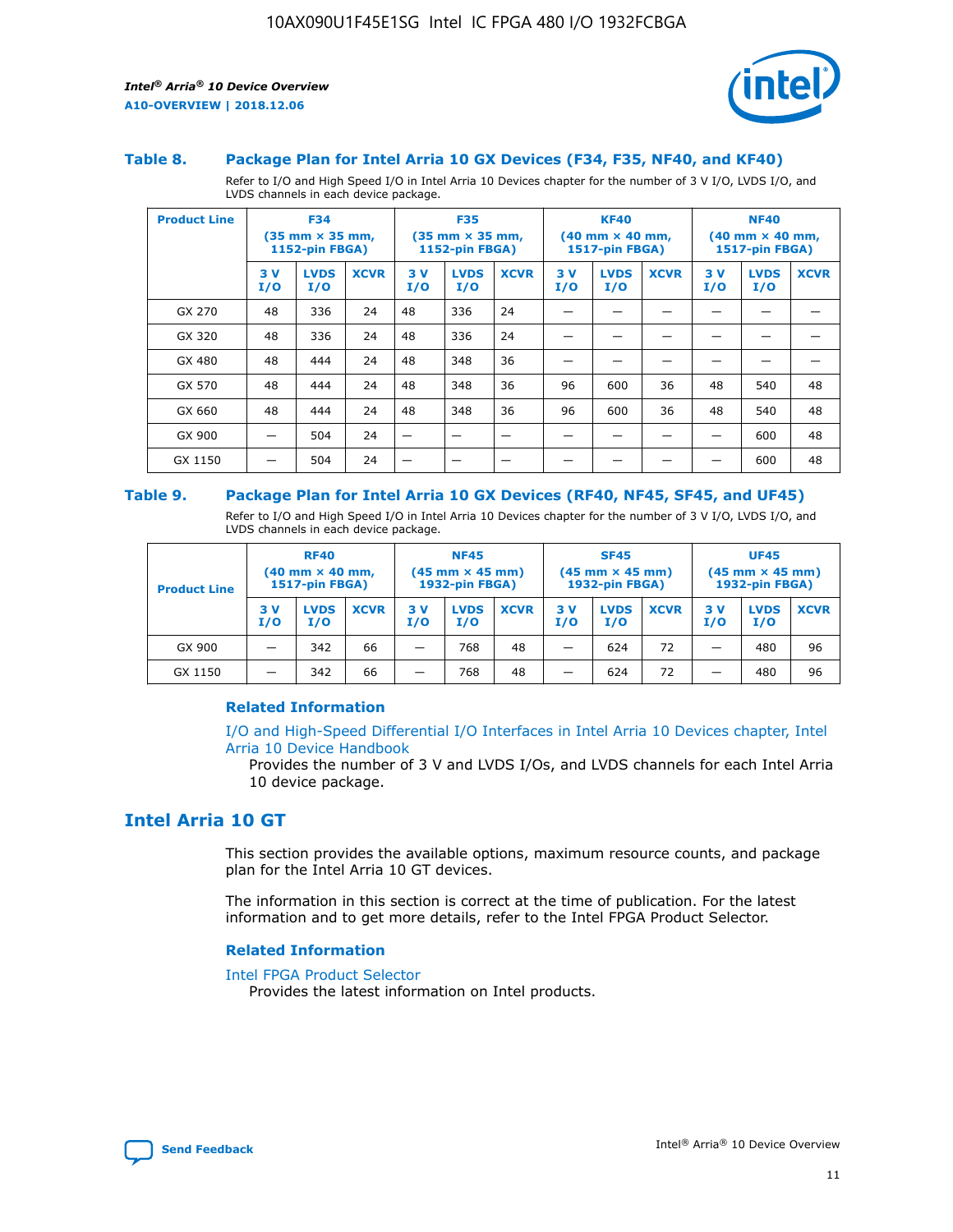

# **Available Options**

# **Figure 2. Sample Ordering Code and Available Options for Intel Arria 10 GT Devices**

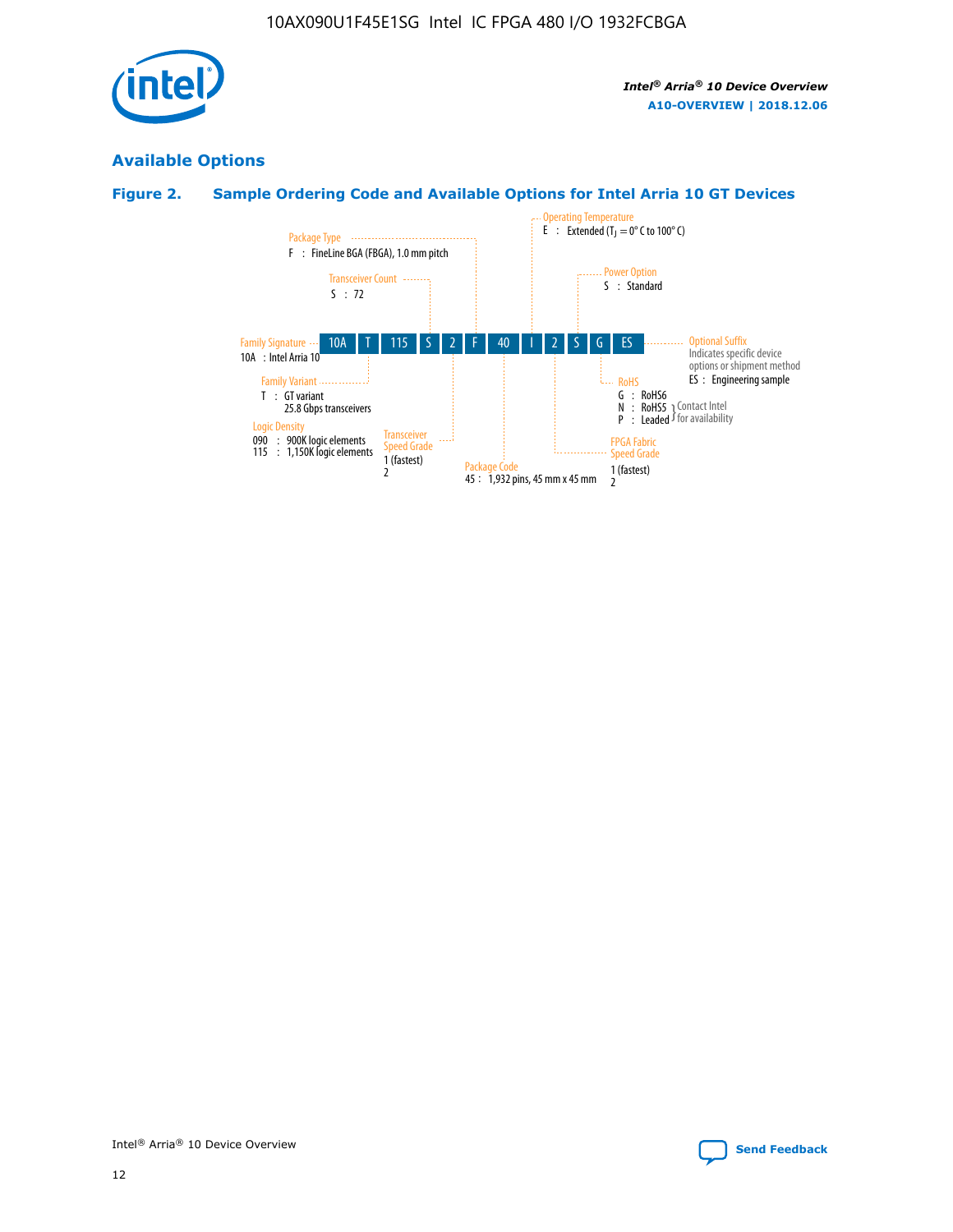

## **Maximum Resources**

#### **Table 10. Maximum Resource Counts for Intel Arria 10 GT Devices**

| <b>Resource</b>              |                      |                | <b>Product Line</b> |  |
|------------------------------|----------------------|----------------|---------------------|--|
|                              |                      | <b>GT 900</b>  | <b>GT 1150</b>      |  |
| Logic Elements (LE) (K)      |                      | 900            | 1,150               |  |
| <b>ALM</b>                   |                      | 339,620        | 427,200             |  |
| Register                     |                      | 1,358,480      | 1,708,800           |  |
| Memory (Kb)                  | M20K                 | 48,460         | 54,260              |  |
|                              | <b>MLAB</b>          | 9,386          | 12,984              |  |
| Variable-precision DSP Block |                      | 1,518          | 1,518               |  |
| 18 x 19 Multiplier           |                      | 3,036          | 3,036               |  |
| <b>PLL</b>                   | Fractional Synthesis | 32             | 32                  |  |
|                              | I/O                  | 16             | 16                  |  |
| Transceiver                  | 17.4 Gbps            | 72(5)          | 72(5)               |  |
|                              | 25.8 Gbps            | 6              | 6                   |  |
| GPIO <sup>(6)</sup>          |                      | 624            | 624                 |  |
| LVDS Pair $(7)$              |                      | 312            | 312                 |  |
| PCIe Hard IP Block           |                      | $\overline{4}$ | $\overline{4}$      |  |
| Hard Memory Controller       |                      | 16             | 16                  |  |

#### **Related Information**

#### [Intel Arria 10 GT Channel Usage](https://www.intel.com/content/www/us/en/programmable/documentation/nik1398707230472.html#nik1398707008178)

Configuring GT/GX channels in Intel Arria 10 GT devices.

## **Package Plan**

#### **Table 11. Package Plan for Intel Arria 10 GT Devices**

Refer to I/O and High Speed I/O in Intel Arria 10 Devices chapter for the number of 3 V I/O, LVDS I/O, and LVDS channels in each device package.

| <b>Product Line</b> | <b>SF45</b><br>(45 mm × 45 mm, 1932-pin FBGA) |                 |             |  |  |  |
|---------------------|-----------------------------------------------|-----------------|-------------|--|--|--|
|                     | 3 V I/O                                       | <b>LVDS I/O</b> | <b>XCVR</b> |  |  |  |
| GT 900              |                                               | 624             | 72          |  |  |  |
| GT 1150             |                                               | 624             | 72          |  |  |  |

<sup>(7)</sup> Each LVDS I/O pair can be used as differential input or output.



 $(5)$  If all 6 GT channels are in use, 12 of the GX channels are not usable.

<sup>(6)</sup> The number of GPIOs does not include transceiver I/Os. In the Intel Quartus Prime software, the number of user I/Os includes transceiver I/Os.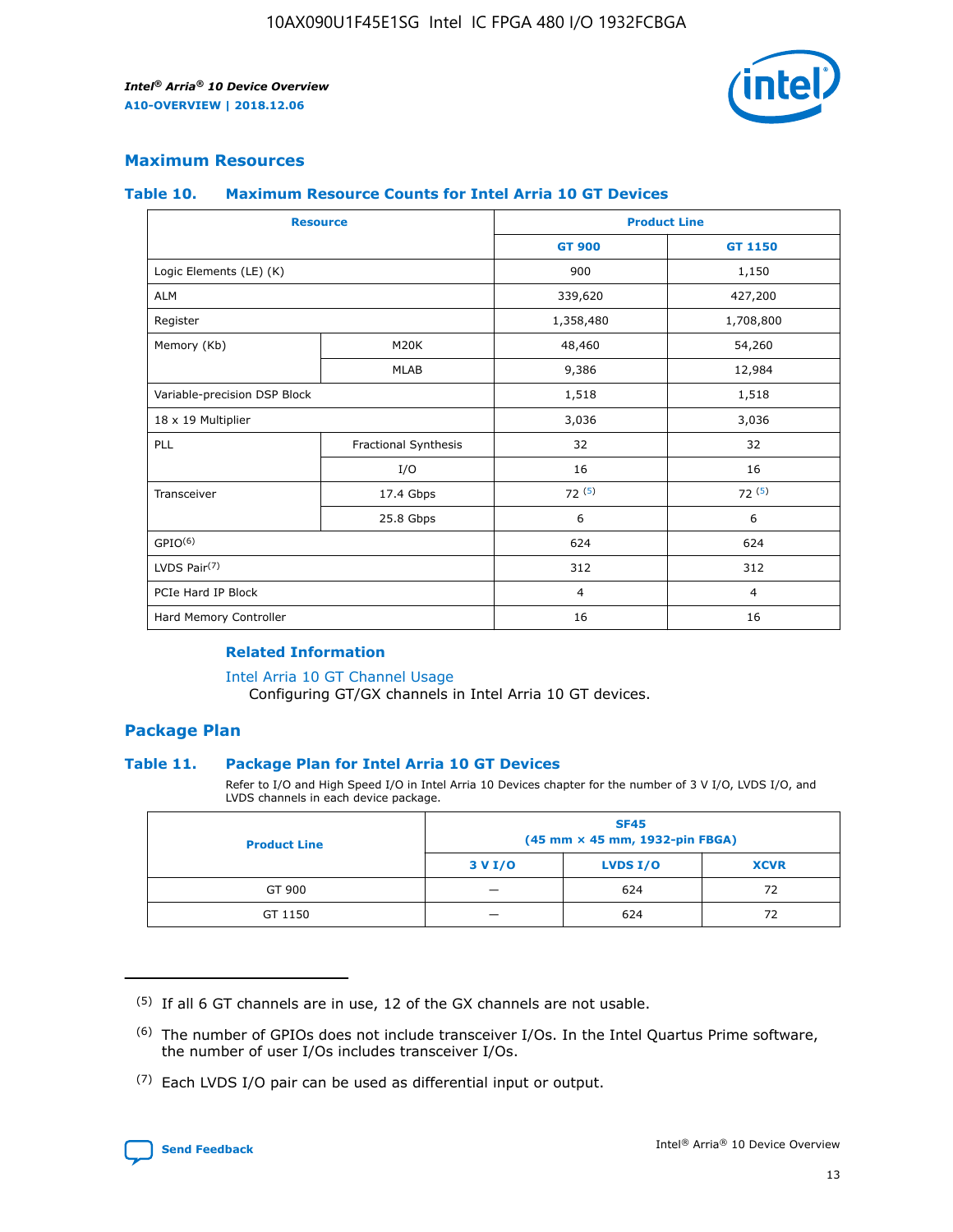

#### **Related Information**

[I/O and High-Speed Differential I/O Interfaces in Intel Arria 10 Devices chapter, Intel](https://www.intel.com/content/www/us/en/programmable/documentation/sam1403482614086.html#sam1403482030321) [Arria 10 Device Handbook](https://www.intel.com/content/www/us/en/programmable/documentation/sam1403482614086.html#sam1403482030321)

Provides the number of 3 V and LVDS I/Os, and LVDS channels for each Intel Arria 10 device package.

# **Intel Arria 10 SX**

This section provides the available options, maximum resource counts, and package plan for the Intel Arria 10 SX devices.

The information in this section is correct at the time of publication. For the latest information and to get more details, refer to the Intel FPGA Product Selector.

#### **Related Information**

[Intel FPGA Product Selector](http://www.altera.com/products/selector/psg-selector.html) Provides the latest information on Intel products.

#### **Available Options**

#### **Figure 3. Sample Ordering Code and Available Options for Intel Arria 10 SX Devices**



#### **Related Information**

[Transceiver Performance for Intel Arria 10 GX/SX Devices](https://www.intel.com/content/www/us/en/programmable/documentation/mcn1413182292568.html#mcn1413213965502) Provides more information about the transceiver speed grade.

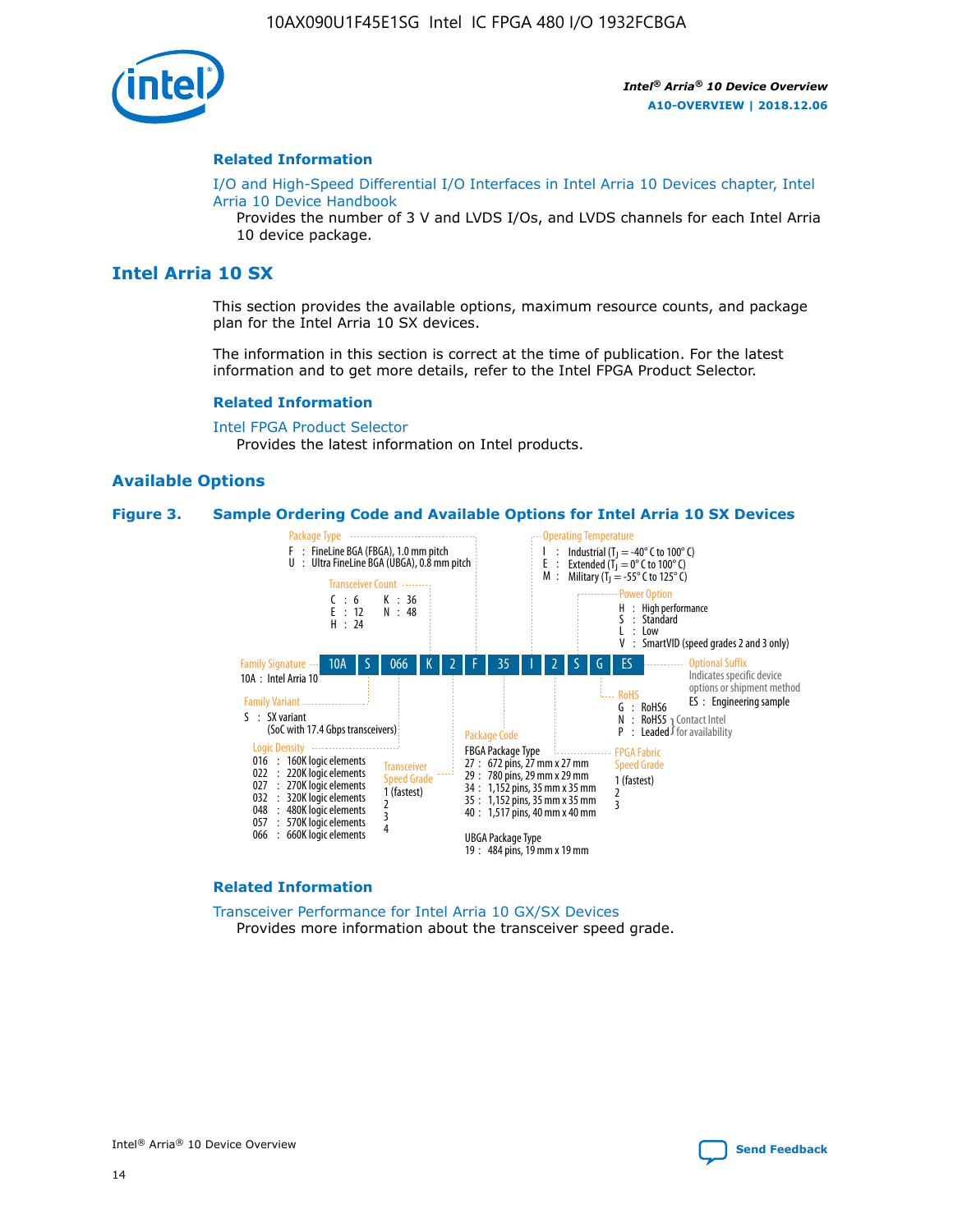

# **Maximum Resources**

#### **Table 12. Maximum Resource Counts for Intel Arria 10 SX Devices**

|                                   | <b>Resource</b>         | <b>Product Line</b> |               |                |                |                |                |                |  |  |  |
|-----------------------------------|-------------------------|---------------------|---------------|----------------|----------------|----------------|----------------|----------------|--|--|--|
|                                   |                         | <b>SX 160</b>       | <b>SX 220</b> | <b>SX 270</b>  | <b>SX 320</b>  | <b>SX 480</b>  | <b>SX 570</b>  | <b>SX 660</b>  |  |  |  |
| Logic Elements (LE) (K)           |                         | 160                 | 220           | 270            | 320            | 480            | 570            | 660            |  |  |  |
| <b>ALM</b>                        |                         | 61,510              | 80,330        | 101,620        | 119,900        | 183,590        | 217,080        | 251,680        |  |  |  |
| Register                          |                         | 246,040             | 321,320       | 406,480        | 479,600        | 734,360        | 868,320        | 1,006,720      |  |  |  |
| Memory (Kb)                       | M <sub>20</sub> K       | 8,800               | 11,740        | 15,000         | 17,820         | 28,620         | 36,000         | 42,620         |  |  |  |
|                                   | <b>MLAB</b>             | 1,050               | 1,690         | 2,452          | 2,727          | 4,164          | 5,096          | 5,788          |  |  |  |
| Variable-precision DSP Block      |                         | 156                 | 192           | 830            | 985            | 1,368          | 1,523          | 1,687          |  |  |  |
| 18 x 19 Multiplier                |                         | 312                 | 384           | 1,660          | 1,970          | 2,736          | 3,046          | 3,374          |  |  |  |
| <b>PLL</b>                        | Fractional<br>Synthesis | 6                   | 6             | 8              | 8              | 12             | 16             | 16             |  |  |  |
|                                   | I/O                     | 6                   | 6             | 8              | 8              | 12             | 16             | 16             |  |  |  |
| 17.4 Gbps Transceiver             |                         | 12                  | 12            | 24             | 24             | 36             | 48             | 48             |  |  |  |
| GPIO <sup>(8)</sup>               |                         | 288                 | 288           | 384            | 384            | 492            | 696            | 696            |  |  |  |
| LVDS Pair $(9)$                   |                         | 120                 | 120           | 168            | 168            | 174            | 324            | 324            |  |  |  |
| PCIe Hard IP Block                |                         | $\mathbf{1}$        | $\mathbf{1}$  | $\overline{2}$ | $\overline{2}$ | $\overline{2}$ | $\overline{2}$ | $\overline{2}$ |  |  |  |
| Hard Memory Controller            |                         | 6                   | 6             | 8              | 8              | 12             | 16             | 16             |  |  |  |
| ARM Cortex-A9 MPCore<br>Processor |                         | Yes                 | Yes           | Yes            | Yes            | Yes            | Yes            | Yes            |  |  |  |

# **Package Plan**

#### **Table 13. Package Plan for Intel Arria 10 SX Devices (U19, F27, F29, and F34)**

Refer to I/O and High Speed I/O in Intel Arria 10 Devices chapter for the number of 3 V I/O, LVDS I/O, and LVDS channels in each device package.

| <b>Product Line</b> | <b>U19</b><br>$(19 \text{ mm} \times 19 \text{ mm})$<br>484-pin UBGA) |                    |             | <b>F27</b><br>$(27 \text{ mm} \times 27 \text{ mm})$<br>672-pin FBGA) |                    | <b>F29</b><br>$(29 \text{ mm} \times 29 \text{ mm})$<br>780-pin FBGA) |           |                    | <b>F34</b><br>$(35 \text{ mm} \times 35 \text{ mm})$<br><b>1152-pin FBGA)</b> |           |                    |             |
|---------------------|-----------------------------------------------------------------------|--------------------|-------------|-----------------------------------------------------------------------|--------------------|-----------------------------------------------------------------------|-----------|--------------------|-------------------------------------------------------------------------------|-----------|--------------------|-------------|
|                     | 3V<br>I/O                                                             | <b>LVDS</b><br>I/O | <b>XCVR</b> | 3V<br>I/O                                                             | <b>LVDS</b><br>I/O | <b>XCVR</b>                                                           | 3V<br>I/O | <b>LVDS</b><br>I/O | <b>XCVR</b>                                                                   | 3V<br>I/O | <b>LVDS</b><br>I/O | <b>XCVR</b> |
| SX 160              | 48                                                                    | 144                | 6           | 48                                                                    | 192                | 12                                                                    | 48        | 240                | 12                                                                            | -         |                    |             |
| SX 220              | 48                                                                    | 144                | 6           | 48                                                                    | 192                | 12                                                                    | 48        | 240                | 12                                                                            |           |                    |             |
| SX 270              |                                                                       |                    |             | 48                                                                    | 192                | 12                                                                    | 48        | 312                | 12                                                                            | 48        | 336                | 24          |
| SX 320              |                                                                       |                    |             | 48                                                                    | 192                | 12                                                                    | 48        | 312                | 12                                                                            | 48        | 336                | 24          |
|                     | continued                                                             |                    |             |                                                                       |                    |                                                                       |           |                    |                                                                               |           |                    |             |

 $(8)$  The number of GPIOs does not include transceiver I/Os. In the Intel Quartus Prime software, the number of user I/Os includes transceiver I/Os.

 $(9)$  Each LVDS I/O pair can be used as differential input or output.

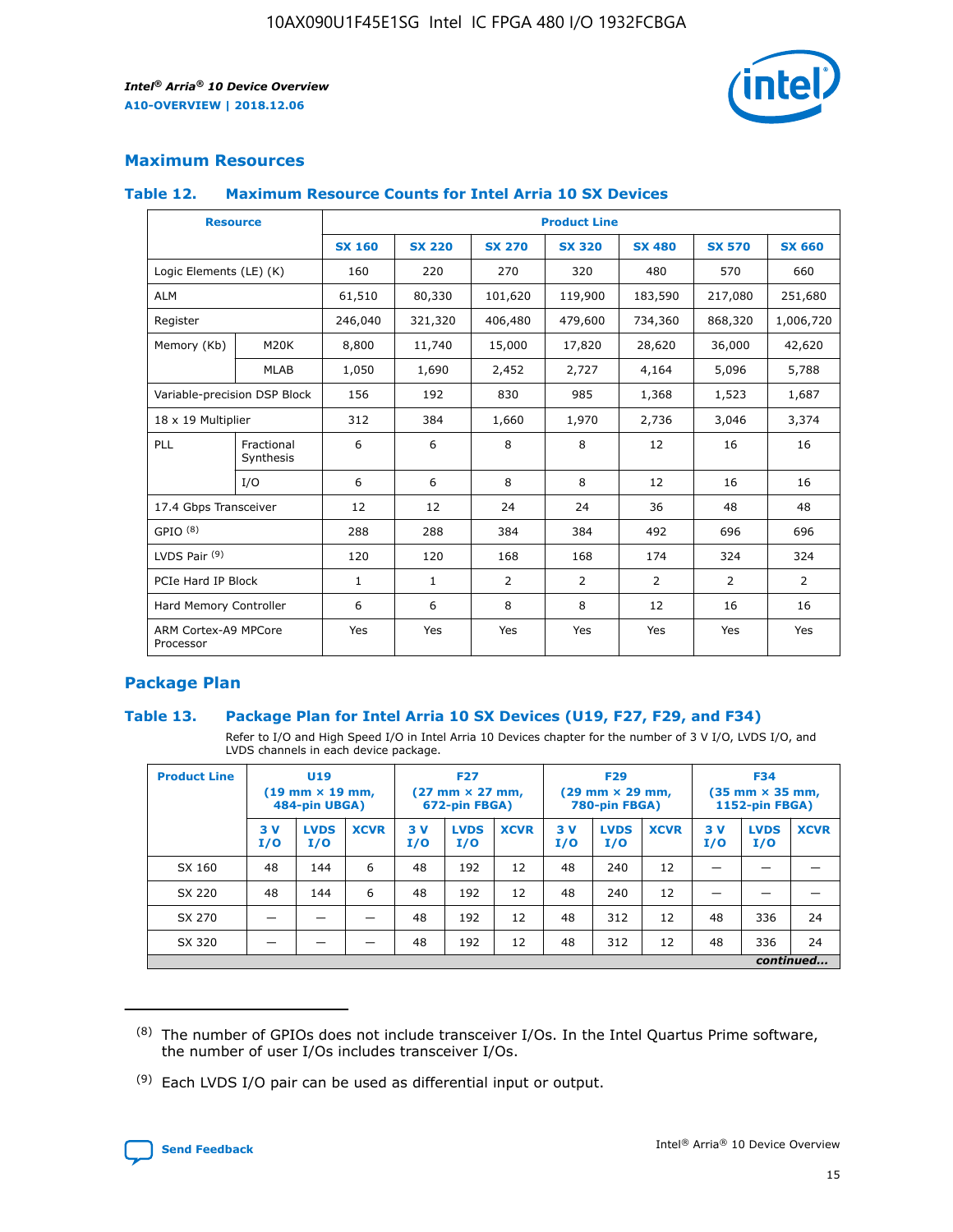

| <b>Product Line</b> | U <sub>19</sub><br>$(19$ mm $\times$ 19 mm,<br>484-pin UBGA) |                    | <b>F27</b><br>$(27 \text{ mm} \times 27 \text{ mm})$<br>672-pin FBGA) |           | <b>F29</b><br>$(29 \text{ mm} \times 29 \text{ mm})$<br>780-pin FBGA) |             |           | <b>F34</b><br>$(35$ mm $\times$ 35 mm,<br><b>1152-pin FBGA)</b> |             |           |                    |             |
|---------------------|--------------------------------------------------------------|--------------------|-----------------------------------------------------------------------|-----------|-----------------------------------------------------------------------|-------------|-----------|-----------------------------------------------------------------|-------------|-----------|--------------------|-------------|
|                     | 3 V<br>I/O                                                   | <b>LVDS</b><br>I/O | <b>XCVR</b>                                                           | 3V<br>I/O | <b>LVDS</b><br>I/O                                                    | <b>XCVR</b> | 3V<br>I/O | <b>LVDS</b><br>I/O                                              | <b>XCVR</b> | 3V<br>I/O | <b>LVDS</b><br>I/O | <b>XCVR</b> |
| SX 480              |                                                              |                    |                                                                       |           |                                                                       |             | 48        | 312                                                             | 12          | 48        | 444                | 24          |
| SX 570              |                                                              |                    |                                                                       |           |                                                                       |             |           |                                                                 |             | 48        | 444                | 24          |
| SX 660              |                                                              |                    |                                                                       |           |                                                                       |             |           |                                                                 |             | 48        | 444                | 24          |

## **Table 14. Package Plan for Intel Arria 10 SX Devices (F35, KF40, and NF40)**

Refer to I/O and High Speed I/O in Intel Arria 10 Devices chapter for the number of 3 V I/O, LVDS I/O, and LVDS channels in each device package.

| <b>Product Line</b> | <b>F35</b><br>$(35 \text{ mm} \times 35 \text{ mm})$<br><b>1152-pin FBGA)</b> |          |             |                                           | <b>KF40</b><br>(40 mm × 40 mm,<br>1517-pin FBGA) |    | <b>NF40</b><br>$(40 \text{ mm} \times 40 \text{ mm})$<br>1517-pin FBGA) |          |             |  |
|---------------------|-------------------------------------------------------------------------------|----------|-------------|-------------------------------------------|--------------------------------------------------|----|-------------------------------------------------------------------------|----------|-------------|--|
|                     | 3 V I/O                                                                       | LVDS I/O | <b>XCVR</b> | <b>LVDS I/O</b><br><b>XCVR</b><br>3 V I/O |                                                  |    | 3 V I/O                                                                 | LVDS I/O | <b>XCVR</b> |  |
| SX 270              | 48                                                                            | 336      | 24          |                                           |                                                  |    |                                                                         |          |             |  |
| SX 320              | 48                                                                            | 336      | 24          |                                           |                                                  |    |                                                                         |          |             |  |
| SX 480              | 48                                                                            | 348      | 36          |                                           |                                                  |    |                                                                         |          |             |  |
| SX 570              | 48                                                                            | 348      | 36          | 96                                        | 600                                              | 36 | 48                                                                      | 540      | 48          |  |
| SX 660              | 48                                                                            | 348      | 36          | 96                                        | 600                                              | 36 | 48                                                                      | 540      | 48          |  |

# **Related Information**

[I/O and High-Speed Differential I/O Interfaces in Intel Arria 10 Devices chapter, Intel](https://www.intel.com/content/www/us/en/programmable/documentation/sam1403482614086.html#sam1403482030321) [Arria 10 Device Handbook](https://www.intel.com/content/www/us/en/programmable/documentation/sam1403482614086.html#sam1403482030321)

Provides the number of 3 V and LVDS I/Os, and LVDS channels for each Intel Arria 10 device package.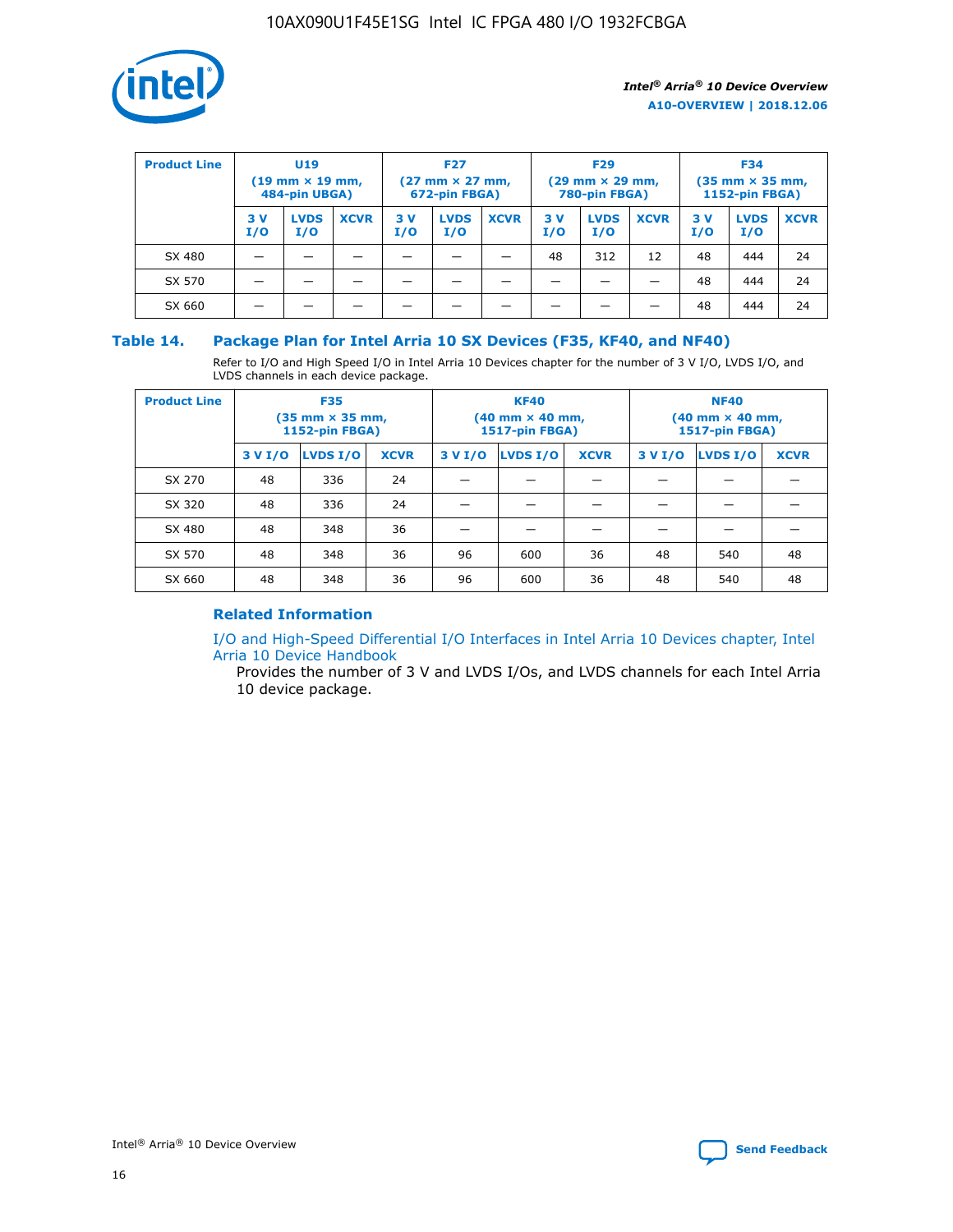

# **I/O Vertical Migration for Intel Arria 10 Devices**

#### **Figure 4. Migration Capability Across Intel Arria 10 Product Lines**

- The arrows indicate the migration paths. The devices included in each vertical migration path are shaded. Devices with fewer resources in the same path have lighter shades.
- To achieve the full I/O migration across product lines in the same migration path, restrict I/Os and transceivers usage to match the product line with the lowest I/O and transceiver counts.
- An LVDS I/O bank in the source device may be mapped to a 3 V I/O bank in the target device. To use memory interface clock frequency higher than 533 MHz, assign external memory interface pins only to banks that are LVDS I/O in both devices.
- There may be nominal 0.15 mm package height difference between some product lines in the same package type.
	- **Variant Product Line Package U19 F27 F29 F34 F35 KF40 NF40 RF40 NF45 SF45 UF45** Intel® Arria® 10 GX GX 160 GX 220 GX 270 GX 320 GX 480 GX 570 GX 660 GX 900 GX 1150 Intel Arria 10 GT GT 900 GT 1150 Intel Arria 10 SX SX 160 SX 220 SX 270 SX 320 SX 480 SX 570 SX 660
- Some migration paths are not shown in the Intel Quartus Prime software **Pin Migration View**.

*Note:* To verify the pin migration compatibility, use the **Pin Migration View** window in the Intel Quartus Prime software Pin Planner.

# **Adaptive Logic Module**

Intel Arria 10 devices use a 20 nm ALM as the basic building block of the logic fabric.

The ALM architecture is the same as the previous generation FPGAs, allowing for efficient implementation of logic functions and easy conversion of IP between the device generations.

The ALM, as shown in following figure, uses an 8-input fracturable look-up table (LUT) with four dedicated registers to help improve timing closure in register-rich designs and achieve an even higher design packing capability than the traditional two-register per LUT architecture.

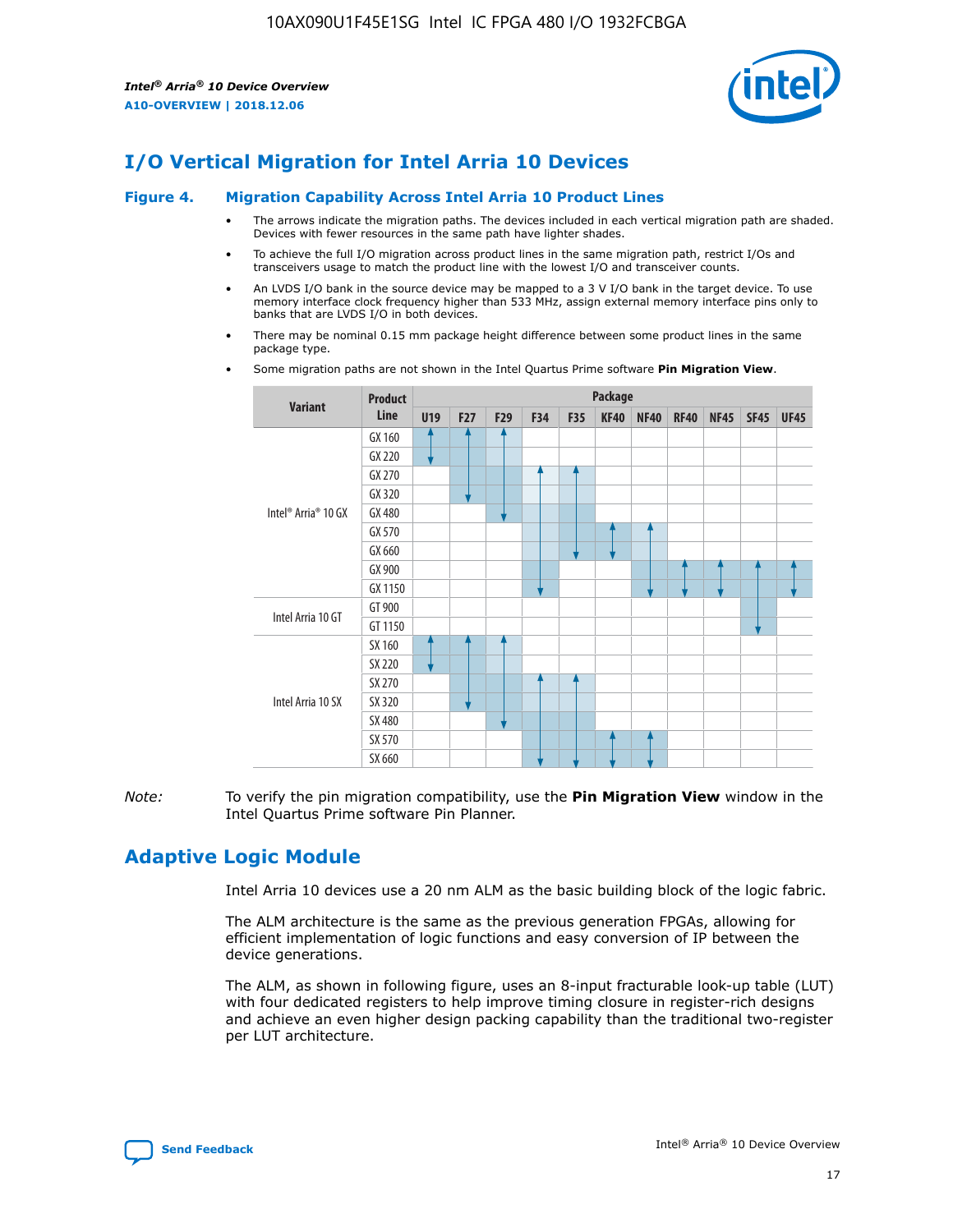

**Figure 5. ALM for Intel Arria 10 Devices**



The Intel Quartus Prime software optimizes your design according to the ALM logic structure and automatically maps legacy designs into the Intel Arria 10 ALM architecture.

# **Variable-Precision DSP Block**

The Intel Arria 10 variable precision DSP blocks support fixed-point arithmetic and floating-point arithmetic.

Features for fixed-point arithmetic:

- High-performance, power-optimized, and fully registered multiplication operations
- 18-bit and 27-bit word lengths
- Two 18 x 19 multipliers or one 27 x 27 multiplier per DSP block
- Built-in addition, subtraction, and 64-bit double accumulation register to combine multiplication results
- Cascading 19-bit or 27-bit when pre-adder is disabled and cascading 18-bit when pre-adder is used to form the tap-delay line for filtering applications
- Cascading 64-bit output bus to propagate output results from one block to the next block without external logic support
- Hard pre-adder supported in 19-bit and 27-bit modes for symmetric filters
- Internal coefficient register bank in both 18-bit and 27-bit modes for filter implementation
- 18-bit and 27-bit systolic finite impulse response (FIR) filters with distributed output adder
- Biased rounding support

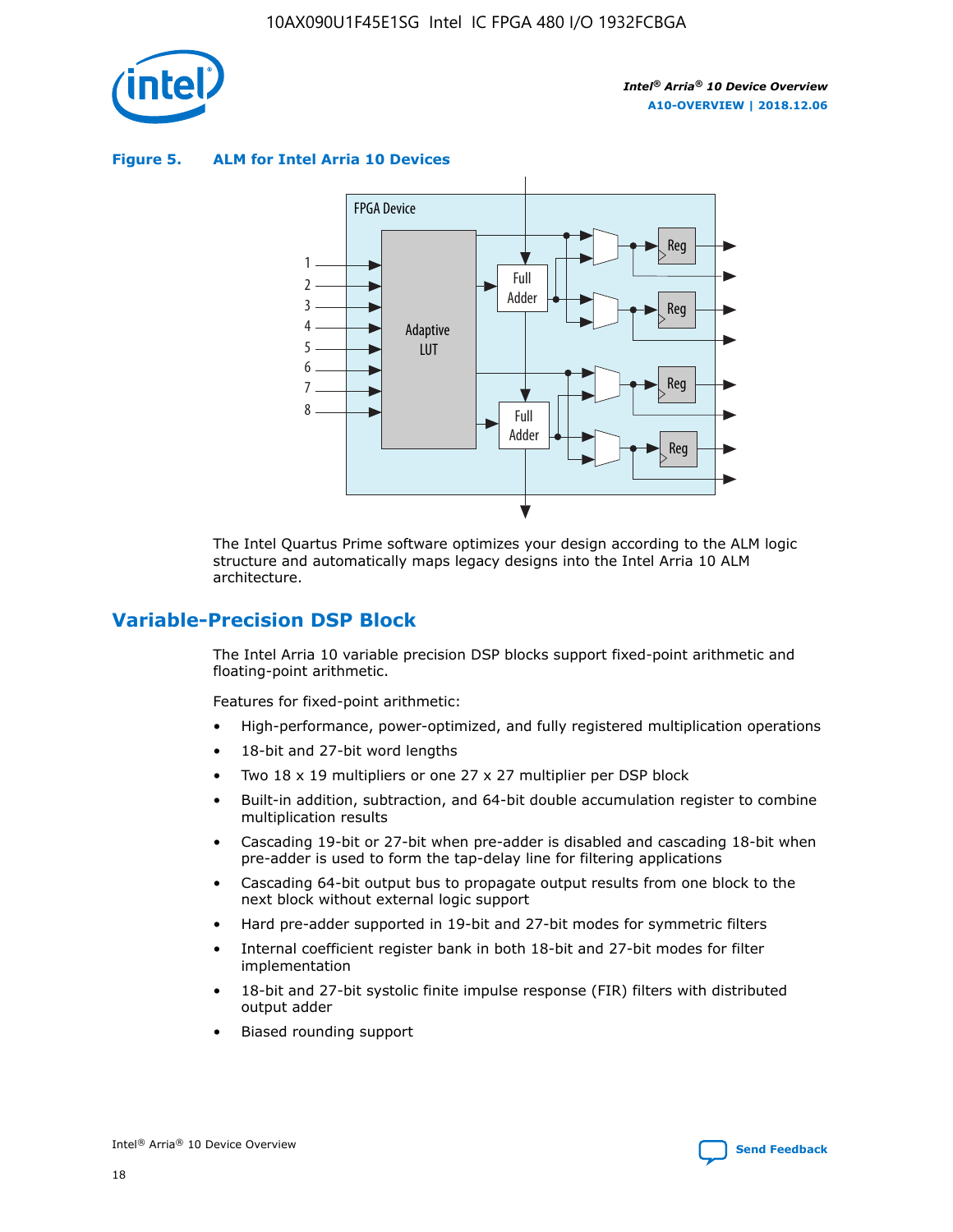

Features for floating-point arithmetic:

- A completely hardened architecture that supports multiplication, addition, subtraction, multiply-add, and multiply-subtract
- Multiplication with accumulation capability and a dynamic accumulator reset control
- Multiplication with cascade summation capability
- Multiplication with cascade subtraction capability
- Complex multiplication
- Direct vector dot product
- Systolic FIR filter

#### **Table 15. Variable-Precision DSP Block Configurations for Intel Arria 10 Devices**

| <b>Usage Example</b>                                       | <b>Multiplier Size (Bit)</b>    | <b>DSP Block Resources</b> |
|------------------------------------------------------------|---------------------------------|----------------------------|
| Medium precision fixed point                               | Two 18 x 19                     |                            |
| High precision fixed or Single precision<br>floating point | One 27 x 27                     |                            |
| Fixed point FFTs                                           | One 19 x 36 with external adder |                            |
| Very high precision fixed point                            | One 36 x 36 with external adder |                            |
| Double precision floating point                            | One 54 x 54 with external adder | 4                          |

#### **Table 16. Resources for Fixed-Point Arithmetic in Intel Arria 10 Devices**

The table lists the variable-precision DSP resources by bit precision for each Intel Arria 10 device.

| <b>Variant</b>  | <b>Product Line</b> | <b>Variable-</b><br>precision<br><b>DSP Block</b> | <b>Independent Input and Output</b><br><b>Multiplications Operator</b> |                                     | 18 x 19<br><b>Multiplier</b><br><b>Adder Sum</b> | $18 \times 18$<br><b>Multiplier</b><br><b>Adder</b> |
|-----------------|---------------------|---------------------------------------------------|------------------------------------------------------------------------|-------------------------------------|--------------------------------------------------|-----------------------------------------------------|
|                 |                     |                                                   | 18 x 19<br><b>Multiplier</b>                                           | $27 \times 27$<br><b>Multiplier</b> | <b>Mode</b>                                      | <b>Summed with</b><br>36 bit Input                  |
| AIntel Arria 10 | GX 160              | 156                                               | 312                                                                    | 156                                 | 156                                              | 156                                                 |
| GX              | GX 220              | 192                                               | 384                                                                    | 192                                 | 192                                              | 192                                                 |
|                 | GX 270              | 830                                               | 1,660                                                                  | 830                                 | 830                                              | 830                                                 |
|                 | GX 320              | 984                                               | 1,968                                                                  | 984                                 | 984                                              | 984                                                 |
|                 | GX 480              | 1,368                                             | 2,736                                                                  | 1,368                               | 1,368                                            | 1,368                                               |
|                 | GX 570              | 1,523                                             | 3,046                                                                  | 1,523                               | 1,523                                            | 1,523                                               |
|                 | GX 660              | 1,687                                             | 3,374                                                                  | 1,687                               | 1,687                                            | 1,687                                               |
|                 | GX 900              | 1,518                                             | 3,036                                                                  | 1,518                               | 1,518                                            | 1,518                                               |
|                 | GX 1150             | 1,518                                             | 3,036                                                                  | 1,518                               | 1,518                                            | 1,518                                               |
| Intel Arria 10  | GT 900              | 1,518                                             | 3,036                                                                  | 1,518                               | 1,518                                            | 1,518                                               |
| GT              | GT 1150             | 1,518                                             | 3,036                                                                  | 1,518                               | 1,518                                            | 1,518                                               |
| Intel Arria 10  | SX 160              | 156                                               | 312                                                                    | 156                                 | 156                                              | 156                                                 |
| <b>SX</b>       | SX 220              | 192                                               | 384                                                                    | 192                                 | 192                                              | 192                                                 |
|                 | SX 270              | 830                                               | 1,660                                                                  | 830                                 | 830                                              | 830                                                 |
|                 |                     |                                                   |                                                                        |                                     |                                                  | continued                                           |

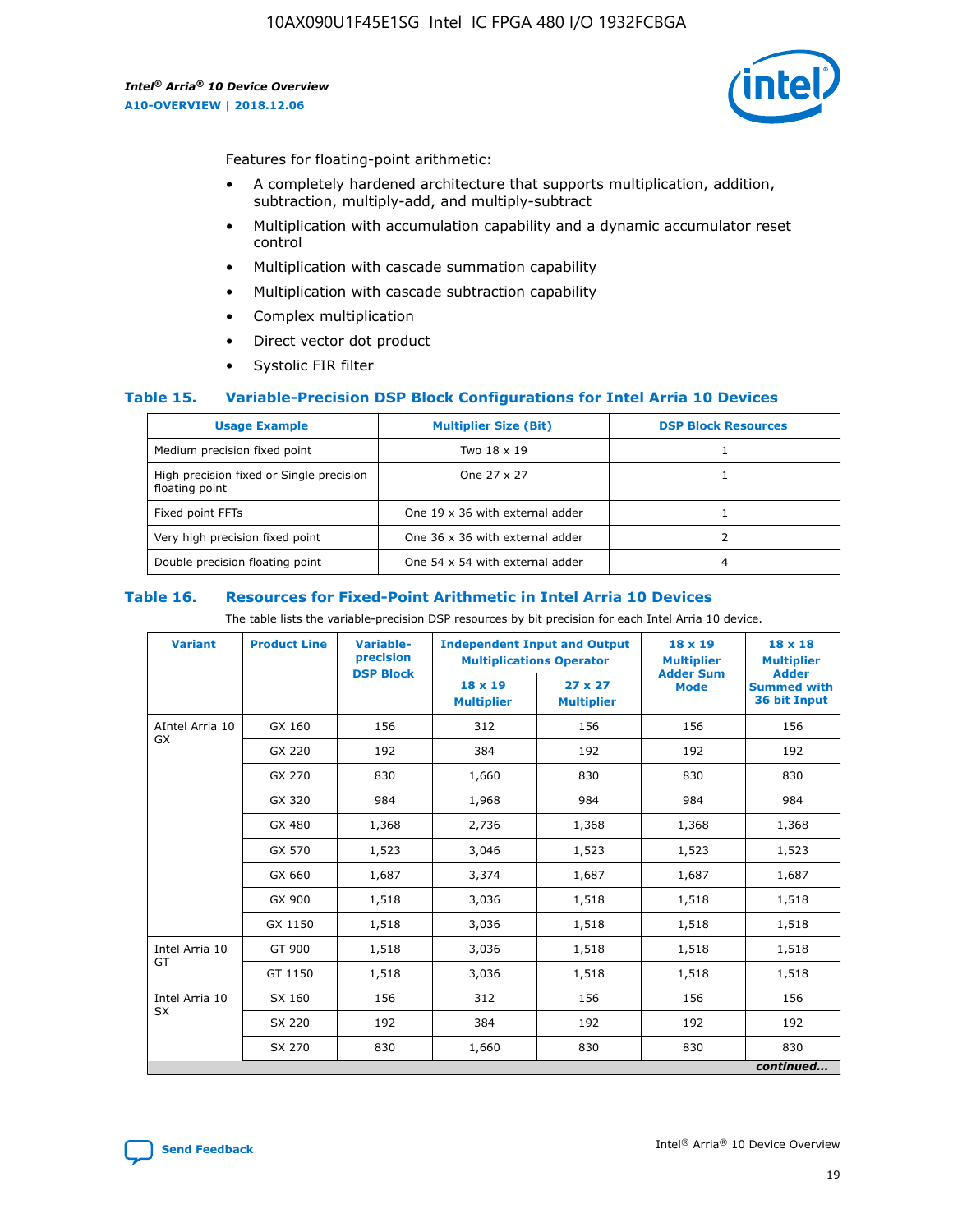

| <b>Variant</b> | <b>Product Line</b> | Variable-<br>precision | <b>Independent Input and Output</b><br><b>Multiplications Operator</b> |                                     | $18 \times 19$<br><b>Multiplier</b> | $18 \times 18$<br><b>Multiplier</b><br><b>Adder</b> |  |
|----------------|---------------------|------------------------|------------------------------------------------------------------------|-------------------------------------|-------------------------------------|-----------------------------------------------------|--|
|                |                     | <b>DSP Block</b>       | $18 \times 19$<br><b>Multiplier</b>                                    | $27 \times 27$<br><b>Multiplier</b> | <b>Adder Sum</b><br><b>Mode</b>     | <b>Summed with</b><br>36 bit Input                  |  |
|                | SX 320              | 984                    | 1,968                                                                  | 984                                 | 984                                 | 984                                                 |  |
|                | SX 480              | 1,368                  | 2,736                                                                  | 1,368                               | 1,368                               | 1,368                                               |  |
|                | SX 570              | 1,523                  | 3,046                                                                  | 1,523                               | 1,523                               | 1,523                                               |  |
|                | SX 660              | 1,687                  | 3,374                                                                  | 1,687                               | 1,687                               | 1,687                                               |  |

# **Table 17. Resources for Floating-Point Arithmetic in Intel Arria 10 Devices**

The table lists the variable-precision DSP resources by bit precision for each Intel Arria 10 device.

| <b>Variant</b> | <b>Product Line</b> | <b>Variable-</b><br>precision<br><b>DSP Block</b> | <b>Single</b><br><b>Precision</b><br><b>Floating-Point</b><br><b>Multiplication</b><br><b>Mode</b> | <b>Single-Precision</b><br><b>Floating-Point</b><br><b>Adder Mode</b> | Single-<br><b>Precision</b><br><b>Floating-Point</b><br><b>Multiply</b><br><b>Accumulate</b><br><b>Mode</b> | <b>Peak</b><br><b>Giga Floating-</b><br><b>Point</b><br><b>Operations</b><br>per Second<br>(GFLOPs) |
|----------------|---------------------|---------------------------------------------------|----------------------------------------------------------------------------------------------------|-----------------------------------------------------------------------|-------------------------------------------------------------------------------------------------------------|-----------------------------------------------------------------------------------------------------|
| Intel Arria 10 | GX 160              | 156                                               | 156                                                                                                | 156                                                                   | 156                                                                                                         | 140                                                                                                 |
| GX             | GX 220              | 192                                               | 192                                                                                                | 192                                                                   | 192                                                                                                         | 173                                                                                                 |
|                | GX 270              | 830                                               | 830                                                                                                | 830                                                                   | 830                                                                                                         | 747                                                                                                 |
|                | GX 320              | 984                                               | 984                                                                                                | 984                                                                   | 984                                                                                                         | 886                                                                                                 |
|                | GX 480              | 1,369                                             | 1,368                                                                                              | 1,368                                                                 | 1,368                                                                                                       | 1,231                                                                                               |
|                | GX 570              | 1,523                                             | 1,523                                                                                              | 1,523                                                                 | 1,523                                                                                                       | 1,371                                                                                               |
|                | GX 660              | 1,687                                             | 1,687                                                                                              | 1,687                                                                 | 1,687                                                                                                       | 1,518                                                                                               |
|                | GX 900              | 1,518                                             | 1,518                                                                                              | 1,518                                                                 | 1,518                                                                                                       | 1,366                                                                                               |
|                | GX 1150             | 1,518                                             | 1,518                                                                                              | 1,518                                                                 | 1,518                                                                                                       | 1,366                                                                                               |
| Intel Arria 10 | GT 900              | 1,518                                             | 1,518                                                                                              | 1,518                                                                 | 1,518                                                                                                       | 1,366                                                                                               |
| GT             | GT 1150             | 1,518                                             | 1,518                                                                                              | 1,518                                                                 | 1,518                                                                                                       | 1,366                                                                                               |
| Intel Arria 10 | SX 160              | 156                                               | 156                                                                                                | 156                                                                   | 156                                                                                                         | 140                                                                                                 |
| <b>SX</b>      | SX 220              | 192                                               | 192                                                                                                | 192                                                                   | 192                                                                                                         | 173                                                                                                 |
|                | SX 270              | 830                                               | 830                                                                                                | 830                                                                   | 830                                                                                                         | 747                                                                                                 |
|                | SX 320              | 984                                               | 984                                                                                                | 984                                                                   | 984                                                                                                         | 886                                                                                                 |
|                | SX 480              | 1,369                                             | 1,368                                                                                              | 1,368                                                                 | 1,368                                                                                                       | 1,231                                                                                               |
|                | SX 570              | 1,523                                             | 1,523                                                                                              | 1,523                                                                 | 1,523                                                                                                       | 1,371                                                                                               |
|                | SX 660              | 1,687                                             | 1,687                                                                                              | 1,687                                                                 | 1,687                                                                                                       | 1,518                                                                                               |

# **Embedded Memory Blocks**

The embedded memory blocks in the devices are flexible and designed to provide an optimal amount of small- and large-sized memory arrays to fit your design requirements.

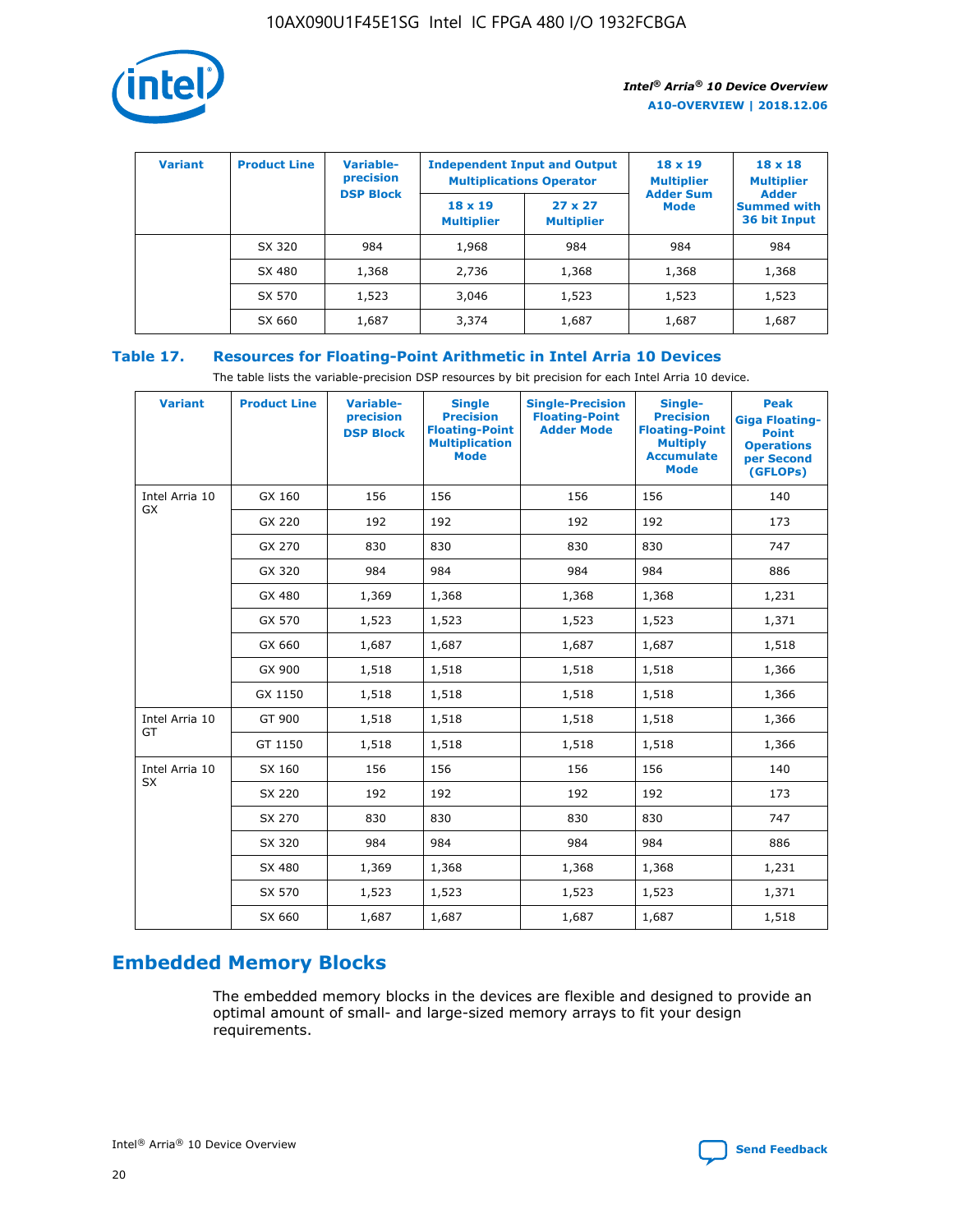

# **Types of Embedded Memory**

The Intel Arria 10 devices contain two types of memory blocks:

- 20 Kb M20K blocks—blocks of dedicated memory resources. The M20K blocks are ideal for larger memory arrays while still providing a large number of independent ports.
- 640 bit memory logic array blocks (MLABs)—enhanced memory blocks that are configured from dual-purpose logic array blocks (LABs). The MLABs are ideal for wide and shallow memory arrays. The MLABs are optimized for implementation of shift registers for digital signal processing (DSP) applications, wide and shallow FIFO buffers, and filter delay lines. Each MLAB is made up of ten adaptive logic modules (ALMs). In the Intel Arria 10 devices, you can configure these ALMs as ten 32 x 2 blocks, giving you one 32 x 20 simple dual-port SRAM block per MLAB.

# **Embedded Memory Capacity in Intel Arria 10 Devices**

|                   | <b>Product</b> |              | <b>M20K</b>         | <b>MLAB</b>  |                     | <b>Total RAM Bit</b> |
|-------------------|----------------|--------------|---------------------|--------------|---------------------|----------------------|
| <b>Variant</b>    | Line           | <b>Block</b> | <b>RAM Bit (Kb)</b> | <b>Block</b> | <b>RAM Bit (Kb)</b> | (Kb)                 |
| Intel Arria 10 GX | GX 160         | 440          | 8,800               | 1,680        | 1,050               | 9,850                |
|                   | GX 220         | 587          | 11,740              | 2,703        | 1,690               | 13,430               |
|                   | GX 270         | 750          | 15,000              | 3,922        | 2,452               | 17,452               |
|                   | GX 320         | 891          | 17,820              | 4,363        | 2,727               | 20,547               |
|                   | GX 480         | 1,431        | 28,620              | 6,662        | 4,164               | 32,784               |
|                   | GX 570         | 1,800        | 36,000              | 8,153        | 5,096               | 41,096               |
|                   | GX 660         | 2,131        | 42,620              | 9,260        | 5,788               | 48,408               |
|                   | GX 900         | 2,423        | 48,460              | 15,017       | 9,386               | 57,846               |
|                   | GX 1150        | 2,713        | 54,260              | 20,774       | 12,984              | 67,244               |
| Intel Arria 10 GT | GT 900         | 2,423        | 48,460              | 15,017       | 9,386               | 57,846               |
|                   | GT 1150        | 2,713        | 54,260              | 20,774       | 12,984              | 67,244               |
| Intel Arria 10 SX | SX 160         | 440          | 8,800               | 1,680        | 1,050               | 9,850                |
|                   | SX 220         | 587          | 11,740              | 2,703        | 1,690               | 13,430               |
|                   | SX 270         | 750          | 15,000              | 3,922        | 2,452               | 17,452               |
|                   | SX 320         | 891          | 17,820              | 4,363        | 2,727               | 20,547               |
|                   | SX 480         | 1,431        | 28,620              | 6,662        | 4,164               | 32,784               |
|                   | SX 570         | 1,800        | 36,000              | 8,153        | 5,096               | 41,096               |
|                   | SX 660         | 2,131        | 42,620              | 9,260        | 5,788               | 48,408               |

#### **Table 18. Embedded Memory Capacity and Distribution in Intel Arria 10 Devices**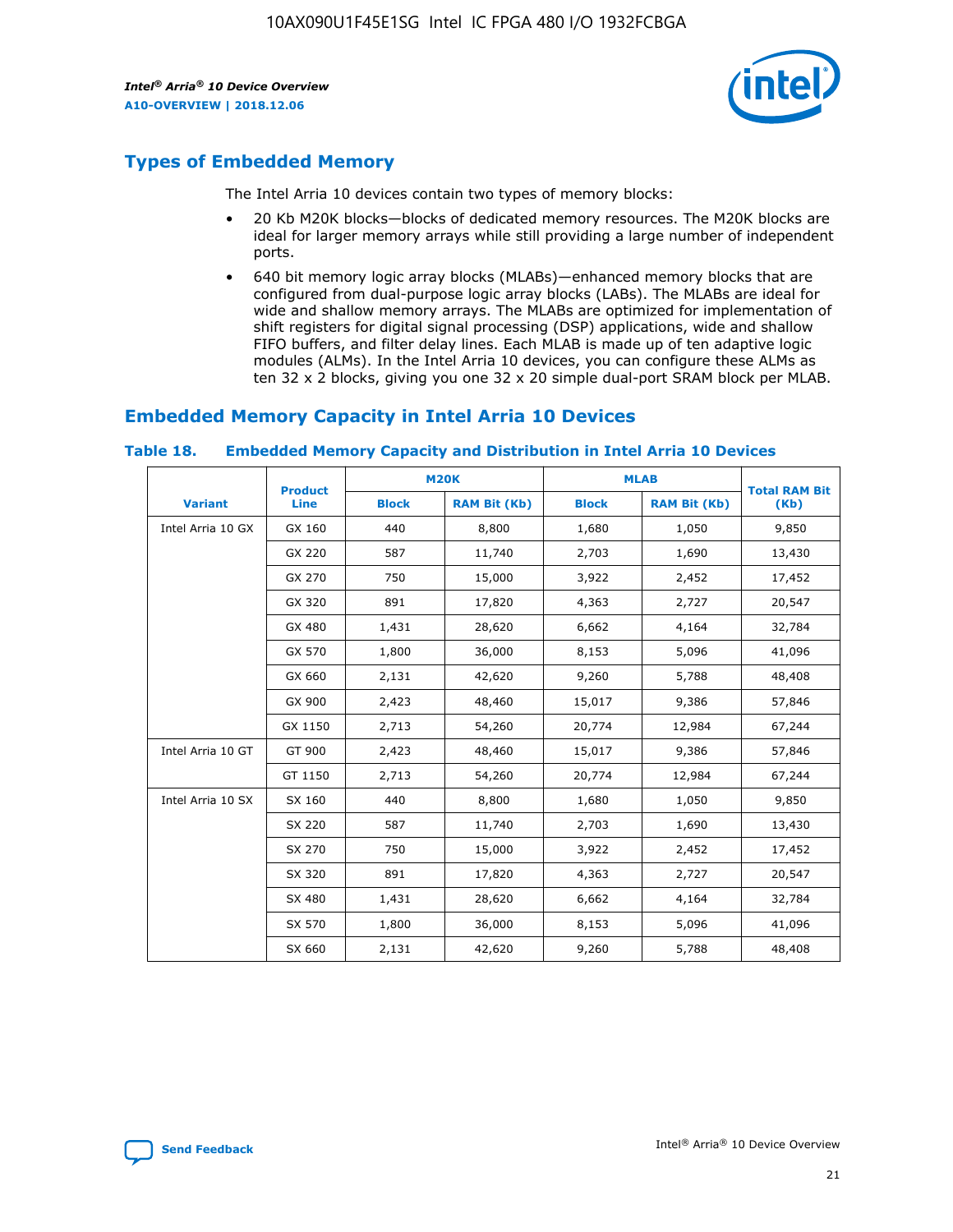

# **Embedded Memory Configurations for Single-port Mode**

#### **Table 19. Single-port Embedded Memory Configurations for Intel Arria 10 Devices**

This table lists the maximum configurations supported for single-port RAM and ROM modes.

| <b>Memory Block</b> | Depth (bits) | <b>Programmable Width</b> |
|---------------------|--------------|---------------------------|
| MLAB                | 32           | x16, x18, or x20          |
|                     | 64(10)       | x8, x9, x10               |
| M20K                | 512          | x40, x32                  |
|                     | 1K           | x20, x16                  |
|                     | 2K           | x10, x8                   |
|                     | 4K           | x5, x4                    |
|                     | 8K           | x2                        |
|                     | 16K          | x1                        |

# **Clock Networks and PLL Clock Sources**

The clock network architecture is based on Intel's global, regional, and peripheral clock structure. This clock structure is supported by dedicated clock input pins, fractional clock synthesis PLLs, and integer I/O PLLs.

# **Clock Networks**

The Intel Arria 10 core clock networks are capable of up to 800 MHz fabric operation across the full industrial temperature range. For the external memory interface, the clock network supports the hard memory controller with speeds up to 2,400 Mbps in a quarter-rate transfer.

To reduce power consumption, the Intel Quartus Prime software identifies all unused sections of the clock network and powers them down.

# **Fractional Synthesis and I/O PLLs**

Intel Arria 10 devices contain up to 32 fractional synthesis PLLs and up to 16 I/O PLLs that are available for both specific and general purpose uses in the core:

- Fractional synthesis PLLs—located in the column adjacent to the transceiver blocks
- I/O PLLs—located in each bank of the 48 I/Os

#### **Fractional Synthesis PLLs**

You can use the fractional synthesis PLLs to:

- Reduce the number of oscillators that are required on your board
- Reduce the number of clock pins that are used in the device by synthesizing multiple clock frequencies from a single reference clock source

<sup>(10)</sup> Supported through software emulation and consumes additional MLAB blocks.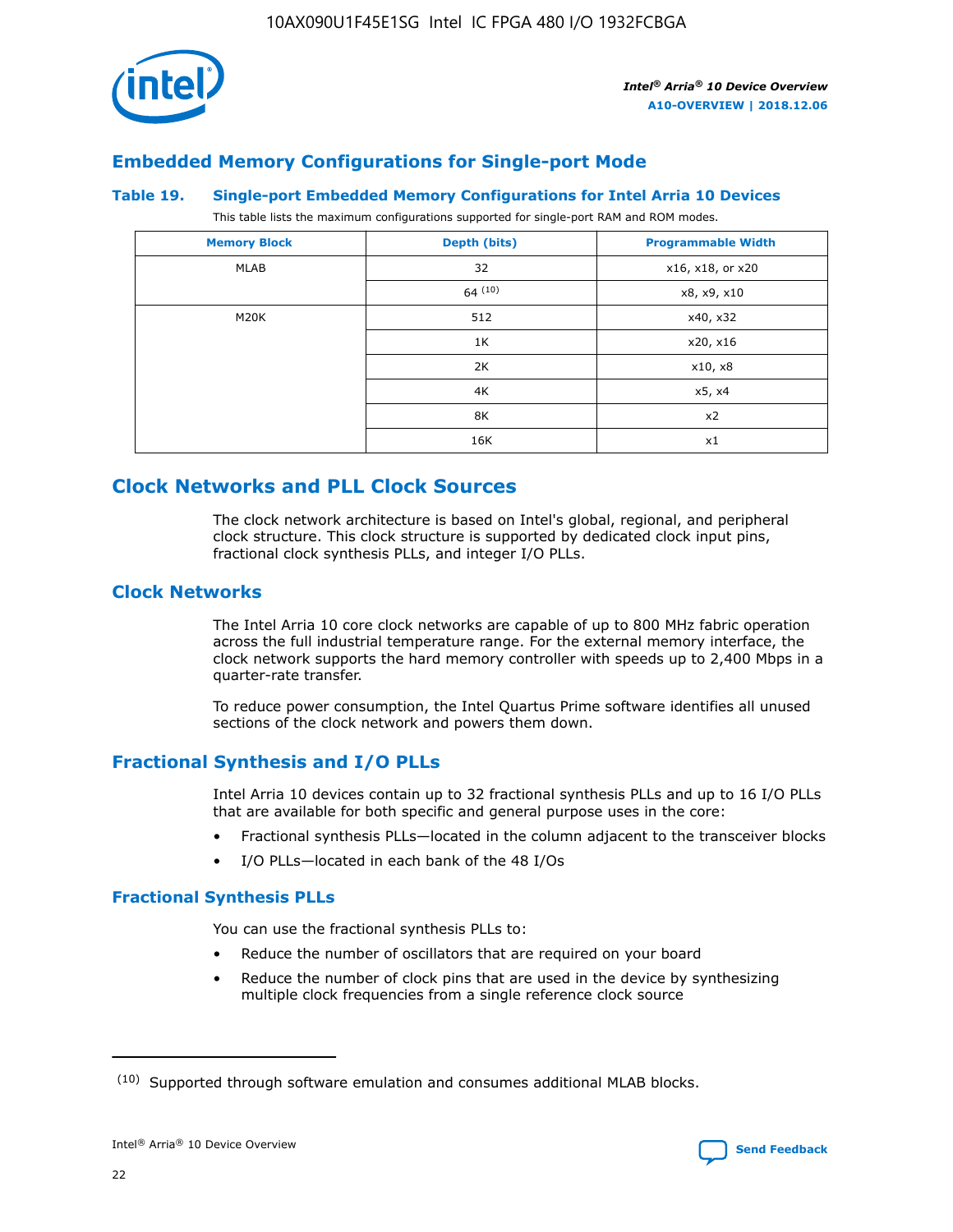10AX090U1F45E1SG Intel IC FPGA 480 I/O 1932FCBGA

*Intel® Arria® 10 Device Overview* **A10-OVERVIEW | 2018.12.06**



The fractional synthesis PLLs support the following features:

- Reference clock frequency synthesis for transceiver CMU and Advanced Transmit (ATX) PLLs
- Clock network delay compensation
- Zero-delay buffering
- Direct transmit clocking for transceivers
- Independently configurable into two modes:
	- Conventional integer mode equivalent to the general purpose PLL
	- Enhanced fractional mode with third order delta-sigma modulation
- PLL cascading

## **I/O PLLs**

The integer mode I/O PLLs are located in each bank of 48 I/Os. You can use the I/O PLLs to simplify the design of external memory and high-speed LVDS interfaces.

In each I/O bank, the I/O PLLs are adjacent to the hard memory controllers and LVDS SERDES. Because these PLLs are tightly coupled with the I/Os that need to use them, it makes it easier to close timing.

You can use the I/O PLLs for general purpose applications in the core such as clock network delay compensation and zero-delay buffering.

Intel Arria 10 devices support PLL-to-PLL cascading.

# **FPGA General Purpose I/O**

Intel Arria 10 devices offer highly configurable GPIOs. Each I/O bank contains 48 general purpose I/Os and a high-efficiency hard memory controller.

The following list describes the features of the GPIOs:

- Consist of 3 V I/Os for high-voltage application and LVDS I/Os for differential signaling
	- Up to two 3 V I/O banks, available in some devices, that support up to 3 V I/O standards
	- LVDS I/O banks that support up to 1.8 V I/O standards
- Support a wide range of single-ended and differential I/O interfaces
- LVDS speeds up to 1.6 Gbps
- Each LVDS pair of pins has differential input and output buffers, allowing you to configure the LVDS direction for each pair.
- Programmable bus hold and weak pull-up
- Programmable differential output voltage  $(V_{OD})$  and programmable pre-emphasis

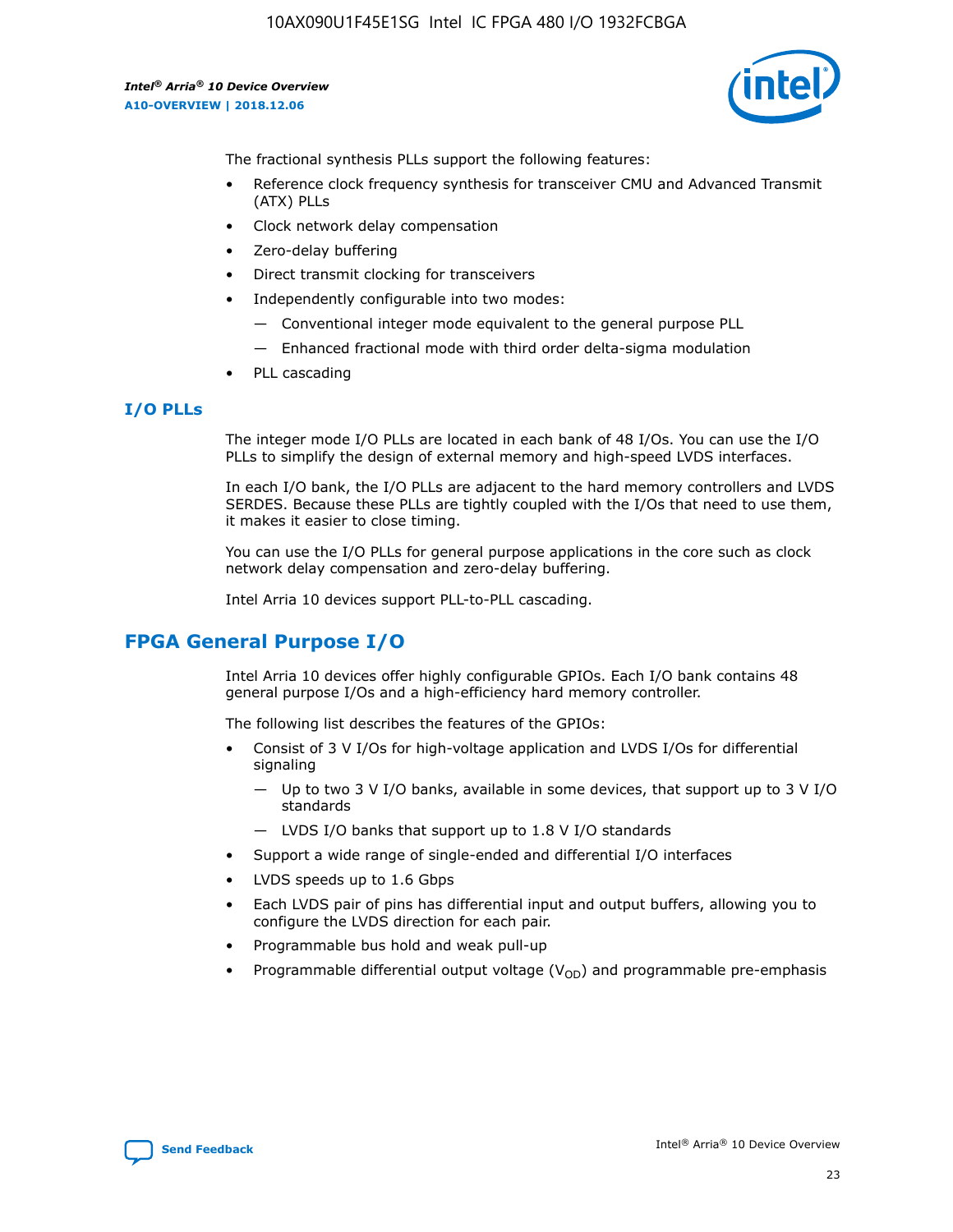

- Series (R<sub>S</sub>) and parallel (R<sub>T</sub>) on-chip termination (OCT) for all I/O banks with OCT calibration to limit the termination impedance variation
- On-chip dynamic termination that has the ability to swap between series and parallel termination, depending on whether there is read or write on a common bus for signal integrity
- Easy timing closure support using the hard read FIFO in the input register path, and delay-locked loop (DLL) delay chain with fine and coarse architecture

# **External Memory Interface**

Intel Arria 10 devices offer massive external memory bandwidth, with up to seven 32 bit DDR4 memory interfaces running at up to 2,400 Mbps. This bandwidth provides additional ease of design, lower power, and resource efficiencies of hardened highperformance memory controllers.

The memory interface within Intel Arria 10 FPGAs and SoCs delivers the highest performance and ease of use. You can configure up to a maximum width of 144 bits when using the hard or soft memory controllers. If required, you can bypass the hard memory controller and use a soft controller implemented in the user logic.

Each I/O contains a hardened DDR read/write path (PHY) capable of performing key memory interface functionality such as read/write leveling, FIFO buffering to lower latency and improve margin, timing calibration, and on-chip termination.

The timing calibration is aided by the inclusion of hard microcontrollers based on Intel's Nios® II technology, specifically tailored to control the calibration of multiple memory interfaces. This calibration allows the Intel Arria 10 device to compensate for any changes in process, voltage, or temperature either within the Intel Arria 10 device itself, or within the external memory device. The advanced calibration algorithms ensure maximum bandwidth and robust timing margin across all operating conditions.

In addition to parallel memory interfaces, Intel Arria 10 devices support serial memory technologies such as the Hybrid Memory Cube (HMC). The HMC is supported by the Intel Arria 10 high-speed serial transceivers which connect up to four HMC links, with each link running at data rates up to 15 Gbps.

#### **Related Information**

#### [External Memory Interface Spec Estimator](http://www.altera.com/technology/memory/estimator/mem-emif-index.html)

Provides a parametric tool that allows you to find and compare the performance of the supported external memory interfaces in IntelFPGAs.

# **Memory Standards Supported by Intel Arria 10 Devices**

The I/Os are designed to provide high performance support for existing and emerging external memory standards.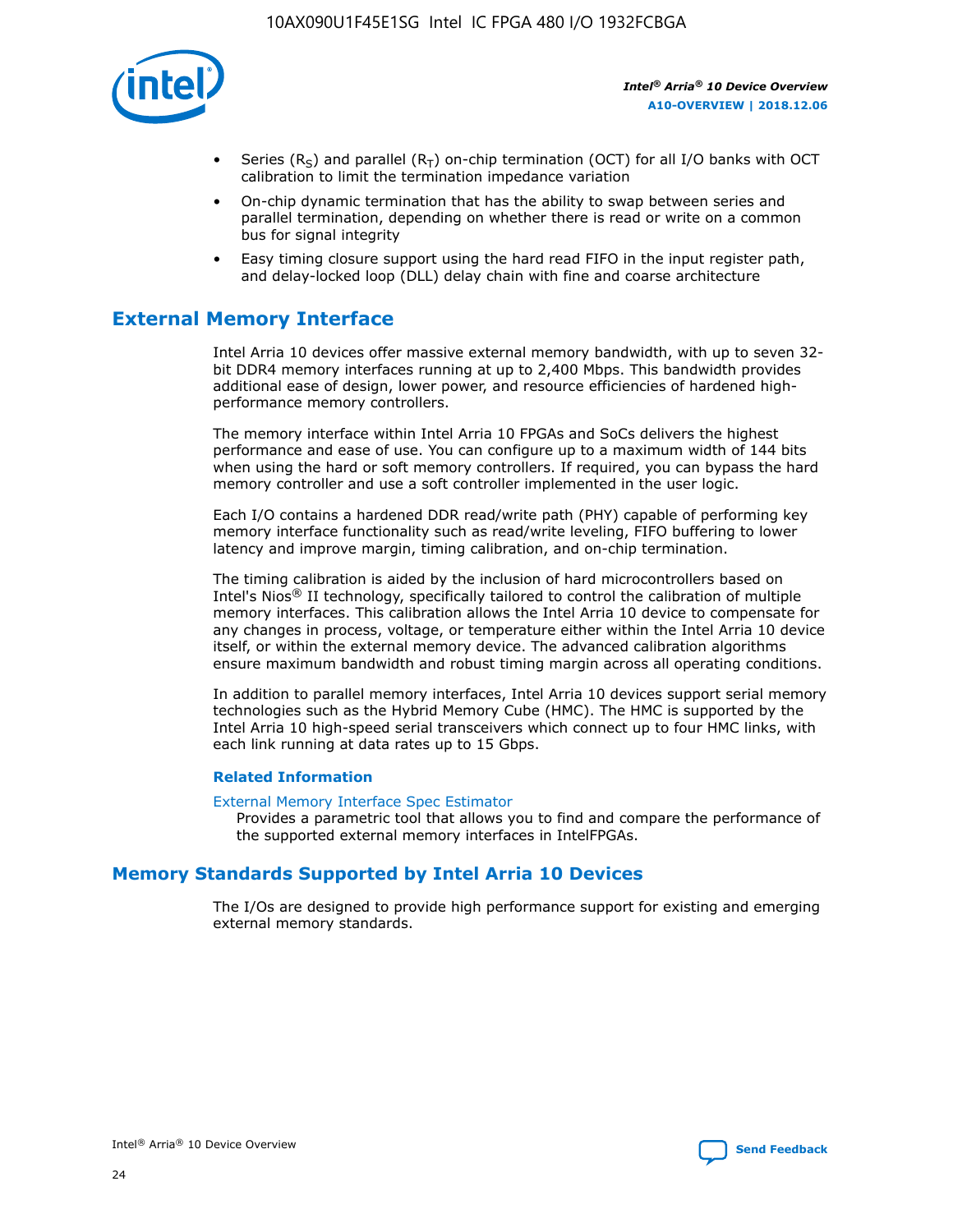

#### **Table 20. Memory Standards Supported by the Hard Memory Controller**

This table lists the overall capability of the hard memory controller. For specific details, refer to the External Memory Interface Spec Estimator and Intel Arria 10 Device Datasheet.

| <b>Memory Standard</b> | <b>Rate Support</b> | <b>Ping Pong PHY Support</b> | <b>Maximum Frequency</b><br>(MHz) |
|------------------------|---------------------|------------------------------|-----------------------------------|
| <b>DDR4 SDRAM</b>      | Quarter rate        | Yes                          | 1,067                             |
|                        |                     |                              | 1,200                             |
| DDR3 SDRAM             | Half rate           | Yes                          | 533                               |
|                        |                     |                              | 667                               |
|                        | Quarter rate        | Yes                          | 1,067                             |
|                        |                     |                              | 1,067                             |
| <b>DDR3L SDRAM</b>     | Half rate           | Yes                          | 533                               |
|                        |                     |                              | 667                               |
|                        | Quarter rate        | Yes                          | 933                               |
|                        |                     |                              | 933                               |
| LPDDR3 SDRAM           | Half rate           |                              | 533                               |
|                        | Quarter rate        |                              | 800                               |

#### **Table 21. Memory Standards Supported by the Soft Memory Controller**

| <b>Memory Standard</b>      | <b>Rate Support</b> | <b>Maximum Frequency</b><br>(MHz) |
|-----------------------------|---------------------|-----------------------------------|
| <b>RLDRAM 3 (11)</b>        | Quarter rate        | 1,200                             |
| ODR IV SRAM <sup>(11)</sup> | Quarter rate        | 1,067                             |
| <b>ODR II SRAM</b>          | Full rate           | 333                               |
|                             | Half rate           | 633                               |
| <b>ODR II+ SRAM</b>         | Full rate           | 333                               |
|                             | Half rate           | 633                               |
| <b>ODR II+ Xtreme SRAM</b>  | Full rate           | 333                               |
|                             | Half rate           | 633                               |

#### **Table 22. Memory Standards Supported by the HPS Hard Memory Controller**

The hard processor system (HPS) is available in Intel Arria 10 SoC devices only.

| <b>Memory Standard</b> | <b>Rate Support</b> | <b>Maximum Frequency</b><br>(MHz) |
|------------------------|---------------------|-----------------------------------|
| <b>DDR4 SDRAM</b>      | Half rate           | 1,200                             |
| <b>DDR3 SDRAM</b>      | Half rate           | 1,067                             |
| <b>DDR3L SDRAM</b>     | Half rate           | 933                               |

<sup>(11)</sup> Intel Arria 10 devices support this external memory interface using hard PHY with soft memory controller.

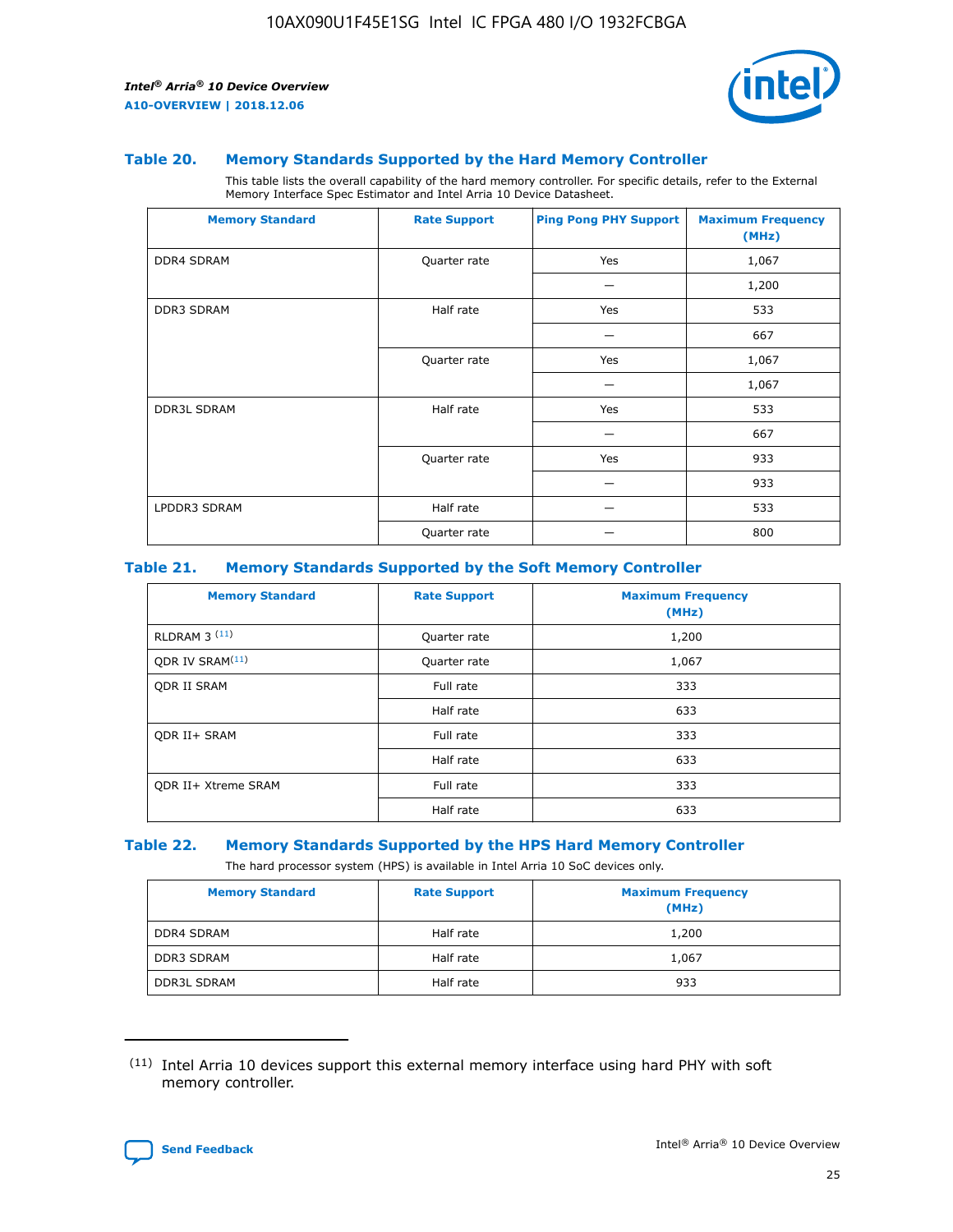

#### **Related Information**

#### [Intel Arria 10 Device Datasheet](https://www.intel.com/content/www/us/en/programmable/documentation/mcn1413182292568.html#mcn1413182153340)

Lists the memory interface performance according to memory interface standards, rank or chip select configurations, and Intel Arria 10 device speed grades.

# **PCIe Gen1, Gen2, and Gen3 Hard IP**

Intel Arria 10 devices contain PCIe hard IP that is designed for performance and ease-of-use:

- Includes all layers of the PCIe stack—transaction, data link and physical layers.
- Supports PCIe Gen3, Gen2, and Gen1 Endpoint and Root Port in x1, x2, x4, or x8 lane configuration.
- Operates independently from the core logic—optional configuration via protocol (CvP) allows the PCIe link to power up and complete link training in less than 100 ms while the Intel Arria 10 device completes loading the programming file for the rest of the FPGA.
- Provides added functionality that makes it easier to support emerging features such as Single Root I/O Virtualization (SR-IOV) and optional protocol extensions.
- Provides improved end-to-end datapath protection using ECC.
- Supports FPGA configuration via protocol (CvP) using PCIe at Gen3, Gen2, or Gen1 speed.

#### **Related Information**

PCS Features on page 30

# **Enhanced PCS Hard IP for Interlaken and 10 Gbps Ethernet**

# **Interlaken Support**

The Intel Arria 10 enhanced PCS hard IP provides integrated Interlaken PCS supporting rates up to 25.8 Gbps per lane.

The Interlaken PCS is based on the proven functionality of the PCS developed for Intel's previous generation FPGAs, which demonstrated interoperability with Interlaken ASSP vendors and third-party IP suppliers. The Interlaken PCS is present in every transceiver channel in Intel Arria 10 devices.

#### **Related Information**

PCS Features on page 30

# **10 Gbps Ethernet Support**

The Intel Arria 10 enhanced PCS hard IP supports 10GBASE-R PCS compliant with IEEE 802.3 10 Gbps Ethernet (10GbE). The integrated hard IP support for 10GbE and the 10 Gbps transceivers save external PHY cost, board space, and system power.

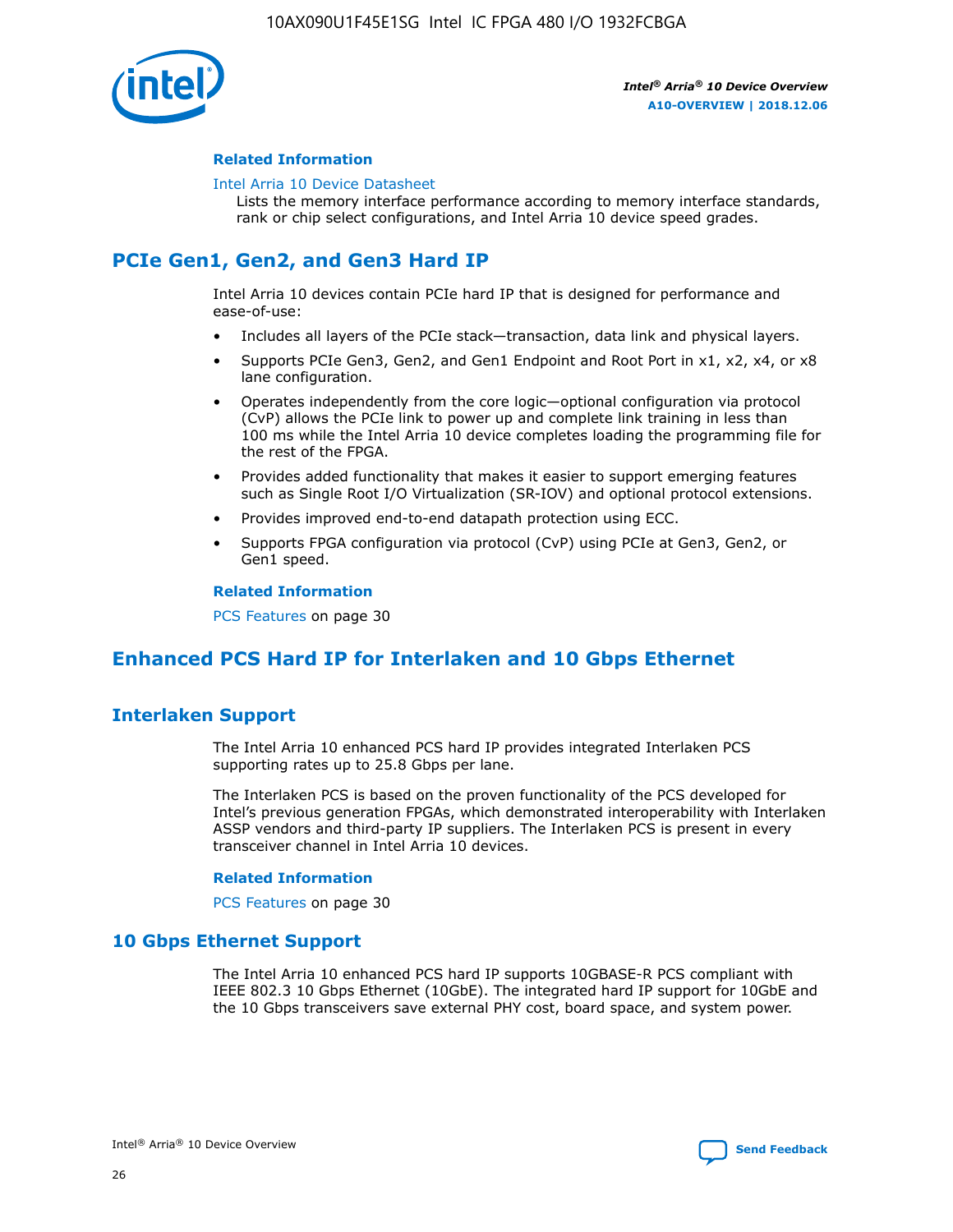

The scalable hard IP supports multiple independent 10GbE ports while using a single PLL for all the 10GBASE-R PCS instantiations, which saves on core logic resources and clock networks:

- Simplifies multiport 10GbE systems compared to XAUI interfaces that require an external XAUI-to-10G PHY.
- Incorporates Electronic Dispersion Compensation (EDC), which enables direct connection to standard 10 Gbps XFP and SFP+ pluggable optical modules.
- Supports backplane Ethernet applications and includes a hard 10GBASE-KR Forward Error Correction (FEC) circuit that you can use for 10 Gbps and 40 Gbps applications.

The 10 Gbps Ethernet PCS hard IP and 10GBASE-KR FEC are present in every transceiver channel.

#### **Related Information**

PCS Features on page 30

# **Low Power Serial Transceivers**

Intel Arria 10 FPGAs and SoCs include lowest power transceivers that deliver high bandwidth, throughput and low latency.

Intel Arria 10 devices deliver the industry's lowest power consumption per transceiver channel:

- 12.5 Gbps transceivers at as low as 242 mW
- 10 Gbps transceivers at as low as 168 mW
- 6 Gbps transceivers at as low as 117 mW

Intel Arria 10 transceivers support various data rates according to application:

- Chip-to-chip and chip-to-module applications—from 1 Gbps up to 25.8 Gbps
- Long reach and backplane applications—from 1 Gbps up to 12.5 with advanced adaptive equalization
- Critical power sensitive applications—from 1 Gbps up to 11.3 Gbps using lower power modes

The combination of 20 nm process technology and architectural advances provide the following benefits:

- Significant reduction in die area and power consumption
- Increase of up to two times in transceiver I/O density compared to previous generation devices while maintaining optimal signal integrity
- Up to 72 total transceiver channels—you can configure up to 6 of these channels to run as fast as 25.8 Gbps
- All channels feature continuous data rate support up to the maximum rated speed

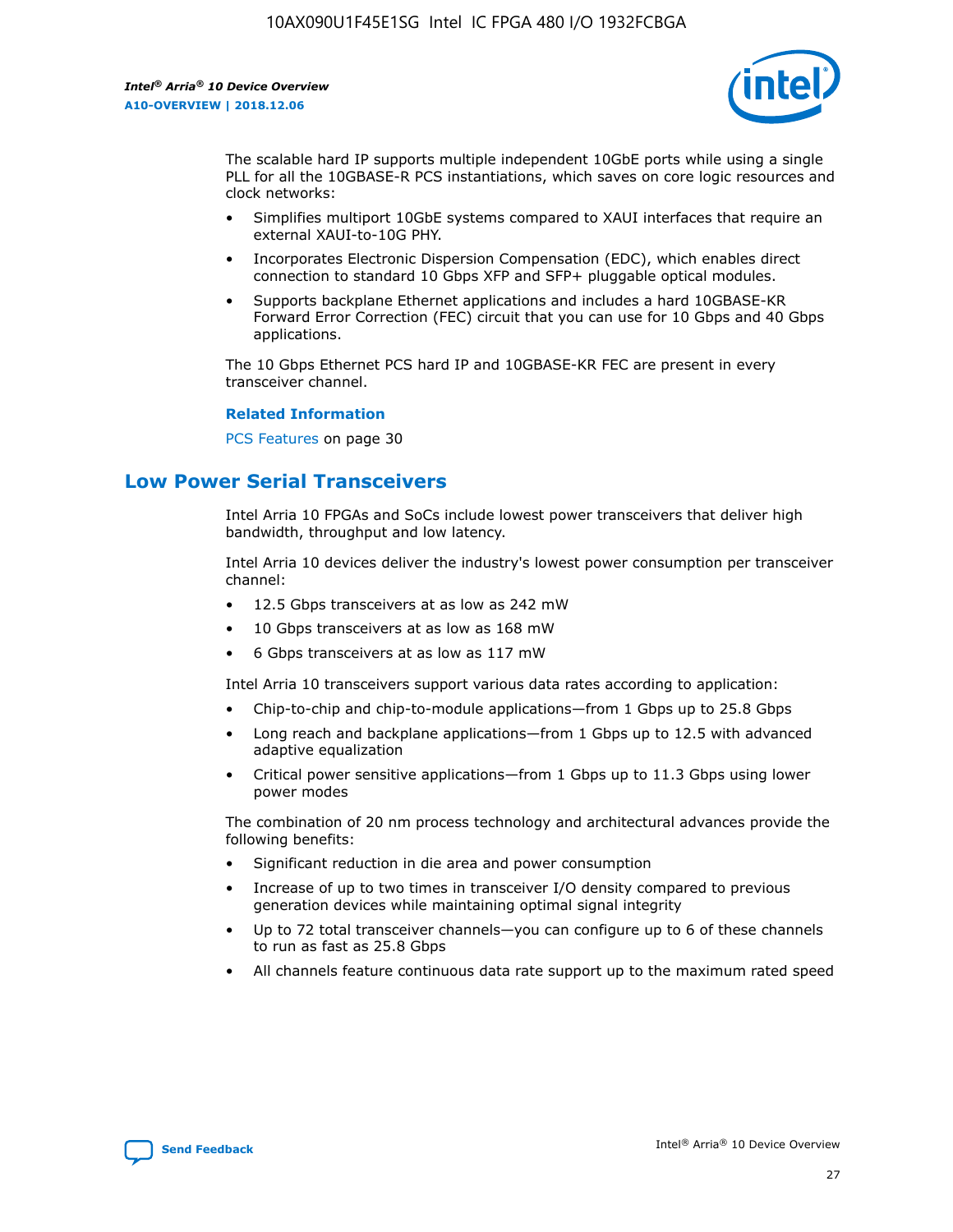

# Transceiver PMA TX/RX PCS ATX PLL Transceiver PMA TX/RX PCS fPLL Network Flexible Clock Distribution Network PCS Transceiver PMA TX/RX FPGA **Clock Distribution** Fabric PCS Transceiver PMA TX/RX ATX Flexible PLL PCS Transceiver PMA TX/RX ▲ fPLL Transceiver PMA TX/RX PCS 4

## **Figure 6. Intel Arria 10 Transceiver Block Architecture**

# **Transceiver Channels**

All transceiver channels feature a dedicated Physical Medium Attachment (PMA) and a hardened Physical Coding Sublayer (PCS).

- The PMA provides primary interfacing capabilities to physical channels.
- The PCS typically handles encoding/decoding, word alignment, and other preprocessing functions before transferring data to the FPGA core fabric.

A transceiver channel consists of a PMA and a PCS block. Most transceiver banks have 6 channels. There are some transceiver banks that contain only 3 channels.

A wide variety of bonded and non-bonded data rate configurations is possible using a highly configurable clock distribution network. Up to 80 independent transceiver data rates can be configured.

The following figures are graphical representations of top views of the silicon die, which correspond to reverse views for flip chip packages. Different Intel Arria 10 devices may have different floorplans than the ones shown in the figures.

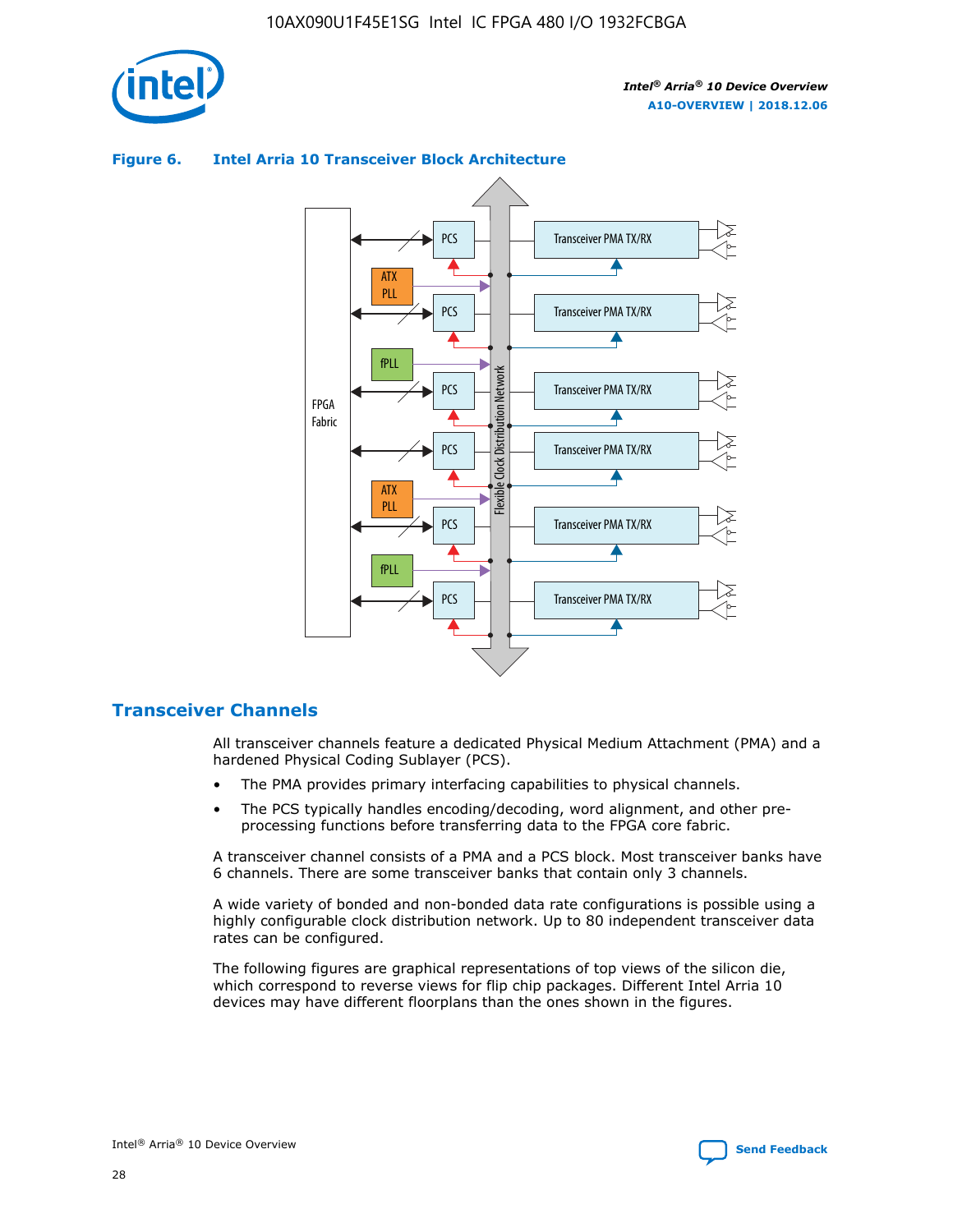

## **Figure 7. Device Chip Overview for Intel Arria 10 GX and GT Devices**





# **PMA Features**

Intel Arria 10 transceivers provide exceptional signal integrity at data rates up to 25.8 Gbps. Clocking options include ultra-low jitter ATX PLLs (LC tank based), clock multiplier unit (CMU) PLLs, and fractional PLLs.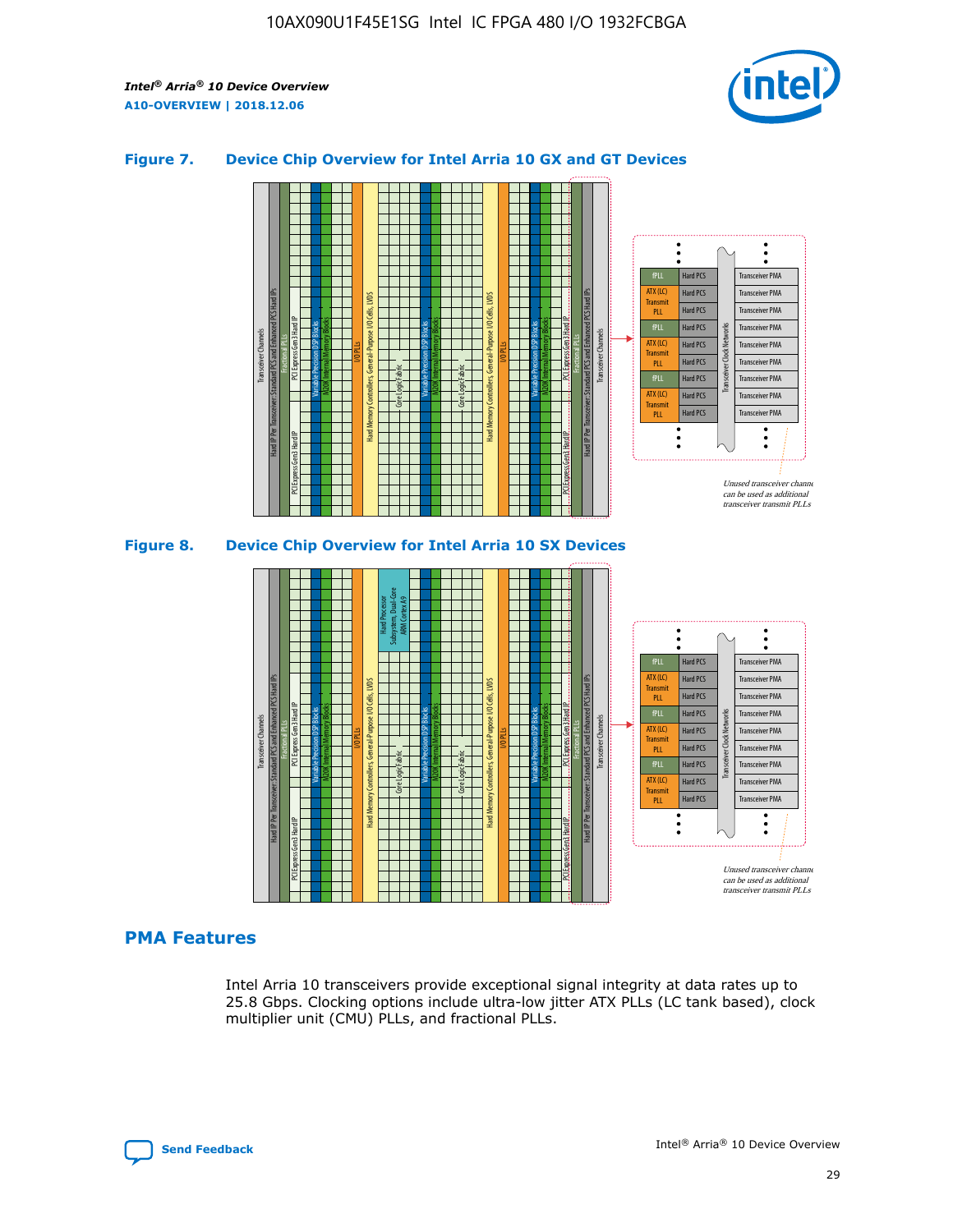

Each transceiver channel contains a channel PLL that can be used as the CMU PLL or clock data recovery (CDR) PLL. In CDR mode, the channel PLL recovers the receiver clock and data in the transceiver channel. Up to 80 independent data rates can be configured on a single Intel Arria 10 device.

## **Table 23. PMA Features of the Transceivers in Intel Arria 10 Devices**

| <b>Feature</b>                                             | <b>Capability</b>                                                                                                                                                                                                             |
|------------------------------------------------------------|-------------------------------------------------------------------------------------------------------------------------------------------------------------------------------------------------------------------------------|
| Chip-to-Chip Data Rates                                    | 1 Gbps to 17.4 Gbps (Intel Arria 10 GX devices)<br>1 Gbps to 25.8 Gbps (Intel Arria 10 GT devices)                                                                                                                            |
| <b>Backplane Support</b>                                   | Drive backplanes at data rates up to 12.5 Gbps                                                                                                                                                                                |
| Optical Module Support                                     | SFP+/SFP, XFP, CXP, QSFP/QSFP28, CFP/CFP2/CFP4                                                                                                                                                                                |
| Cable Driving Support                                      | SFP+ Direct Attach, PCI Express over cable, eSATA                                                                                                                                                                             |
| Transmit Pre-Emphasis                                      | 4-tap transmit pre-emphasis and de-emphasis to compensate for system channel loss                                                                                                                                             |
| Continuous Time Linear<br>Equalizer (CTLE)                 | Dual mode, high-gain, and high-data rate, linear receive equalization to compensate for<br>system channel loss                                                                                                                |
| Decision Feedback Equalizer<br>(DFE)                       | 7-fixed and 4-floating tap DFE to equalize backplane channel loss in the presence of<br>crosstalk and noisy environments                                                                                                      |
| Variable Gain Amplifier                                    | Optimizes the signal amplitude prior to the CDR sampling and operates in fixed and<br>adaptive modes                                                                                                                          |
| Altera Digital Adaptive<br>Parametric Tuning (ADAPT)       | Fully digital adaptation engine to automatically adjust all link equalization parameters-<br>including CTLE, DFE, and variable gain amplifier blocks—that provide optimal link margin<br>without intervention from user logic |
| Precision Signal Integrity<br>Calibration Engine (PreSICE) | Hardened calibration controller to quickly calibrate all transceiver control parameters on<br>power-up, which provides the optimal signal integrity and jitter performance                                                    |
| Advanced Transmit (ATX)<br><b>PLL</b>                      | Low jitter ATX (LC tank based) PLLs with continuous tuning range to cover a wide range of<br>standard and proprietary protocols                                                                                               |
| <b>Fractional PLLs</b>                                     | On-chip fractional frequency synthesizers to replace on-board crystal oscillators and reduce<br>system cost                                                                                                                   |
| Digitally Assisted Analog<br><b>CDR</b>                    | Superior jitter tolerance with fast lock time                                                                                                                                                                                 |
| Dynamic Partial<br>Reconfiguration                         | Allows independent control of the Avalon memory-mapped interface of each transceiver<br>channel for the highest transceiver flexibility                                                                                       |
| Multiple PCS-PMA and PCS-<br>PLD interface widths          | 8-, 10-, 16-, 20-, 32-, 40-, or 64-bit interface widths for flexibility of deserialization width,<br>encoding, and reduced latency                                                                                            |

# **PCS Features**

This table summarizes the Intel Arria 10 transceiver PCS features. You can use the transceiver PCS to support a wide range of protocols ranging from 1 Gbps to 25.8 Gbps.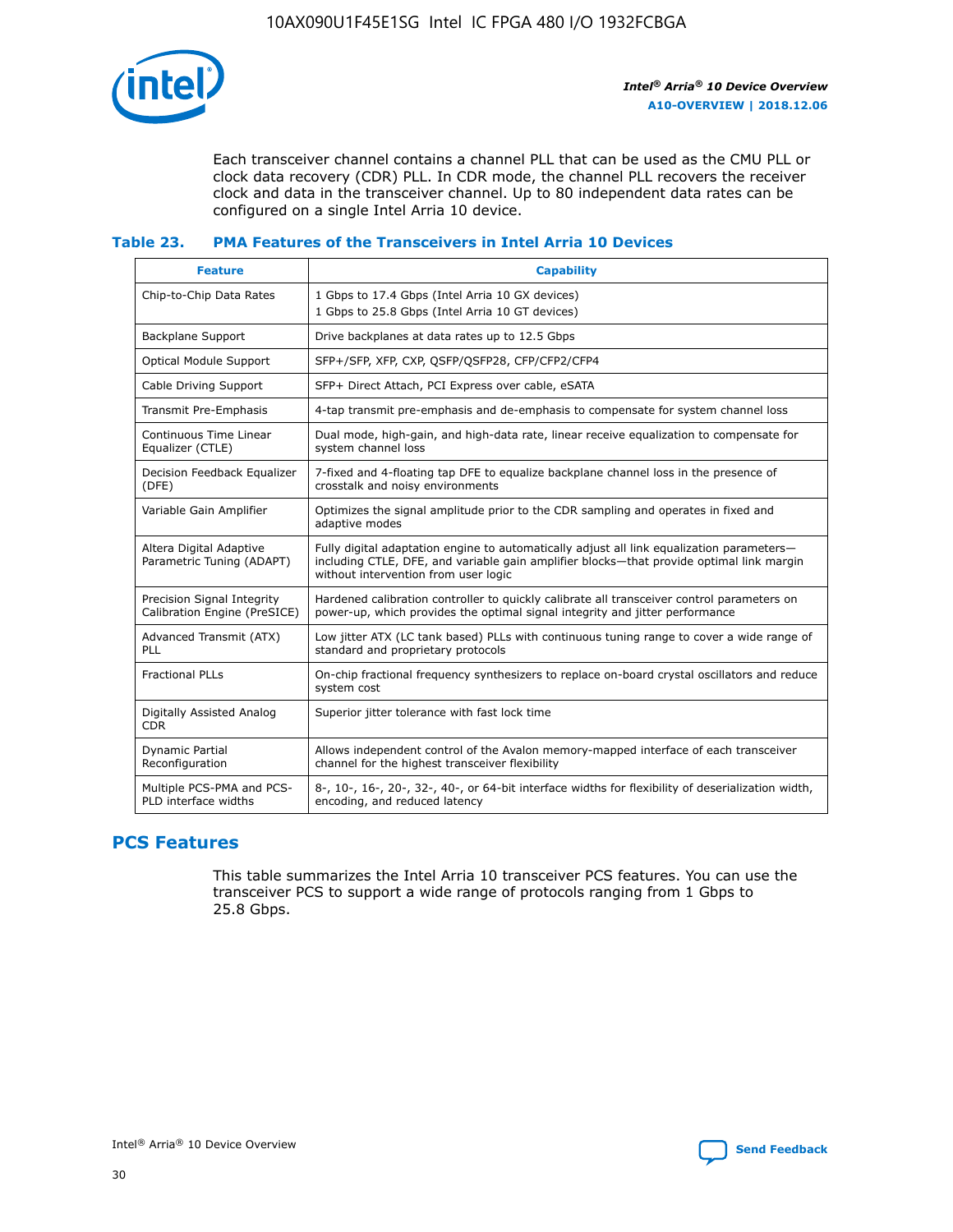

| <b>PCS</b>    | <b>Description</b>                                                                                                                                                                                                                                                                                                                                                                                             |
|---------------|----------------------------------------------------------------------------------------------------------------------------------------------------------------------------------------------------------------------------------------------------------------------------------------------------------------------------------------------------------------------------------------------------------------|
| Standard PCS  | Operates at a data rate up to 12 Gbps<br>Supports protocols such as PCI-Express, CPRI 4.2+, GigE, IEEE 1588 in Hard PCS<br>Implements other protocols using Basic/Custom (Standard PCS) transceiver<br>configuration rules.                                                                                                                                                                                    |
| Enhanced PCS  | Performs functions common to most serial data industry standards, such as word<br>alignment, encoding/decoding, and framing, before data is sent or received off-chip<br>through the PMA<br>• Handles data transfer to and from the FPGA fabric<br>Handles data transfer internally to and from the PMA<br>Provides frequency compensation<br>Performs channel bonding for multi-channel low skew applications |
| PCIe Gen3 PCS | Supports the seamless switching of Data and Clock between the Gen1, Gen2, and Gen3<br>data rates<br>Provides support for PIPE 3.0 features<br>Supports the PIPE interface with the Hard IP enabled, as well as with the Hard IP<br>bypassed                                                                                                                                                                    |

#### **Related Information**

- PCIe Gen1, Gen2, and Gen3 Hard IP on page 26
- Interlaken Support on page 26
- 10 Gbps Ethernet Support on page 26

# **PCS Protocol Support**

This table lists some of the protocols supported by the Intel Arria 10 transceiver PCS. For more information about the blocks in the transmitter and receiver data paths, refer to the related information.

| <b>Protocol</b>                                 | <b>Data Rate</b><br>(Gbps) | <b>Transceiver IP</b>       | <b>PCS Support</b>                      |
|-------------------------------------------------|----------------------------|-----------------------------|-----------------------------------------|
| PCIe Gen3 x1, x2, x4, x8                        | 8.0                        | Native PHY (PIPE)           | Standard PCS and PCIe<br>Gen3 PCS       |
| PCIe Gen2 x1, x2, x4, x8                        | 5.0                        | Native PHY (PIPE)           | <b>Standard PCS</b>                     |
| PCIe Gen1 x1, x2, x4, x8                        | 2.5                        | Native PHY (PIPE)           | Standard PCS                            |
| 1000BASE-X Gigabit Ethernet                     | 1.25                       | Native PHY                  | <b>Standard PCS</b>                     |
| 1000BASE-X Gigabit Ethernet with<br>IEEE 1588v2 | 1.25                       | Native PHY                  | Standard PCS                            |
| 10GBASE-R                                       | 10.3125                    | Native PHY                  | <b>Enhanced PCS</b>                     |
| 10GBASE-R with IEEE 1588v2                      | 10.3125                    | Native PHY                  | <b>Enhanced PCS</b>                     |
| 10GBASE-R with KR FEC                           | 10.3125                    | Native PHY                  | <b>Enhanced PCS</b>                     |
| 10GBASE-KR and 1000BASE-X                       | 10.3125                    | 1G/10GbE and 10GBASE-KR PHY | Standard PCS and<br><b>Enhanced PCS</b> |
| Interlaken (CEI-6G/11G)                         | 3.125 to 17.4              | Native PHY                  | <b>Enhanced PCS</b>                     |
| SFI-S/SFI-5.2                                   | 11.2                       | Native PHY                  | <b>Enhanced PCS</b>                     |
| $10G$ SDI                                       | 10.692                     | Native PHY                  | <b>Enhanced PCS</b>                     |
|                                                 |                            |                             | continued                               |

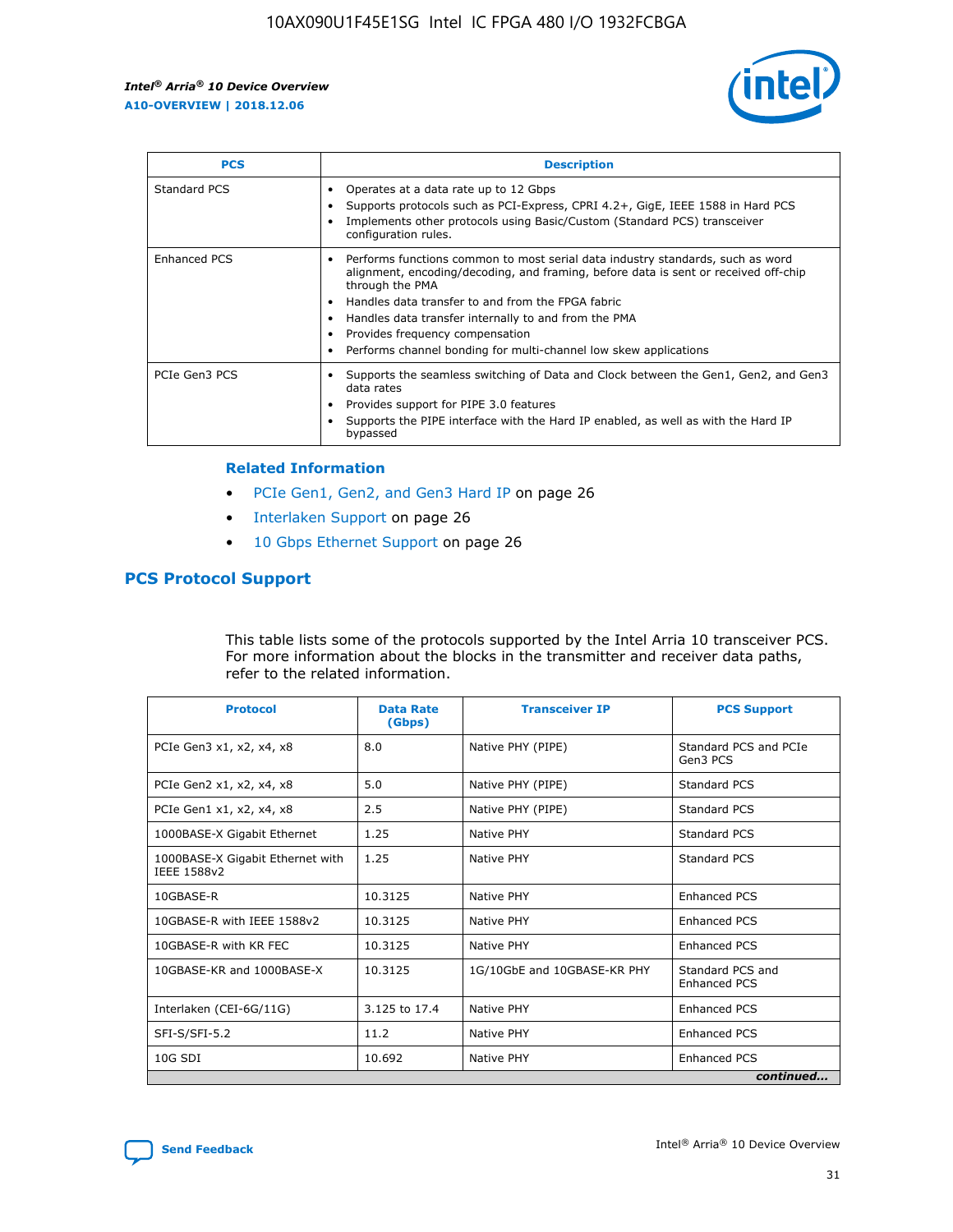

| <b>Protocol</b>      | <b>Data Rate</b><br>(Gbps) | <b>Transceiver IP</b> | <b>PCS Support</b> |
|----------------------|----------------------------|-----------------------|--------------------|
| CPRI 6.0 (64B/66B)   | 0.6144 to<br>10.1376       | Native PHY            | Enhanced PCS       |
| CPRI 4.2 (8B/10B)    | 0.6144 to<br>9.8304        | Native PHY            | Standard PCS       |
| OBSAI RP3 v4.2       | 0.6144 to 6.144            | Native PHY            | Standard PCS       |
| SD-SDI/HD-SDI/3G-SDI | $0.143(12)$ to<br>2.97     | Native PHY            | Standard PCS       |

# **Related Information**

#### [Intel Arria 10 Transceiver PHY User Guide](https://www.intel.com/content/www/us/en/programmable/documentation/nik1398707230472.html#nik1398707091164)

Provides more information about the supported transceiver protocols and PHY IP, the PMA architecture, and the standard, enhanced, and PCIe Gen3 PCS architecture.

# **SoC with Hard Processor System**

Each SoC device combines an FPGA fabric and a hard processor system (HPS) in a single device. This combination delivers the flexibility of programmable logic with the power and cost savings of hard IP in these ways:

- Reduces board space, system power, and bill of materials cost by eliminating a discrete embedded processor
- Allows you to differentiate the end product in both hardware and software, and to support virtually any interface standard
- Extends the product life and revenue through in-field hardware and software updates

 $(12)$  The 0.143 Gbps data rate is supported using oversampling of user logic that you must implement in the FPGA fabric.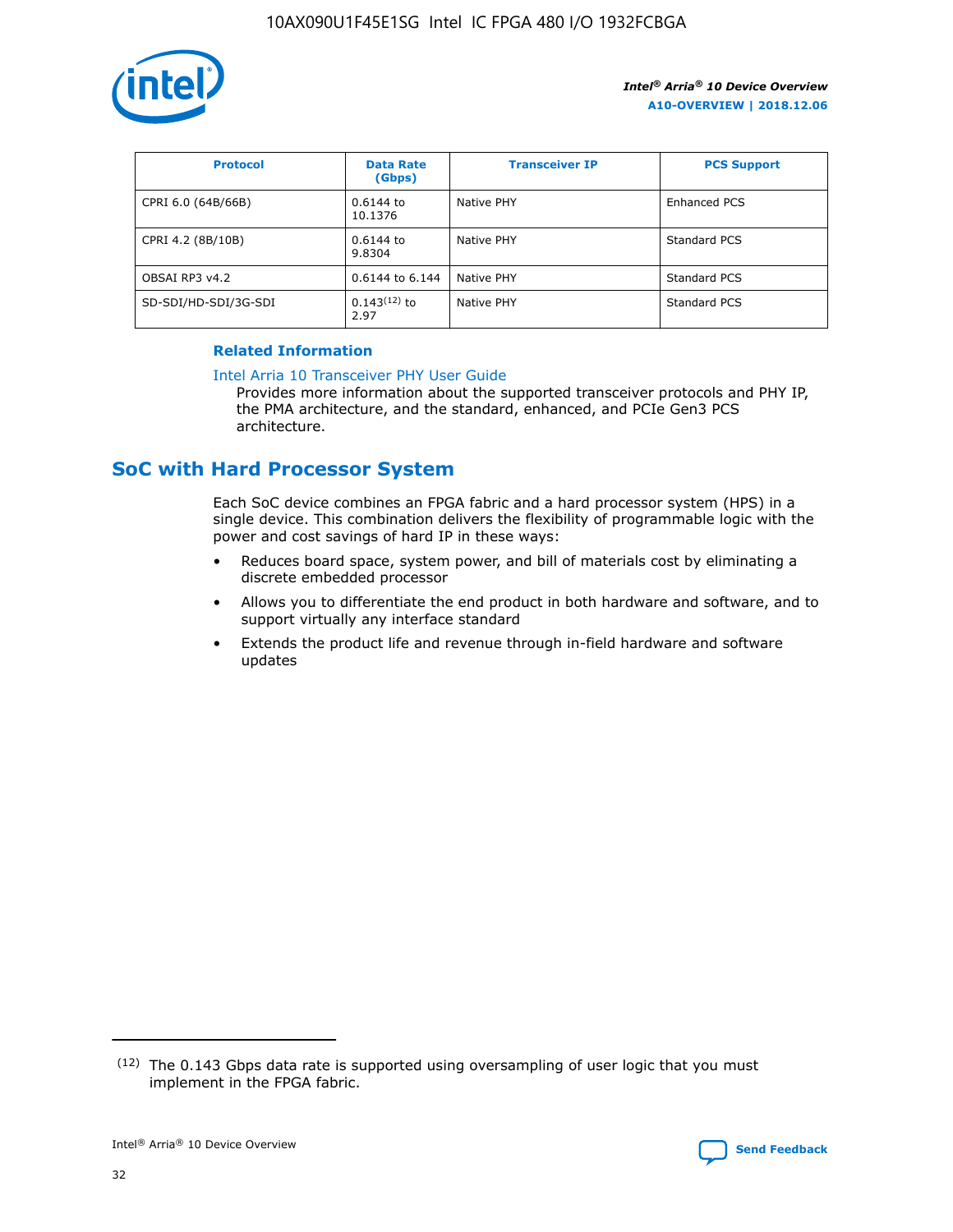

#### **Figure 9. HPS Block Diagram**

This figure shows a block diagram of the HPS with the dual ARM Cortex-A9 MPCore processor.



# **Key Advantages of 20-nm HPS**

The 20-nm HPS strikes a balance between enabling maximum software compatibility with 28-nm SoCs while still improving upon the 28-nm HPS architecture. These improvements address the requirements of the next generation target markets such as wireless and wireline communications, compute and storage equipment, broadcast and military in terms of performance, memory bandwidth, connectivity via backplane and security.

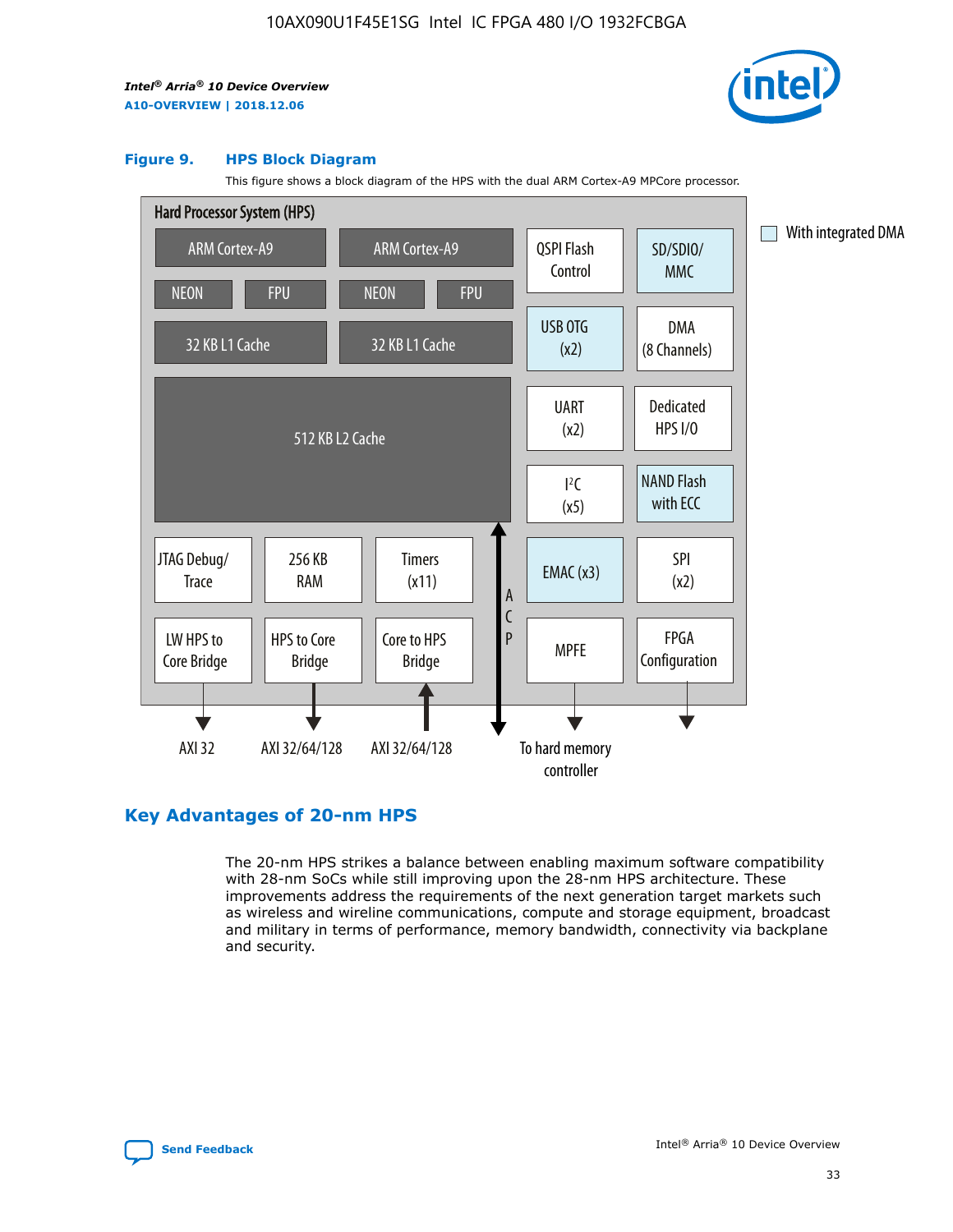

## **Table 24. Improvements in 20 nm HPS**

This table lists the key improvements of the 20 nm HPS compared to the 28 nm HPS.

| Advantages/<br><b>Improvements</b>                          | <b>Description</b>                                                                                                                                                                                                                                                                                                                                                                                                                                                                                                                                                                                                                                                                                                                                                                                                                                                                                                                                |
|-------------------------------------------------------------|---------------------------------------------------------------------------------------------------------------------------------------------------------------------------------------------------------------------------------------------------------------------------------------------------------------------------------------------------------------------------------------------------------------------------------------------------------------------------------------------------------------------------------------------------------------------------------------------------------------------------------------------------------------------------------------------------------------------------------------------------------------------------------------------------------------------------------------------------------------------------------------------------------------------------------------------------|
| Increased performance and<br>overdrive capability           | While the nominal processor frequency is 1.2 GHz, the 20 nm HPS offers an "overdrive"<br>feature which enables a higher processor operating frequency. This requires a higher supply<br>voltage value that is unique to the HPS and may require a separate regulator.                                                                                                                                                                                                                                                                                                                                                                                                                                                                                                                                                                                                                                                                             |
| Increased processor memory<br>bandwidth and DDR4<br>support | Up to 64-bit DDR4 memory at 2,400 Mbps support is available for the processor. The hard<br>memory controller for the HPS comprises a multi-port front end that manages connections<br>to a single port memory controller. The multi-port front end allows logic core and the HPS<br>to share ports and thereby the available bandwidth of the memory controller.                                                                                                                                                                                                                                                                                                                                                                                                                                                                                                                                                                                  |
| Flexible I/O sharing                                        | An advanced I/O pin muxing scheme allows improved sharing of I/O between the HPS and<br>the core logic. The following types of I/O are available for SoC:<br>$\bullet$<br>17 dedicated I/Os-physically located inside the HPS block and are not accessible to<br>logic within the core. The 17 dedicated I/Os are used for HPS clock, resets, and<br>interfacing with boot devices, QSPI, and SD/MMC.<br>48 direct shared I/O-located closest to the HPS block and are ideal for high speed HPS<br>$\bullet$<br>peripherals such as EMAC, USB, and others. There is one bank of 48 I/Os that supports<br>direct sharing where the 48 I/Os can be shared 12 I/Os at a time.<br>Standard (shared) I/O-all standard I/Os can be shared by the HPS peripherals and any<br>logic within the core. For designs where more than 48 I/Os are required to fully use all<br>the peripherals in the HPS, these I/Os can be connected through the core logic. |
| <b>EMAC</b> core                                            | Three EMAC cores are available in the HPS. The EMAC cores enable an application to<br>support two redundant Ethernet connections; for example, backplane, or two EMAC cores<br>for managing IEEE 1588 time stamp information while allowing a third EMAC core for debug<br>and configuration. All three EMACs can potentially share the same time stamps, simplifying<br>the 1588 time stamping implementation. A new serial time stamp interface allows core<br>logic to access and read the time stamp values. The integrated EMAC controllers can be<br>connected to external Ethernet PHY through the provided MDIO or I <sup>2</sup> C interface.                                                                                                                                                                                                                                                                                            |
| On-chip memory                                              | The on-chip memory is updated to 256 KB support and can support larger data sets and<br>real time algorithms.                                                                                                                                                                                                                                                                                                                                                                                                                                                                                                                                                                                                                                                                                                                                                                                                                                     |
| <b>ECC</b> enhancements                                     | Improvements in L2 Cache ECC management allow identification of errors down to the<br>address level. ECC enhancements also enable improved error injection and status reporting<br>via the introduction of new memory mapped access to syndrome and data signals.                                                                                                                                                                                                                                                                                                                                                                                                                                                                                                                                                                                                                                                                                 |
| HPS to FPGA Interconnect<br>Backbone                        | Although the HPS and the Logic Core can operate independently, they are tightly coupled<br>via a high-bandwidth system interconnect built from high-performance ARM AMBA AXI bus<br>bridges. IP bus masters in the FPGA fabric have access to HPS bus slaves via the FPGA-to-<br>HPS interconnect. Similarly, HPS bus masters have access to bus slaves in the core fabric<br>via the HPS-to-FPGA bridge. Both bridges are AMBA AXI-3 compliant and support<br>simultaneous read and write transactions. Up to three masters within the core fabric can<br>share the HPS SDRAM controller with the processor. Additionally, the processor can be used<br>to configure the core fabric under program control via a dedicated 32-bit configuration port.                                                                                                                                                                                            |
| FPGA configuration and HPS<br>booting                       | The FPGA fabric and HPS in the SoCs are powered independently. You can reduce the clock<br>frequencies or gate the clocks to reduce dynamic power.<br>You can configure the FPGA fabric and boot the HPS independently, in any order, providing<br>you with more design flexibility.                                                                                                                                                                                                                                                                                                                                                                                                                                                                                                                                                                                                                                                              |
| Security                                                    | New security features have been introduced for anti-tamper management, secure boot,<br>encryption (AES), and authentication (SHA).                                                                                                                                                                                                                                                                                                                                                                                                                                                                                                                                                                                                                                                                                                                                                                                                                |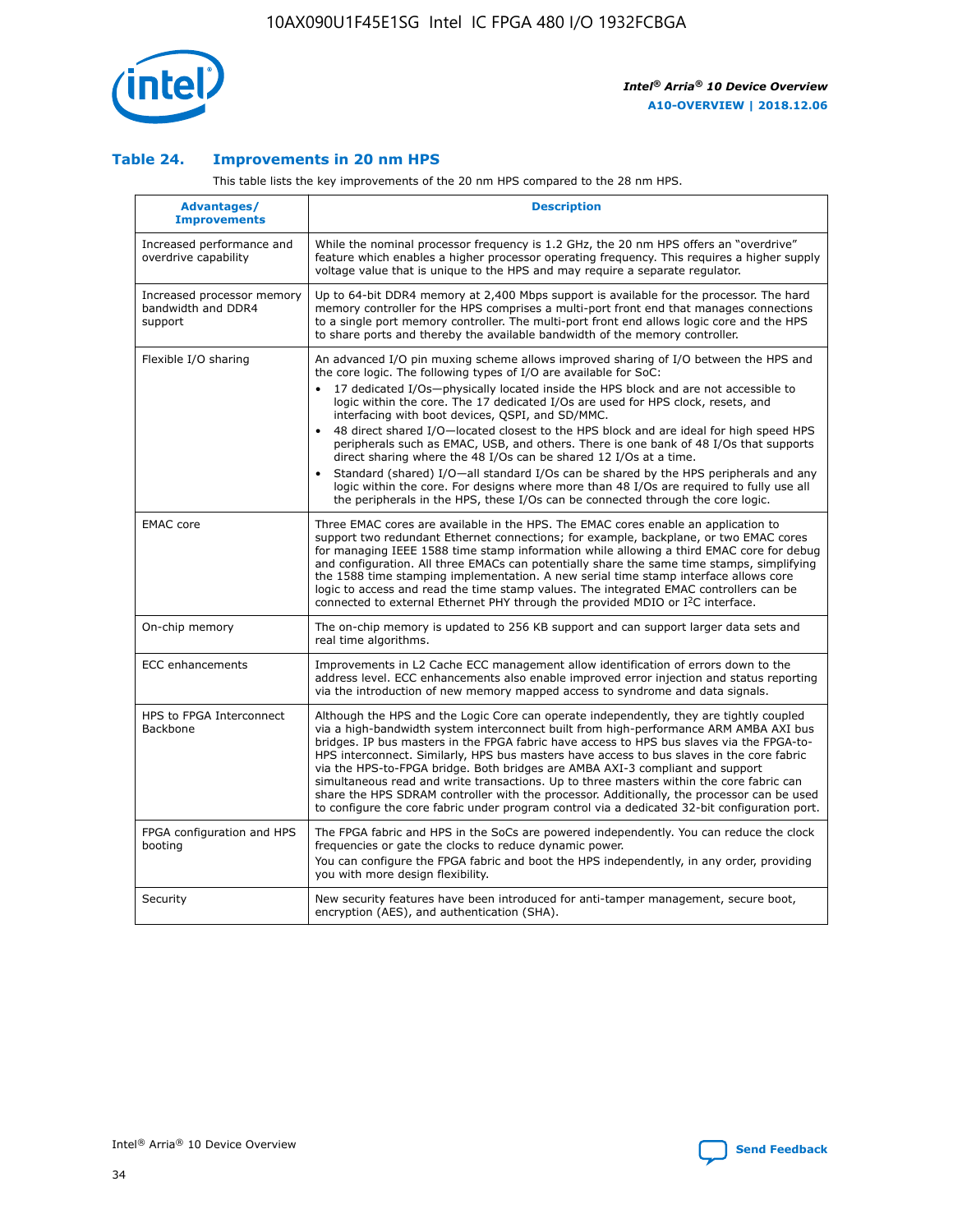

# **Features of the HPS**

The HPS has the following features:

- 1.2-GHz, dual-core ARM Cortex-A9 MPCore processor with up to 1.5-GHz via overdrive
	- ARMv7-A architecture that runs 32-bit ARM instructions, 16-bit and 32-bit Thumb instructions, and 8-bit Java byte codes in Jazelle style
	- Superscalar, variable length, out-of-order pipeline with dynamic branch prediction
	- Instruction Efficiency 2.5 MIPS/MHz, which provides total performance of 7500 MIPS at 1.5 GHz
- Each processor core includes:
	- 32 KB of L1 instruction cache, 32 KB of L1 data cache
	- Single- and double-precision floating-point unit and NEON media engine
	- CoreSight debug and trace technology
	- Snoop Control Unit (SCU) and Acceleration Coherency Port (ACP)
- 512 KB of shared L2 cache
- 256 KB of scratch RAM
- Hard memory controller with support for DDR3, DDR4 and optional error correction code (ECC) support
- Multiport Front End (MPFE) Scheduler interface to the hard memory controller
- 8-channel direct memory access (DMA) controller
- QSPI flash controller with SIO, DIO, QIO SPI Flash support
- NAND flash controller (ONFI 1.0 or later) with DMA and ECC support, updated to support 8 and 16-bit Flash devices and new command DMA to offload CPU for fast power down recovery
- Updated SD/SDIO/MMC controller to eMMC 4.5 with DMA with CE-ATA digital command support
- 3 10/100/1000 Ethernet media access control (MAC) with DMA
- 2 USB On-the-Go (OTG) controllers with DMA
- $\bullet$  5 I<sup>2</sup>C controllers (3 can be used by EMAC for MIO to external PHY)
- 2 UART 16550 Compatible controllers
- 4 serial peripheral interfaces (SPI) (2 Master, 2 Slaves)
- 62 programmable general-purpose I/Os, which includes 48 direct share I/Os that allows the HPS peripherals to connect directly to the FPGA I/Os
- 7 general-purpose timers
- 4 watchdog timers
- Anti-tamper, Secure Boot, Encryption (AES) and Authentication (SHA)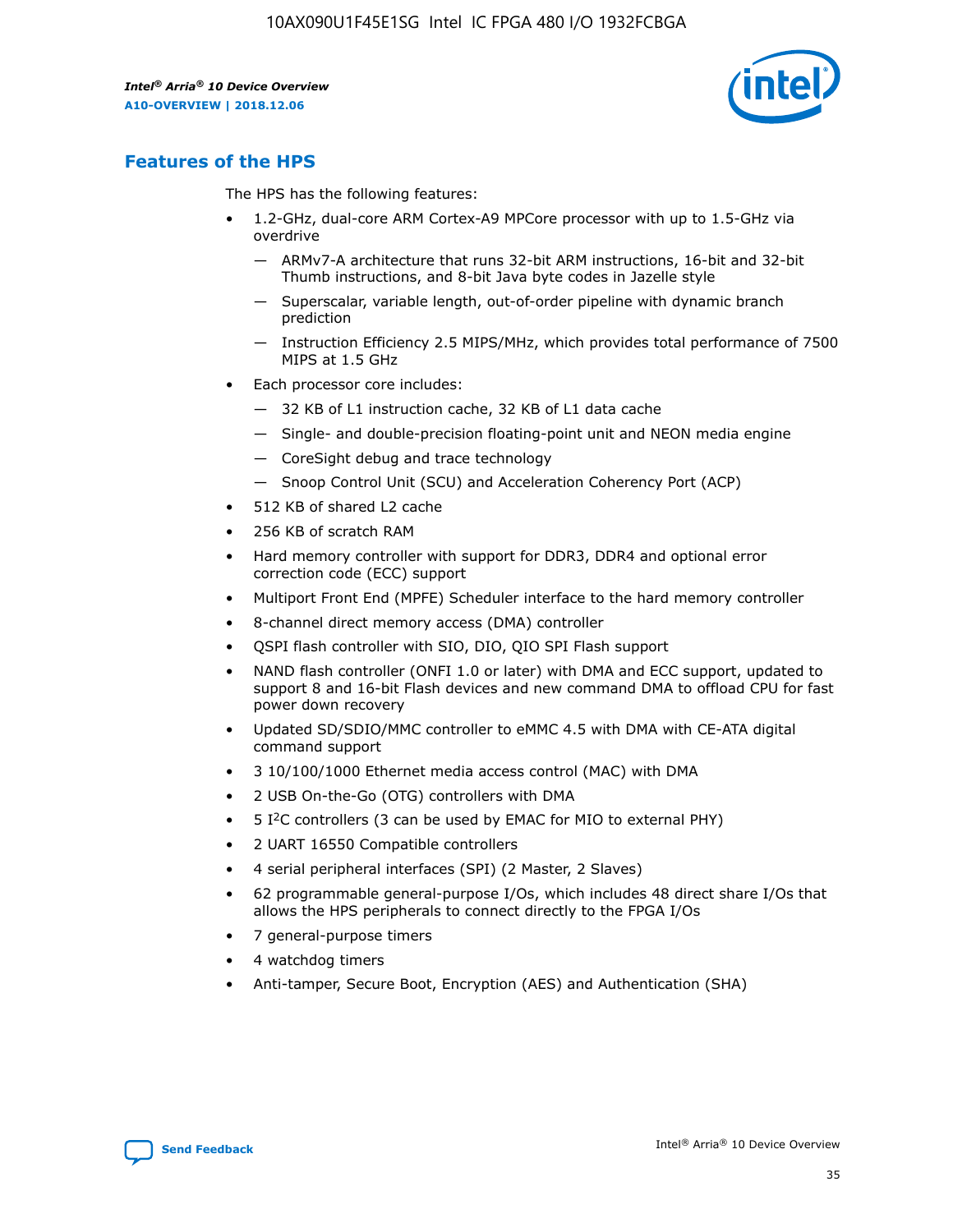

# **System Peripherals and Debug Access Port**

Each Ethernet MAC, USB OTG, NAND flash controller, and SD/MMC controller module has an integrated DMA controller. For modules without an integrated DMA controller, an additional DMA controller module provides up to eight channels of high-bandwidth data transfers. Peripherals that communicate off-chip are multiplexed with other peripherals at the HPS pin level. This allows you to choose which peripherals interface with other devices on your PCB.

The debug access port provides interfaces to industry standard JTAG debug probes and supports ARM CoreSight debug and core traces to facilitate software development.

## **HPS–FPGA AXI Bridges**

The HPS–FPGA bridges, which support the Advanced Microcontroller Bus Architecture (AMBA) Advanced eXtensible Interface (AXI™) specifications, consist of the following bridges:

- FPGA-to-HPS AMBA AXI bridge—a high-performance bus supporting 32, 64, and 128 bit data widths that allows the FPGA fabric to issue transactions to slaves in the HPS.
- HPS-to-FPGA Avalon/AMBA AXI bridge—a high-performance bus supporting 32, 64, and 128 bit data widths that allows the HPS to issue transactions to slaves in the FPGA fabric.
- Lightweight HPS-to-FPGA AXI bridge—a lower latency 32 bit width bus that allows the HPS to issue transactions to soft peripherals in the FPGA fabric. This bridge is primarily used for control and status register (CSR) accesses to peripherals in the FPGA fabric.

The HPS–FPGA AXI bridges allow masters in the FPGA fabric to communicate with slaves in the HPS logic, and vice versa. For example, the HPS-to-FPGA AXI bridge allows you to share memories instantiated in the FPGA fabric with one or both microprocessors in the HPS, while the FPGA-to-HPS AXI bridge allows logic in the FPGA fabric to access the memory and peripherals in the HPS.

Each HPS–FPGA bridge also provides asynchronous clock crossing for data transferred between the FPGA fabric and the HPS.

#### **HPS SDRAM Controller Subsystem**

The HPS SDRAM controller subsystem contains a multiport SDRAM controller and DDR PHY that are shared between the FPGA fabric (through the FPGA-to-HPS SDRAM interface), the level 2 (L2) cache, and the level 3 (L3) system interconnect. The FPGA-to-HPS SDRAM interface supports AMBA AXI and Avalon® Memory-Mapped (Avalon-MM) interface standards, and provides up to six individual ports for access by masters implemented in the FPGA fabric.

The HPS SDRAM controller supports up to 3 masters (command ports), 3x 64-bit read data ports and 3x 64-bit write data ports.

To maximize memory performance, the SDRAM controller subsystem supports command and data reordering, deficit round-robin arbitration with aging, and high-priority bypass features.

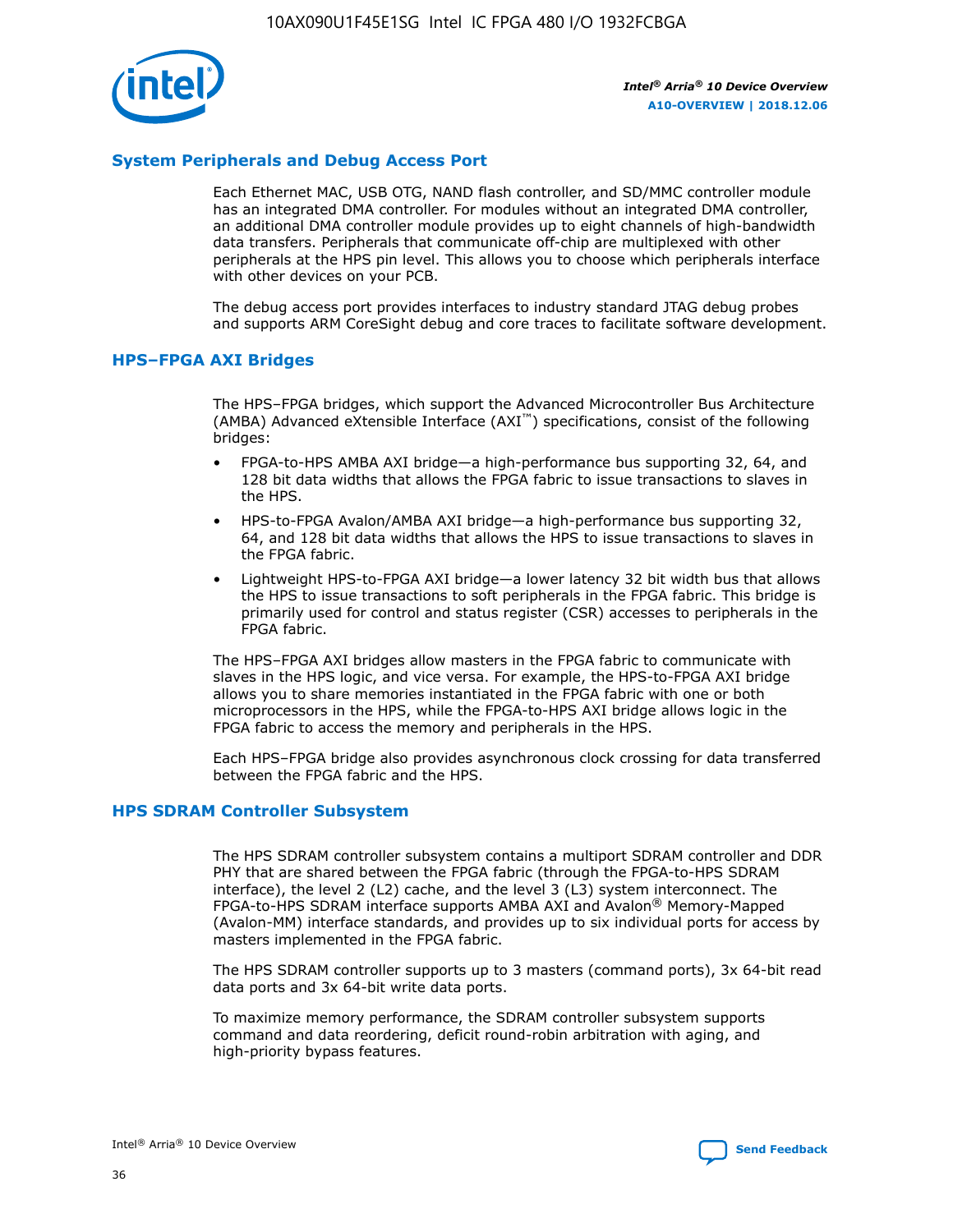

# **FPGA Configuration and HPS Booting**

The FPGA fabric and HPS in the SoC FPGA must be powered at the same time. You can reduce the clock frequencies or gate the clocks to reduce dynamic power.

Once powered, the FPGA fabric and HPS can be configured independently thus providing you with more design flexibility:

- You can boot the HPS independently. After the HPS is running, the HPS can fully or partially reconfigure the FPGA fabric at any time under software control. The HPS can also configure other FPGAs on the board through the FPGA configuration controller.
- Configure the FPGA fabric first, and then boot the HPS from memory accessible to the FPGA fabric.

## **Hardware and Software Development**

For hardware development, you can configure the HPS and connect your soft logic in the FPGA fabric to the HPS interfaces using the Platform Designer system integration tool in the Intel Quartus Prime software.

For software development, the ARM-based SoC FPGA devices inherit the rich software development ecosystem available for the ARM Cortex-A9 MPCore processor. The software development process for Intel SoC FPGAs follows the same steps as those for other SoC devices from other manufacturers. Support for Linux\*, VxWorks\*, and other operating systems are available for the SoC FPGAs. For more information on the operating systems support availability, contact the Intel FPGA sales team.

You can begin device-specific firmware and software development on the Intel SoC FPGA Virtual Target. The Virtual Target is a fast PC-based functional simulation of a target development system—a model of a complete development board. The Virtual Target enables the development of device-specific production software that can run unmodified on actual hardware.

# **Dynamic and Partial Reconfiguration**

The Intel Arria 10 devices support dynamic and partial reconfiguration. You can use dynamic and partial reconfiguration simultaneously to enable seamless reconfiguration of both the device core and transceivers.

# **Dynamic Reconfiguration**

You can reconfigure the PMA and PCS blocks while the device continues to operate. This feature allows you to change the data rates, protocol, and analog settings of a channel in a transceiver bank without affecting on-going data transfer in other transceiver banks. This feature is ideal for applications that require dynamic multiprotocol or multirate support.

# **Partial Reconfiguration**

Using partial reconfiguration, you can reconfigure some parts of the device while keeping the device in operation.

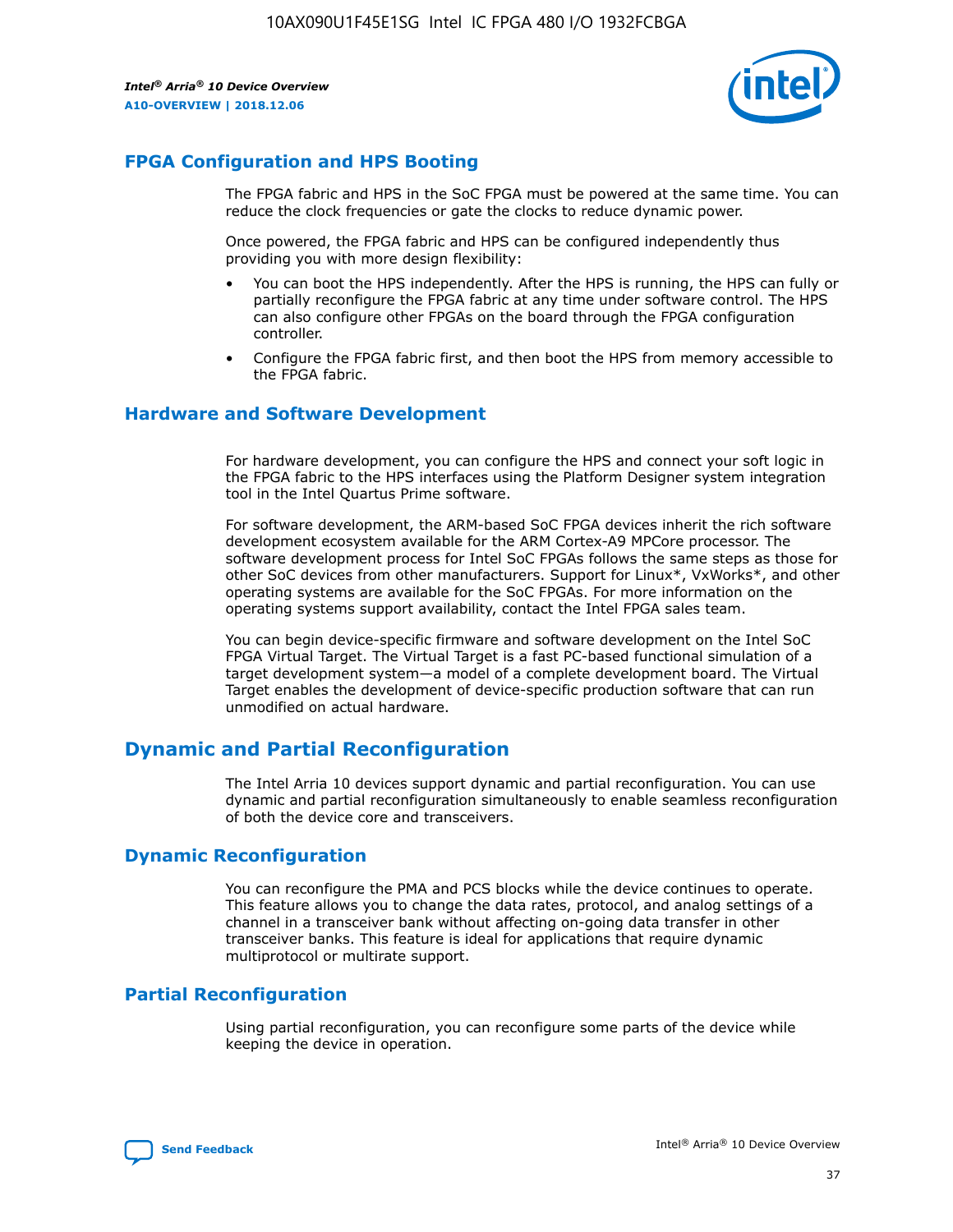

Instead of placing all device functions in the FPGA fabric, you can store some functions that do not run simultaneously in external memory and load them only when required. This capability increases the effective logic density of the device, and lowers cost and power consumption.

In the Intel solution, you do not have to worry about intricate device architecture to perform a partial reconfiguration. The partial reconfiguration capability is built into the Intel Quartus Prime design software, making such time-intensive task simple.

Intel Arria 10 devices support partial reconfiguration in the following configuration options:

- Using an internal host:
	- All supported configuration modes where the FPGA has access to external memory devices such as serial and parallel flash memory.
	- Configuration via Protocol [CvP (PCIe)]
- Using an external host—passive serial (PS), fast passive parallel (FPP) x8, FPP x16, and FPP x32 I/O interface.

# **Enhanced Configuration and Configuration via Protocol**

# **Table 25. Configuration Schemes and Features of Intel Arria 10 Devices**

Intel Arria 10 devices support 1.8 V programming voltage and several configuration schemes.

| <b>Scheme</b>                                                          | <b>Data</b><br><b>Width</b> | <b>Max Clock</b><br>Rate<br>(MHz) | <b>Max Data</b><br>Rate<br>(Mbps)<br>(13) | <b>Decompression</b> | <b>Design</b><br>Security <sup>(1</sup><br>4) | <b>Partial</b><br><b>Reconfiguration</b><br>(15) | <b>Remote</b><br><b>System</b><br><b>Update</b> |
|------------------------------------------------------------------------|-----------------------------|-----------------------------------|-------------------------------------------|----------------------|-----------------------------------------------|--------------------------------------------------|-------------------------------------------------|
| <b>JTAG</b>                                                            | 1 bit                       | 33                                | 33                                        |                      |                                               | Yes(16)                                          |                                                 |
| Active Serial (AS)<br>through the<br>EPCO-L<br>configuration<br>device | 1 bit,<br>4 bits            | 100                               | 400                                       | Yes                  | Yes                                           | $Y_{PS}(16)$                                     | Yes                                             |
| Passive serial (PS)<br>through CPLD or<br>external<br>microcontroller  | 1 bit                       | 100                               | 100                                       | Yes                  | Yes                                           | Yes(16)                                          | Parallel<br>Flash<br>Loader<br>(PFL) IP<br>core |
|                                                                        |                             |                                   |                                           |                      |                                               |                                                  | continued                                       |

<sup>(13)</sup> Enabling either compression or design security features affects the maximum data rate. Refer to the Intel Arria 10 Device Datasheet for more information.

<sup>(14)</sup> Encryption and compression cannot be used simultaneously.

 $(15)$  Partial reconfiguration is an advanced feature of the device family. If you are interested in using partial reconfiguration, contact Intel for support.

 $(16)$  Partial configuration can be performed only when it is configured as internal host.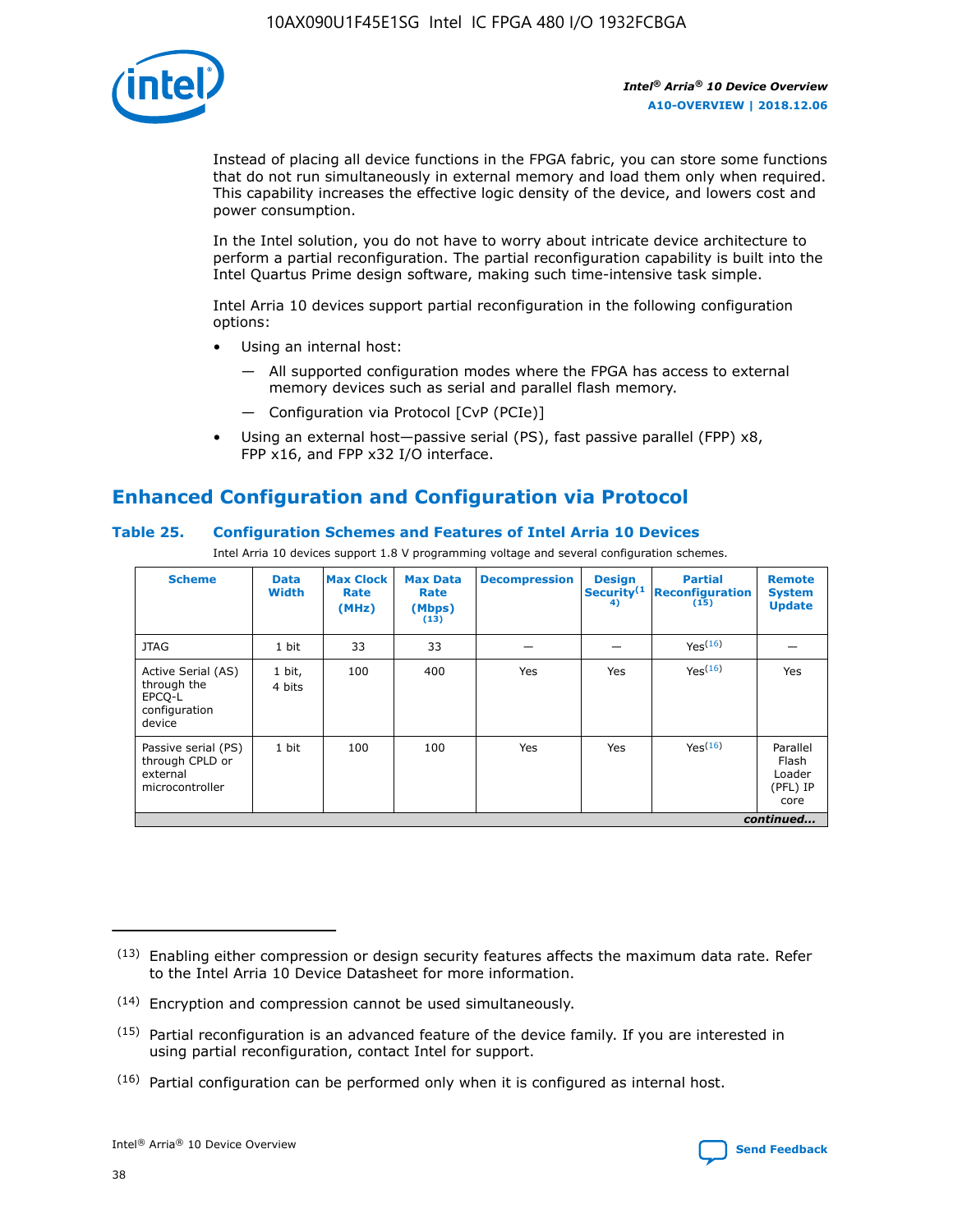

| <b>Scheme</b>                                   | <b>Data</b><br><b>Width</b> | <b>Max Clock</b><br>Rate<br>(MHz) | <b>Max Data</b><br>Rate<br>(Mbps)<br>(13) | <b>Decompression</b> | <b>Design</b><br>Security <sup>(1</sup><br>4) | <b>Partial</b><br><b>Reconfiguration</b><br>(15) | <b>Remote</b><br><b>System</b><br><b>Update</b> |
|-------------------------------------------------|-----------------------------|-----------------------------------|-------------------------------------------|----------------------|-----------------------------------------------|--------------------------------------------------|-------------------------------------------------|
| Fast passive                                    | 8 bits                      | 100                               | 3200                                      | Yes                  | Yes                                           | Yes(17)                                          | PFL IP                                          |
| parallel (FPP)<br>through CPLD or               | 16 bits                     |                                   |                                           | Yes                  | Yes                                           |                                                  | core                                            |
| external<br>microcontroller                     | 32 bits                     |                                   |                                           | Yes                  | Yes                                           |                                                  |                                                 |
| Configuration via                               | 16 bits                     | 100                               | 3200                                      | Yes                  | Yes                                           | Yes <sup>(17)</sup>                              |                                                 |
| <b>HPS</b>                                      | 32 bits                     |                                   |                                           | Yes                  | Yes                                           |                                                  |                                                 |
| Configuration via<br>Protocol [CvP<br>$(PCIe*)$ | x1, x2,<br>x4, x8<br>lanes  |                                   | 8000                                      | Yes                  | Yes                                           | Yes <sup>(16)</sup>                              |                                                 |

You can configure Intel Arria 10 devices through PCIe using Configuration via Protocol (CvP). The Intel Arria 10 CvP implementation conforms to the PCIe 100 ms power-up-to-active time requirement.

#### **Related Information**

[Configuration via Protocol \(CvP\) Implementation in Intel FPGAs User Guide](https://www.intel.com/content/www/us/en/programmable/documentation/dsu1441819344145.html#dsu1442269728522) Provides more information about the CvP configuration scheme.

# **SEU Error Detection and Correction**

Intel Arria 10 devices offer robust and easy-to-use single-event upset (SEU) error detection and correction circuitry.

The detection and correction circuitry includes protection for Configuration RAM (CRAM) programming bits and user memories. The CRAM is protected by a continuously running CRC error detection circuit with integrated ECC that automatically corrects one or two errors and detects higher order multi-bit errors. When more than two errors occur, correction is available through reloading of the core programming file, providing a complete design refresh while the FPGA continues to operate.

The physical layout of the Intel Arria 10 CRAM array is optimized to make the majority of multi-bit upsets appear as independent single-bit or double-bit errors which are automatically corrected by the integrated CRAM ECC circuitry. In addition to the CRAM protection, the M20K memory blocks also include integrated ECC circuitry and are layout-optimized for error detection and correction. The MLAB does not have ECC.

(14) Encryption and compression cannot be used simultaneously.

<sup>(17)</sup> Supported at a maximum clock rate of 100 MHz.



 $(13)$  Enabling either compression or design security features affects the maximum data rate. Refer to the Intel Arria 10 Device Datasheet for more information.

 $(15)$  Partial reconfiguration is an advanced feature of the device family. If you are interested in using partial reconfiguration, contact Intel for support.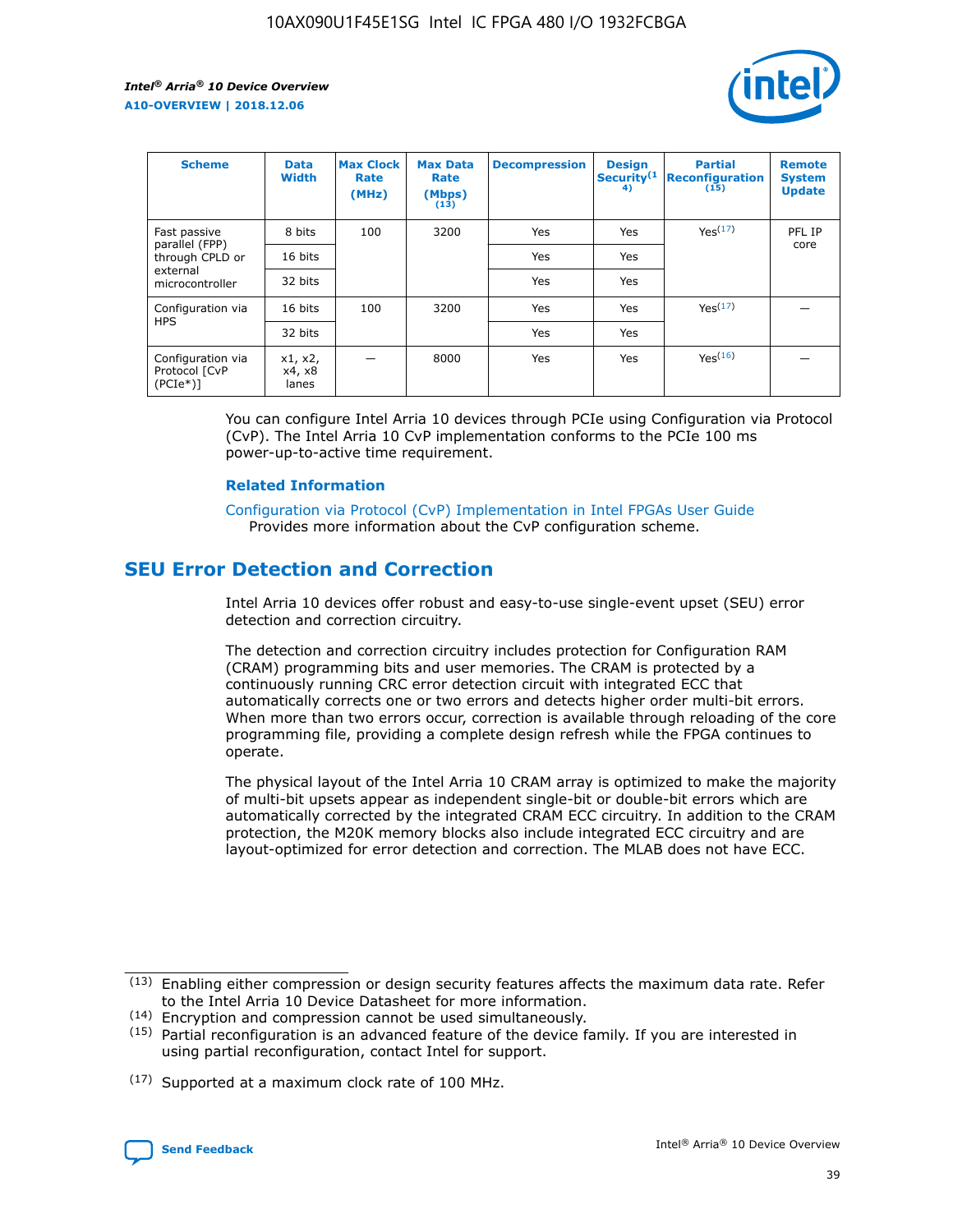

# **Power Management**

Intel Arria 10 devices leverage the advanced 20 nm process technology, a low 0.9 V core power supply, an enhanced core architecture, and several optional power reduction techniques to reduce total power consumption by as much as 40% compared to Arria V devices and as much as 60% compared to Stratix V devices.

The optional power reduction techniques in Intel Arria 10 devices include:

- **SmartVID**—a code is programmed into each device during manufacturing that allows a smart regulator to operate the device at lower core  $V_{CC}$  while maintaining performance
- **Programmable Power Technology**—non-critical timing paths are identified by the Intel Quartus Prime software and the logic in these paths is biased for low power instead of high performance
- **Low Static Power Options**—devices are available with either standard static power or low static power while maintaining performance

Furthermore, Intel Arria 10 devices feature Intel's industry-leading low power transceivers and include a number of hard IP blocks that not only reduce logic resources but also deliver substantial power savings compared to soft implementations. In general, hard IP blocks consume up to 90% less power than the equivalent soft logic implementations.

# **Incremental Compilation**

The Intel Quartus Prime software incremental compilation feature reduces compilation time and helps preserve performance to ease timing closure. The incremental compilation feature enables the partial reconfiguration flow for Intel Arria 10 devices.

Incremental compilation supports top-down, bottom-up, and team-based design flows. This feature facilitates modular, hierarchical, and team-based design flows where different designers compile their respective design sections in parallel. Furthermore, different designers or IP providers can develop and optimize different blocks of the design independently. These blocks can then be imported into the top level project.

# **Document Revision History for Intel Arria 10 Device Overview**

| <b>Document</b><br><b>Version</b> | <b>Changes</b>                                                                                                                                                                                                                                                              |
|-----------------------------------|-----------------------------------------------------------------------------------------------------------------------------------------------------------------------------------------------------------------------------------------------------------------------------|
| 2018.12.06                        | Added links to Intel Arria 10 device errata documents.<br>Removed automotive temperature option from the Intel Arria 10 GX devices.<br>Removed -3 fabric speed grade from the Intel Arria 10 GT devices.<br>Updated power options for the Intel Arria 10 GX and GT devices. |
| 2018.04.09                        | Updated the lowest $V_{CC}$ from 0.83 V to 0.82 V in the topic listing a summary of the device features.                                                                                                                                                                    |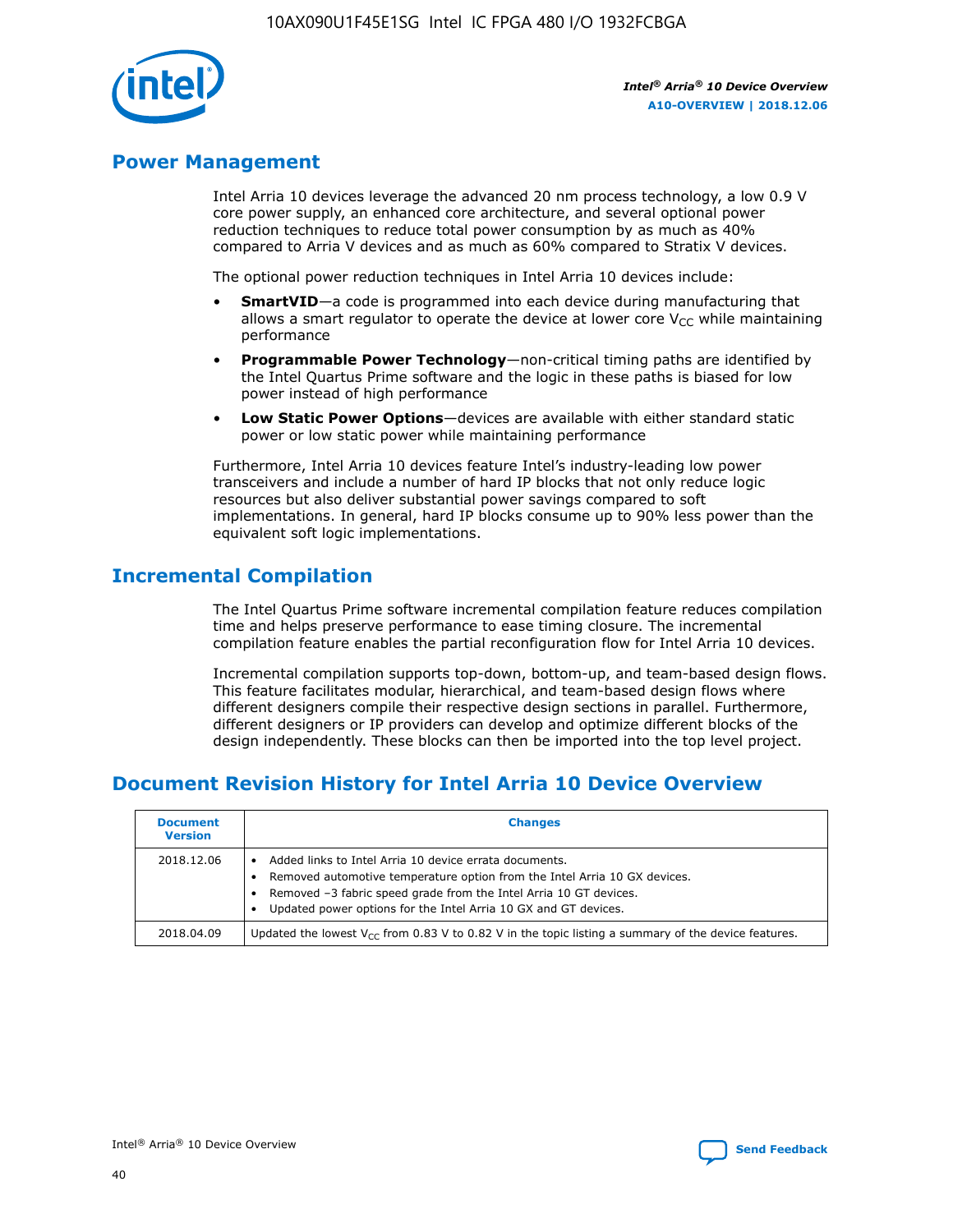

| <b>Date</b>    | <b>Version</b> | <b>Changes</b>                                                                                                                                                                                                                                                                                                                                                                                                                                                                                                                                                                                                                                                                                                                                                                                                                                                                                                                                               |
|----------------|----------------|--------------------------------------------------------------------------------------------------------------------------------------------------------------------------------------------------------------------------------------------------------------------------------------------------------------------------------------------------------------------------------------------------------------------------------------------------------------------------------------------------------------------------------------------------------------------------------------------------------------------------------------------------------------------------------------------------------------------------------------------------------------------------------------------------------------------------------------------------------------------------------------------------------------------------------------------------------------|
| January 2018   | 2018.01.17     | Updated the maximum data rate for HPS (Intel Arria 10 SX devices<br>external memory interface DDR3 controller from 2,166 Mbps to 2,133<br>Mbps.<br>Updated maximum frequency supported for half rate QDRII and QDRII<br>+ SRAM to 633 MHz in Memory Standards Supported by the Soft<br>Memory Controller table.<br>Updated transceiver backplane capability to 12.5 Gbps.<br>Removed transceiver speed grade 5 in Sample Ordering Core and<br>Available Options for Intel Arria 10 GX Devices figure.<br>Removed package code 40, low static power, SmartVID, industrial, and<br>military operating temperature support from Sample Ordering Core and<br>Available Options for Intel Arria 10 GT Devices figure.<br>Updated short reach transceiver rate for Intel Arria 10 GT devices to<br>25.8 Gbps.<br>Removed On-Die Instrumentation - EyeQ and Jitter Margin Tool<br>support from PMA Features of the Transceivers in Intel Arria 10 Devices<br>table. |
| September 2017 | 2017.09.20     | Updated the maximum speed of the DDR4 external memory interface from<br>1,333 MHz/2,666 Mbps to 1,200 MHz/2,400 Mbps.                                                                                                                                                                                                                                                                                                                                                                                                                                                                                                                                                                                                                                                                                                                                                                                                                                        |
| July 2017      | 2017.07.13     | Corrected the automotive temperature range in the figure showing the<br>available options for the Intel Arria 10 GX devices from "-40°C to 100°C"<br>to "-40°C to 125°C".                                                                                                                                                                                                                                                                                                                                                                                                                                                                                                                                                                                                                                                                                                                                                                                    |
| July 2017      | 2017.07.06     | Added automotive temperature option to Intel Arria 10 GX device family.                                                                                                                                                                                                                                                                                                                                                                                                                                                                                                                                                                                                                                                                                                                                                                                                                                                                                      |
| May 2017       | 2017.05.08     | Corrected protocol names with "1588" to "IEEE 1588v2".<br>$\bullet$<br>Updated the vertical migration table to remove vertical migration<br>$\bullet$<br>between Intel Arria 10 GX and Intel Arria 10 SX device variants.<br>Removed all "Preliminary" marks.<br>$\bullet$                                                                                                                                                                                                                                                                                                                                                                                                                                                                                                                                                                                                                                                                                   |
| March 2017     | 2017.03.15     | Removed the topic about migration from Intel Arria 10 to Intel Stratix<br>$\bullet$<br>10 devices.<br>Rebranded as Intel.<br>$\bullet$                                                                                                                                                                                                                                                                                                                                                                                                                                                                                                                                                                                                                                                                                                                                                                                                                       |
| October 2016   | 2016.10.31     | Removed package F36 from Intel Arria 10 GX devices.<br>Updated Intel Arria 10 GT sample ordering code and maximum GX<br>$\bullet$<br>transceiver count. Intel Arria 10 GT devices are available only in the<br>SF45 package option with a maximum of 72 transceivers.                                                                                                                                                                                                                                                                                                                                                                                                                                                                                                                                                                                                                                                                                        |
| May 2016       | 2016.05.02     | Updated the FPGA Configuration and HPS Booting topic.<br>$\bullet$<br>Remove V <sub>CC</sub> PowerManager from the Summary of Features, Power<br>Management and Arria 10 Device Variants and packages topics. This<br>feature is no longer supported in Arria 10 devices.<br>Removed LPDDR3 from the Memory Standards Supported by the HPS<br>Hard Memory Controller table in the Memory Standards Supported by<br>Intel Arria 10 Devices topic. This standard is only supported by the<br><b>FPGA</b><br>Removed transceiver speed grade 5 from the Device Variants and<br>Packages topic for Arria 10 GX and SX devices.                                                                                                                                                                                                                                                                                                                                   |
| February 2016  | 2016.02.11     | Changed the maximum Arria 10 GT datarate to 25.8 Gbps and the<br>$\bullet$<br>minimum datarate to 1 Gbps globally.<br>Revised the state for Core clock networks in the Summary of Features<br>$\bullet$<br>topic.<br>Changed the transceiver parameters in the "Summary of Features for<br>$\bullet$<br>Arria 10 Devices" table.<br>Changed the transceiver parameters in the "Maximum Resource Counts<br>for Arria 10 GT Devices" table.<br>Changed the package availability for GT devices in the "Package Plan<br>for Arria 10 GT Devices" table.<br>Changed the package configurations for GT devices in the "Migration"<br>Capability Across Arria 10 Product Lines" figure.<br>continued                                                                                                                                                                                                                                                               |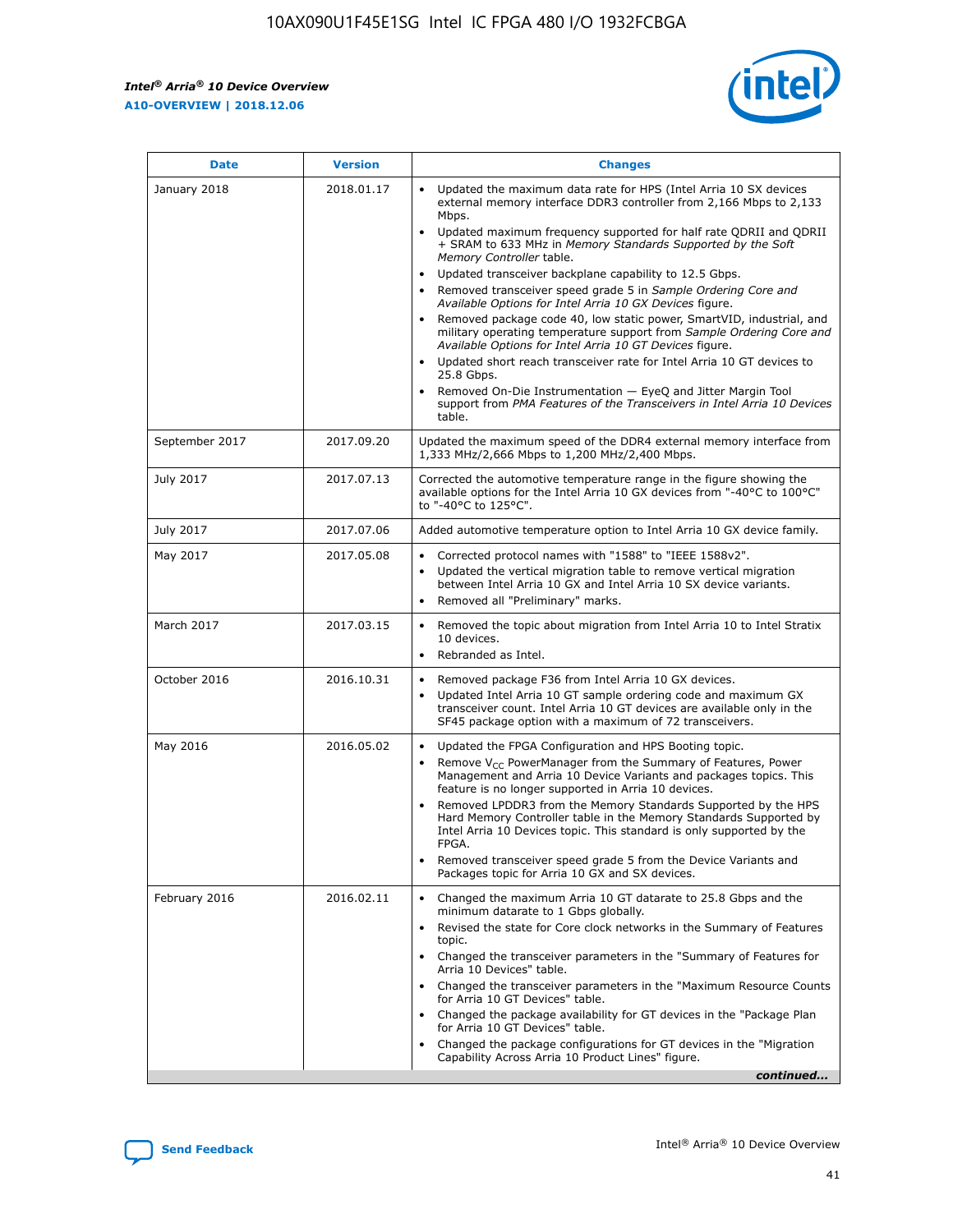

| <b>Date</b>   | <b>Version</b> | <b>Changes</b>                                                                                                                                                               |
|---------------|----------------|------------------------------------------------------------------------------------------------------------------------------------------------------------------------------|
|               |                | Changed transceiver parameters in the "Low Power Serial Transceivers"<br>$\bullet$<br>section.                                                                               |
|               |                | • Changed the transceiver descriptions in the "Device Variants for the<br>Arria 10 Device Family" table.                                                                     |
|               |                | • Changed the "Sample Ordering Code and Available Options for Arria 10<br>GT Devices" figure.                                                                                |
|               |                | Changed the datarates for GT devices in the "PMA Features" section.                                                                                                          |
|               |                | Changed the datarates for GT devices in the "PCS Features" section.<br>$\bullet$                                                                                             |
| December 2015 | 2015.12.14     | Updated the number of M20K memory blocks for Arria 10 GX 660 from<br>2133 to 2131 and corrected the total RAM bit from 48,448 Kb to<br>48,408 Kb.                            |
|               |                | Corrected the number of DSP blocks for Arria 10 GX 660 from 1688 to<br>$\bullet$<br>1687 in the table listing floating-point arithmetic resources.                           |
| November 2015 | 2015.11.02     | Updated the maximum resources for Arria 10 GX 220, GX 320, GX 480,<br>GX 660, SX 220, SX 320, SX 480, and SX 660.                                                            |
|               |                | Updated resource count for Arria 10 GX 320, GX 480, GX 660, SX 320,<br>SX 480, a SX 660 devices in Number of Multipliers in Intel Arria 10<br><b>Devices</b> table.          |
|               |                | Updated the available options for Arria 10 GX, GT, and SX.<br>$\bullet$                                                                                                      |
|               |                | Changed instances of Quartus II to Quartus Prime.<br>$\bullet$                                                                                                               |
| June 2015     | 2015.06.15     | Corrected label for Intel Arria 10 GT product lines in the vertical migration<br>figure.                                                                                     |
| May 2015      | 2015.05.15     | Corrected the DDR3 half rate and quarter rate maximum frequencies in the<br>table that lists the memory standards supported by the Intel Arria 10 hard<br>memory controller. |
| May 2015      | 2015.05.04     | • Added support for 13.5G JESD204b in the Summary of Features table.                                                                                                         |
|               |                | Added a link to Arria 10 GT Channel Usage in the Arria 10 GT Package<br>$\bullet$<br>Plan topic.                                                                             |
|               |                | • Added a note to the table, Maximum Resource Counts for Arria 10 GT<br>devices.                                                                                             |
|               |                | • Updated the power requirements of the transceivers in the Low Power<br>Serial Transceivers topic.                                                                          |
| January 2015  | 2015.01.23     | • Added floating point arithmetic features in the Summary of Features<br>table.                                                                                              |
|               |                | • Updated the total embedded memory from 38.38 megabits (Mb) to<br>65.6 Mb.                                                                                                  |
|               |                | • Updated the table that lists the memory standards supported by Intel<br>Arria 10 devices.                                                                                  |
|               |                | Removed support for DDR3U, LPDDR3 SDRAM, RLDRAM 2, and DDR2.                                                                                                                 |
|               |                | Moved RLDRAM 3 support from hard memory controller to soft memory<br>controller. RLDRAM 3 support uses hard PHY with soft memory<br>controller.                              |
|               |                | Added soft memory controller support for QDR IV.                                                                                                                             |
|               |                | Updated the maximum resource count table to include the number of<br>hard memory controllers available in each device variant.                                               |
|               |                | Updated the transceiver PCS data rate from 12.5 Gbps to 12 Gbps.                                                                                                             |
|               |                | Updated the max clock rate of PS, FPP x8, FPP x16, and Configuration<br>via HPS from 125 MHz to 100 MHz.                                                                     |
|               |                | Added a feature for fractional synthesis PLLs: PLL cascading.                                                                                                                |
|               |                | Updated the HPS programmable general-purpose I/Os from 54 to 62.<br>$\bullet$                                                                                                |
|               |                | continued                                                                                                                                                                    |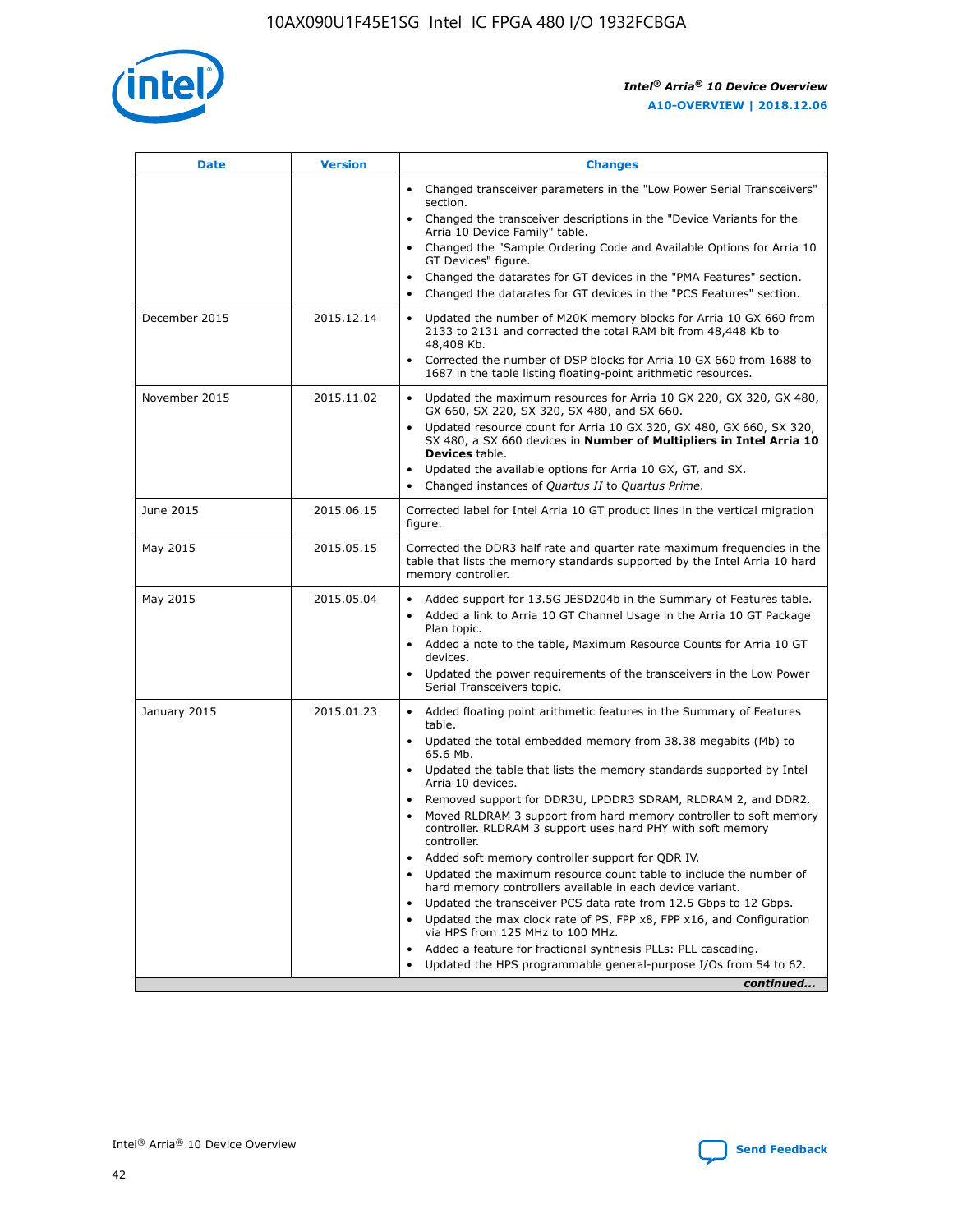

| <b>Date</b>    | <b>Version</b> | <b>Changes</b>                                                                                                                                                                                                                                                                                                                                                                                                                                                                                                                                      |
|----------------|----------------|-----------------------------------------------------------------------------------------------------------------------------------------------------------------------------------------------------------------------------------------------------------------------------------------------------------------------------------------------------------------------------------------------------------------------------------------------------------------------------------------------------------------------------------------------------|
| September 2014 | 2014.09.30     | Corrected the 3 V I/O and LVDS I/O counts for F35 and F36 packages<br>$\bullet$<br>of Arria 10 GX.<br>Corrected the 3 V I/O, LVDS I/O, and transceiver counts for the NF40<br>$\bullet$<br>package of the Arria GX 570 and 660.<br>Removed 3 V I/O, LVDS I/O, and transceiver counts for the NF40<br>$\bullet$<br>package of the Arria GX 900 and 1150. The NF40 package is not<br>available for Arria 10 GX 900 and 1150.                                                                                                                          |
| August 2014    | 2014.08.18     | Updated Memory (Kb) M20K maximum resources for Arria 10 GX 660<br>devices from 42,660 to 42,620.<br>Added GPIO columns consisting of LVDS I/O Bank and 3V I/O Bank in<br>$\bullet$<br>the Package Plan table.<br>Added how to use memory interface clock frequency higher than 533<br>$\bullet$<br>MHz in the I/O vertical migration.<br>Added information to clarify that RLDRAM3 support uses hard PHY with<br>$\bullet$<br>soft memory controller.<br>Added variable precision DSP blocks support for floating-point<br>$\bullet$<br>arithmetic. |
| June 2014      | 2014.06.19     | Updated number of dedicated I/Os in the HPS block to 17.                                                                                                                                                                                                                                                                                                                                                                                                                                                                                            |
| February 2014  | 2014.02.21     | Updated transceiver speed grade options for GT devices in Figure 2.                                                                                                                                                                                                                                                                                                                                                                                                                                                                                 |
| February 2014  | 2014.02.06     | Updated data rate for Arria 10 GT devices from 28.1 Gbps to 28.3 Gbps.                                                                                                                                                                                                                                                                                                                                                                                                                                                                              |
| December 2013  | 2013.12.10     | Updated the HPS memory standards support from LPDDR2 to LPDDR3.<br>Updated HPS block diagram to include dedicated HPS I/O and FPGA<br>$\bullet$<br>Configuration blocks as well as repositioned SD/SDIO/MMC, DMA, SPI<br>and NAND Flash with ECC blocks.                                                                                                                                                                                                                                                                                            |
| December 2013  | 2013.12.02     | Initial release.                                                                                                                                                                                                                                                                                                                                                                                                                                                                                                                                    |